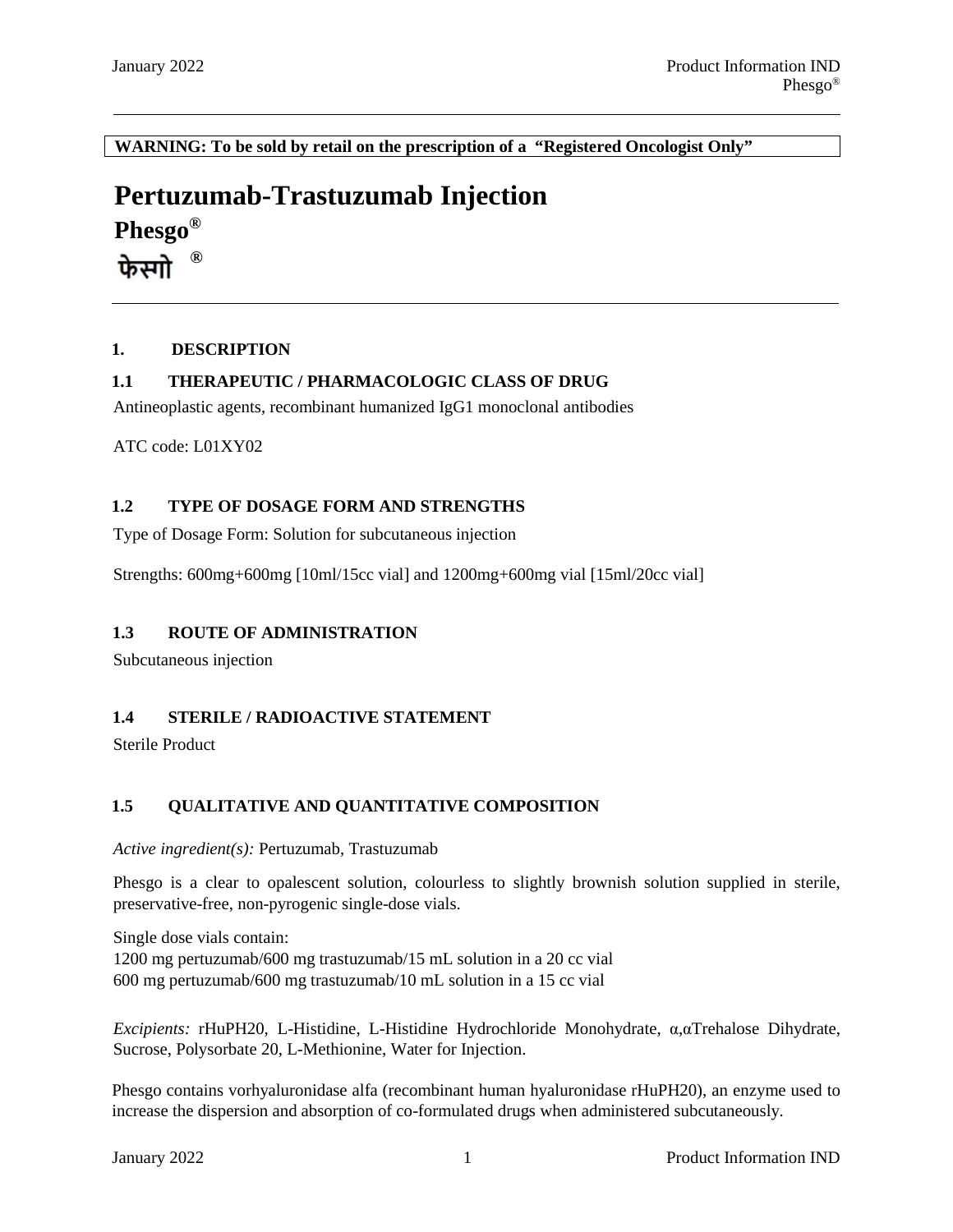### **2. CLINICAL PARTICULARS**

### **2.1 THERAPEUTIC INDICATION(S)**

#### **1. Early Breast Cancer (EBC)**

Phesgo is indicated for use in combination with chemotherapy for:

- The neoadjuvant treatment of adult patients with HER2-positive, locally advanced, inflammatory, or early stage breast cancer (either greater than 2 cm in diameter or node positive) as part of a complete treatment regimen for early breast cancer.
- The adjuvant treatment of adult patients with HER2-positive early breast cancer at high risk of recurrence.

#### **2. Metastatic Breast Cancer (MBC)**

Phesgo is indicated for use in combination with docetaxel for the treatment of adult patients with HER2 positive metastatic breast cancer who have not received prior anti-HER2 therapy or chemotherapy for metastatic disease.

#### **2.2 DOSAGE AND ADMINISTRATION**

#### **Patient Selection**

Patients treated with Phesgo should have HER2-positive tumor status, defined as a score of 3+ by immunohistochemistry (IHC) or a ratio of  $\geq 2.0$  by in situhybridization (ISH), assessed by a validated test.

To ensure accurate and reproducible results, the testing must be performed in a specialized laboratory, which can ensure validation of the testing procedures.

For full instructions on assay performance and interpretation, please refer to the package inserts of validated HER2 testing assays.

#### **Administration of PHESGO®**

Phesgo therapy should only be administered under the supervision of a healthcare professional experienced in the treatment of cancer patients.

Substitution by any other biological medicinal product requires the consent of the prescribing physician.

Patients currently receiving intravenous pertuzumab and trastuzumab can switch to Phesgo.

Switching treatment from intravenous pertuzumab and trastuzumab to Phesgo (or vice versa) was investigated in study MO40628 (see section 2.6.1 Undesirable Effects and section 3.1.2 Clinical / Efficacy Studies).

In order to prevent medication errors, it is important to check the vial labels to ensure that the drug being prepared and administered is Phesgo.

Phesgo is for subcutaneous (SC) use in the thigh only. Do not administer intravenously.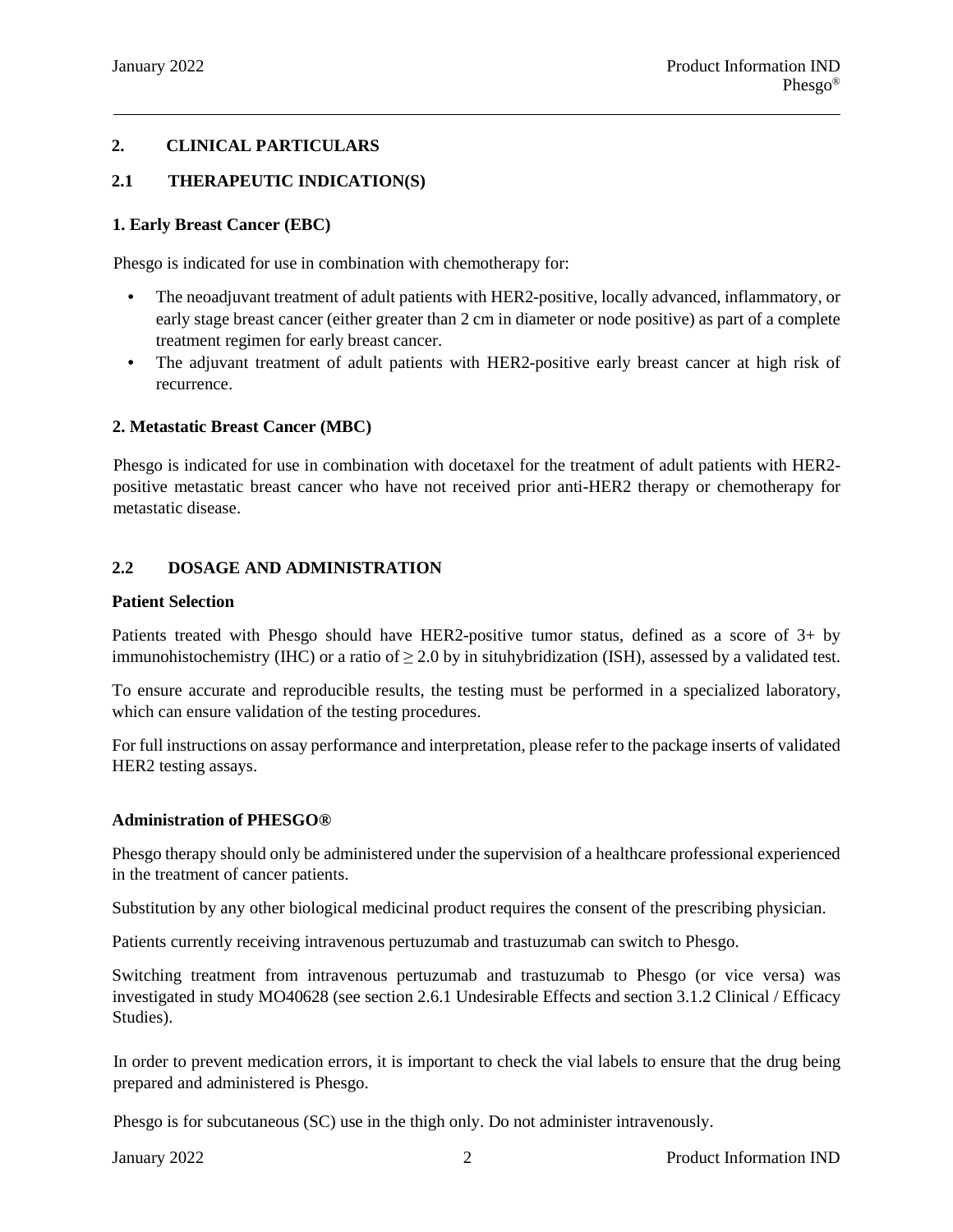# *Metastatic and Early Breast Cancer*

For Phesgo dose recommendations in early and metastatic breast cancer refer to Table 1.

|                                        | Dose (irrespective of<br>body weight)     | <b>Approximate duration of</b><br><b>SC</b> injection | <b>Observation</b><br>time ab |
|----------------------------------------|-------------------------------------------|-------------------------------------------------------|-------------------------------|
| Loading dose                           | 1200 mg pertuzumab/<br>600 mg trastuzumab | 8 minutes                                             | 30 minutes                    |
| Maintenance<br>dose<br>(every 3 weeks) | 600 mg pertuzumab/<br>600 mg trastuzumab  | 5 minutes                                             | 15 minutes                    |

### **Table 1: Phesgo recommended dosing and administration**

<sup>a</sup> Patients should be observed for injection-related and hypersensitivity reactions

<sup>b</sup> Observation period should start following administration of Phesgo and be completed prior to any subsequent administration of chemotherapy

In patients receiving intravenous pertuzumab and trastuzumab with < 6 weeks since their last dose, Phesgo should be administered as a maintenance dose of 600 mg pertuzumab/600 mg trastuzumab and every 3 weeks for subsequent administrations. In patients receiving intravenous pertuzumab and trastuzumab with  $\geq$  6 weeks since their last dose, Phesgo should be administered as a loading dose of 1200 mg pertuzumab/600 mg trastuzumab, followed by a maintenance dose of 600 mg pertuzumab/600 mg trastuzumab every 3 weeks for subsequent administrations.

The injection site should be alternated between the left and right thigh only. New injections should be given at least 1 inch/2.5 cm away from the previous site on healthy skin and never into areas where the skin is red, bruised, tender, or hard. Do not split the dose between two syringes or between two sites of administration. During the treatment course with Phesgo, other medications for SC administration should preferably be injected at different sites.

In patients receiving a taxane, Phesgo should be administered prior to the taxane. When administered with Phesgo, the recommended initial dose of docetaxel is  $75 \text{ mg/m}^2$ .

In patients receiving an anthracycline-based regimen, Phesgo should be administered following completion of the entire anthracycline regimen.

### **Early Breast Cancer (EBC)**

In the neoadjuvant setting (before surgery), it is recommended that patients are treated with Phesgo for three to six cycles depending on the regimen chosen in combination with chemotherapy (*see 3.1.2 Clinical/ Efficacy Studies*).

In the adjuvant setting (after surgery), Phesgo should be administered for a total of one year (maximum 18 cycles or until disease recurrence, or unmanageable toxicity, whichever occurs first), as part of a complete regimen for early breast cancer, including standard anthracycline- and/or taxane-based chemotherapy. Phesgo treatment should start on Day 1 of the first taxane-containing cycle and should continue even if chemotherapy is discontinued (*see 3.1.2 Clinical/Efficacy Studies*).

Patients who start Phesgo in the neoadjuvant setting should continue to receive adjuvant Phesgo to complete 1 year of treatment (maximum 18 cycles).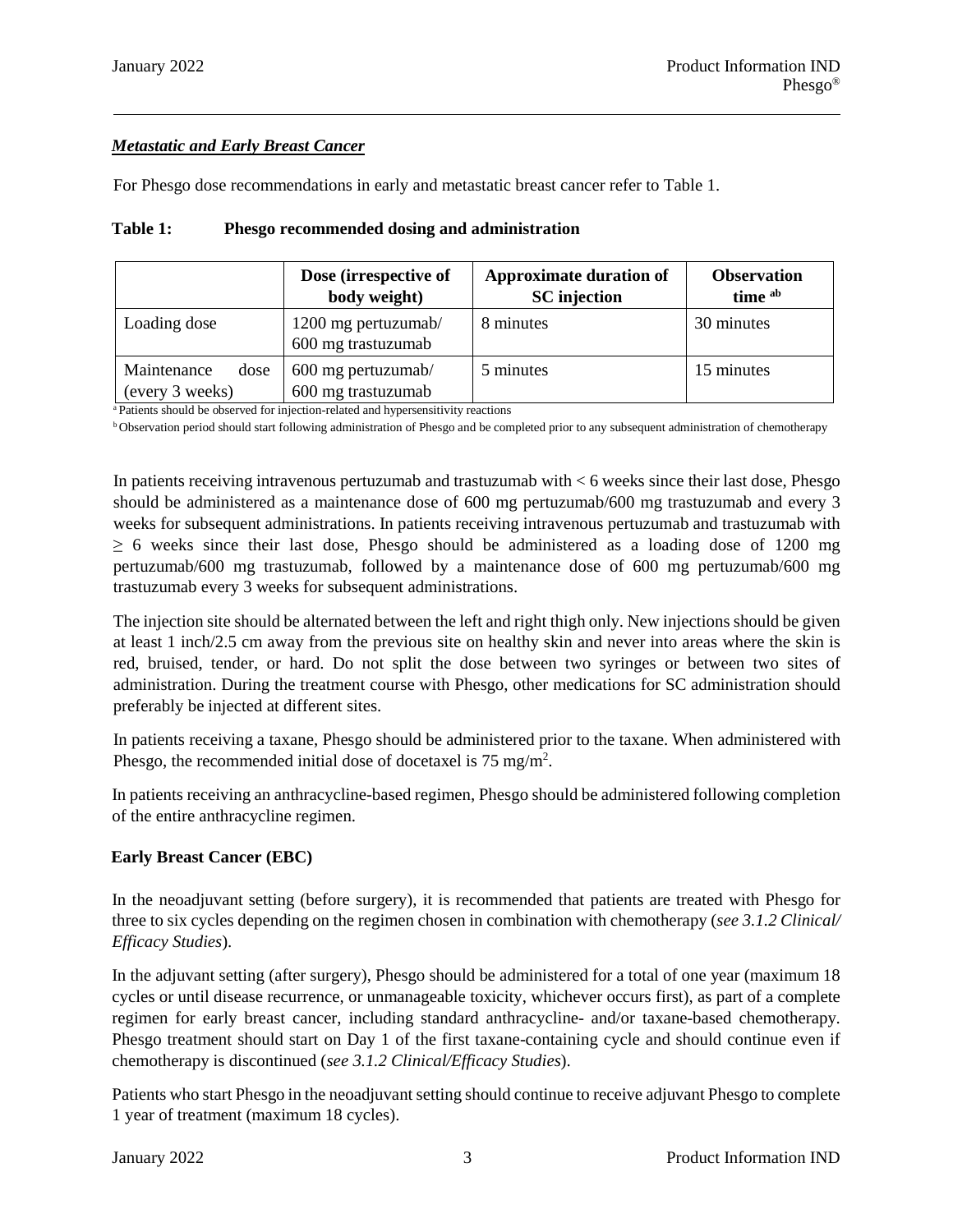# **Metastatic Breast Cancer (MBC)**

Phesgo should be administered in combination with docetaxel until disease progression or unmanageable toxicity. Treatment with Phesgo may continue even if treatment with docetaxel is discontinued.

#### **Delayed or Missed Doses**

If the time between two sequential doses is less than 6 weeks, the 600 mg pertuzumab/ 600 mg trastuzumab maintenance dose of Phesgo should be administered as soon as possible. Do not wait until the next planned dose. If the time between two sequential injections is 6 weeks or more, the loading dose of 1200 mg pertuzumab/600 mg trastuzumab should be re-administered followed by the maintenance dose of 600 mg pertuzumab/ 600 mg trastuzumab every 3 weeks thereafter.

#### **Dose Modifications**

No dose reductions of Phesgo are recommended.

For chemotherapy dose modifications, see relevant prescribing information.

#### *Injection-related reactions*

The injection should be slowed or paused if the patient experiences injection-related symptoms (*see 2.4 Warnings and Precautions)*.

### *Hypersensitivity/anaphylaxis*

The injection should be discontinued immediately and permanently if the patient experiences a serious hypersensitivity reaction (e.g. anaphylaxis) (*see 2.4 Warnings and Precautions)*.

#### *Left ventricular dysfunction*

See *2.4 Warnings and Precautions* for information on dose recommendations in the event of left ventricular dysfunction.

#### **2.2.1 Special Dosage Instructions**

#### **Pediatric use**

The safety and efficacy of Phesgo in children and adolescents (<18 years) has not been established.

#### **Geriatric use**

No dose adjustment of Phesgo is required in patients ≥65 years of age (*see 2.5.5 Geriatric Use* and *3.2.5 Pharmacokinetics in Special populations*).

#### **Renal Impairment**

Dose adjustments of Phesgo are not needed in patients with mild or moderate renal impairment. No dose recommendations can be made for patients with severe renal impairment because of the limited pharmacokinetic data available (*see 3.2.5 Pharmacokinetics in special populations*).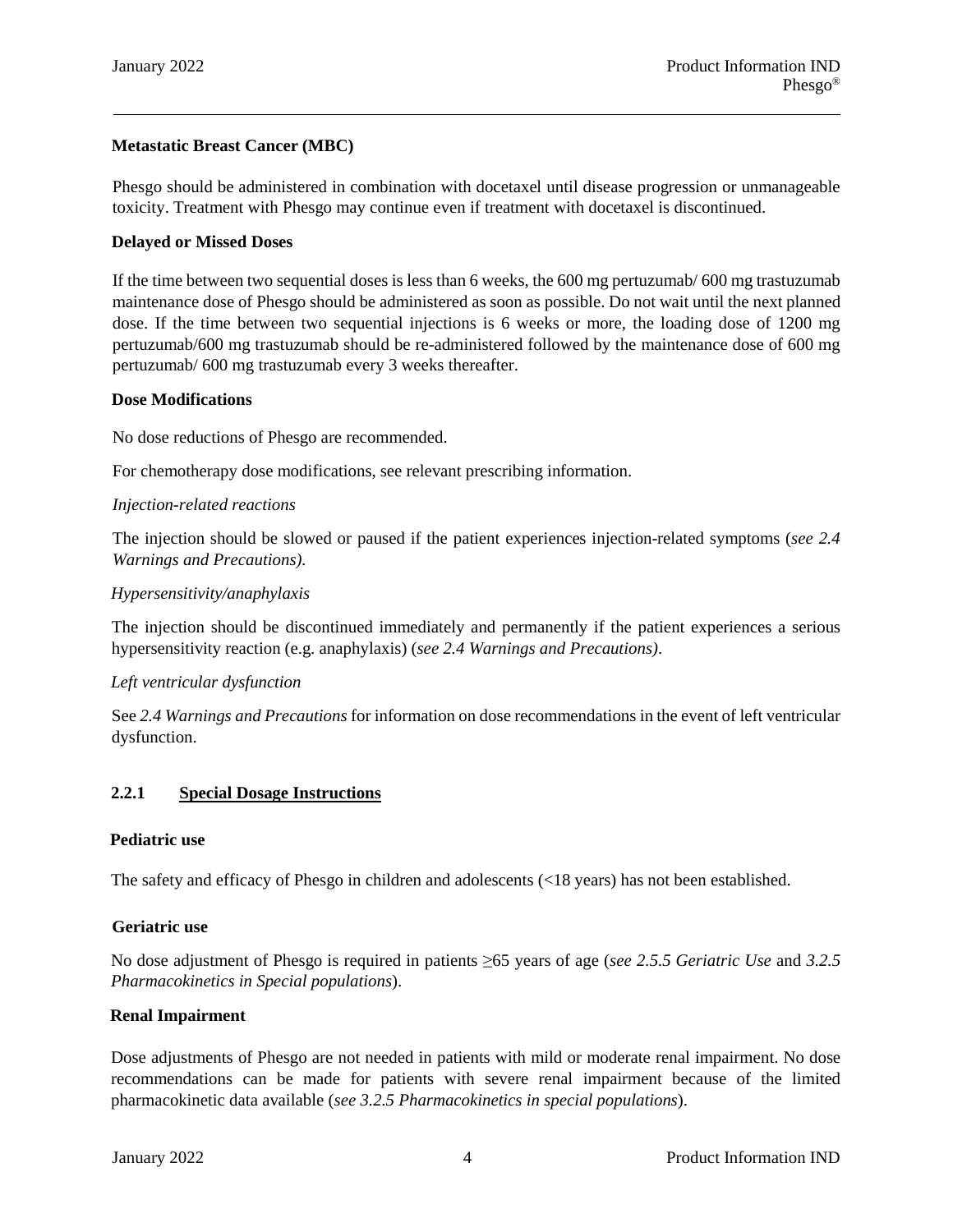# **Hepatic Impairment**

The safety and efficacy of Phesgo have not been studied in patients with hepatic impairment. No dose recommendation can be made for Phesgo (*see 3.2.5 Pharmacokinetics in Special populations*).

# **2.3 CONTRAINDICATIONS**

Phesgo is contraindicated in patients with a known hypersensitivity to pertuzumab, trastuzumab or any of the excipients.

# **2.4 WARNINGS AND PRECAUTIONS**

### **2.4.1 General**

In order to improve traceability of biological medicinal products, the trade name and the batch number of the administered product should be clearly recorded (or stated) in the patient file.

### **Left ventricular dysfunction**

Decreases in LVEF have been reported with drugs that block HER2 activity, including pertuzumab and trastuzumab. The incidence of symptomatic left ventricular systolic dysfunction (LVD [congestive heart failure]) was higher in patients treated with pertuzumab in combination with trastuzumab and chemotherapy compared to trastuzumab and chemotherapy. In the adjuvant setting, the majority of cases of symptomatic heart failure reported were in patients who received anthracycline-based chemotherapy (see *2.6 Undesirable effects*). Patients who have received prior anthracyclines or prior radiotherapy to the chest area may be at higher risk of LVEF decreases based on studies with intravenous pertuzumab in combination with trastuzumab and chemotherapy. Phesgo and/or intravenous pertuzumab and trastuzumab have not been studied in patients with: a pretreatment LVEF value of <55% (EBC) or <50% (MBC); a prior history of congestive heart failure (CHF); conditions that could impair left ventricular function such as uncontrolled hypertension, recent myocardial infarction, serious cardiac arrhythmia requiring treatment or a cumulative prior anthracycline exposure to  $>360 \text{ mg/m}^2$  of doxorubicin or its equivalent. Intravenous pertuzumab in combination with trastuzumab and chemotherapy has not been studied in patients with decreases in LVEF <50% during prior trastuzumab adjuvant therapy. Assess LVEF prior to initiation of Phesgo and at regular intervals during treatment to ensure that LVEF is within normal limits (see Table 2 below). If the LVEF declines as indicated in Table 2 and has not improved, or has declined further at the subsequent assessment, discontinuation of Phesgo should be strongly considered, unless the benefits for the individual patient are deemed to outweigh the risks.

#### **Table 2: Dose recommendations for left ventricular dysfunction**

| <b>Pretreatment</b><br>LVEF: | <b>Monitor</b><br><b>LVEF</b> every: | Withhold Phesgo for at<br>least 3 weeks for an<br><b>LVEF</b> decrease to: | <b>Resume Phesgo after 3</b><br>weeks if LVEF has<br>recovered to: |
|------------------------------|--------------------------------------|----------------------------------------------------------------------------|--------------------------------------------------------------------|
| $> 50\%$                     | $\sim$ 12 weeks                      | Either                                                                     | Either                                                             |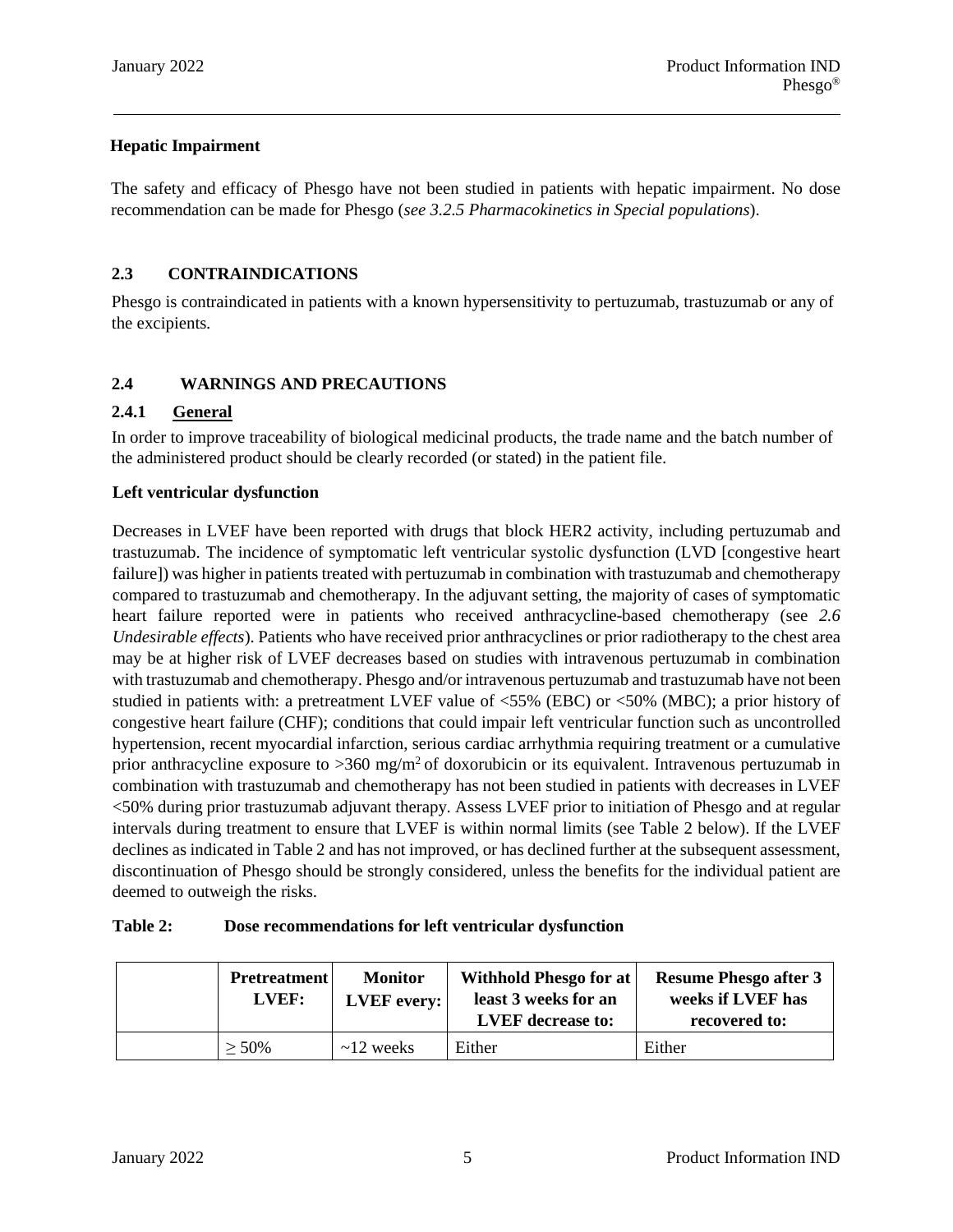| <b>Metastatic</b><br><b>Breast</b><br>Cancer <sup>a</sup> |                                                         | $<$ 40%         | 40%-45%<br>with a fall of<br>$\geq$ 10% - points<br>below<br>pretreatment<br>value | $>45\%$            | 40%-45%<br>with a fall of<br>$<10\%$ - points<br>below<br>pretreatment<br>value |
|-----------------------------------------------------------|---------------------------------------------------------|-----------------|------------------------------------------------------------------------------------|--------------------|---------------------------------------------------------------------------------|
| Early Breast $\geq 55\%$ <sup>b</sup><br><b>Cancer</b>    | ~12<br>weeks<br>(once during<br>neoadjuvant<br>therapy) | treatment value | $\langle 50\%$ with a fall of<br>$\geq$ 10%-points below pre-                      | Either<br>$> 50\%$ | $< 10% -$<br>points<br>below<br>pretreatment<br>value                           |

<sup>a</sup> based on intravenous pertuzumab data (CLEOPATRA study)

<sup>b</sup> for patients receiving anthracycline-based chemotherapy, a LVEF of ≥ 50% is required after completion of anthracyclines, before starting Phesgo

#### **Injection -related reactions (IRRs)**

Phesgo has been associated with injection-related reactions. Injection-related reactions were defined as any systemic reaction with symptoms such as fever, chills, headache, likely due to a release of cytokines occurring within 24 hours of administration of Phesgo. Close observation of the patient during and for 30 minutes after administration of the loading dose and during and for 15 minutes following the administration of the maintenance dose of Phesgo is recommended. If a significant injection-related reaction occurs, the injection should be slowed down or paused and appropriate medical therapies should be administered. Patients should be evaluated and carefully monitored until complete resolution of signs and symptoms. Permanent discontinuation should be considered in patients with severe injection-related reactions. This clinical assessment should be based on the severity of the preceding reaction and response to administered treatment for the adverse reaction (*see 2.2 Dosage and Administration*). Although fatal outcomes resulting from injection-related reactions have not been observed with Phesgo, caution should be exercised as fatal infusion related-reactions have been associated with intravenous pertuzumab in combination with intravenous trastuzumab and chemotherapy.

#### **Hypersensitivity reactions/anaphylaxis**

Patients should be observed closely for hypersensitivity reactions. Although severe hypersensitivity reactions, including anaphylaxis and events with fatal outcomes, have not been observed in patients treated with Phesgo, caution should be exercised as these have been associated with intravenous pertuzumab in combination with trastuzumab and chemotherapy (*see 2.6 Undesirable effects*). Medications to treat such reactions, as well as emergency equipment, should be available for immediate use. Phesgo is contraindicated in patients with known hypersensitivity to pertuzumab, trastuzumab, or to any of its excipients (*see 2.3 Contraindications*).

### **2.4.2 Drug Abuse and Dependence**

There is no evidence that Phesgo has the potential for drug abuse and dependence.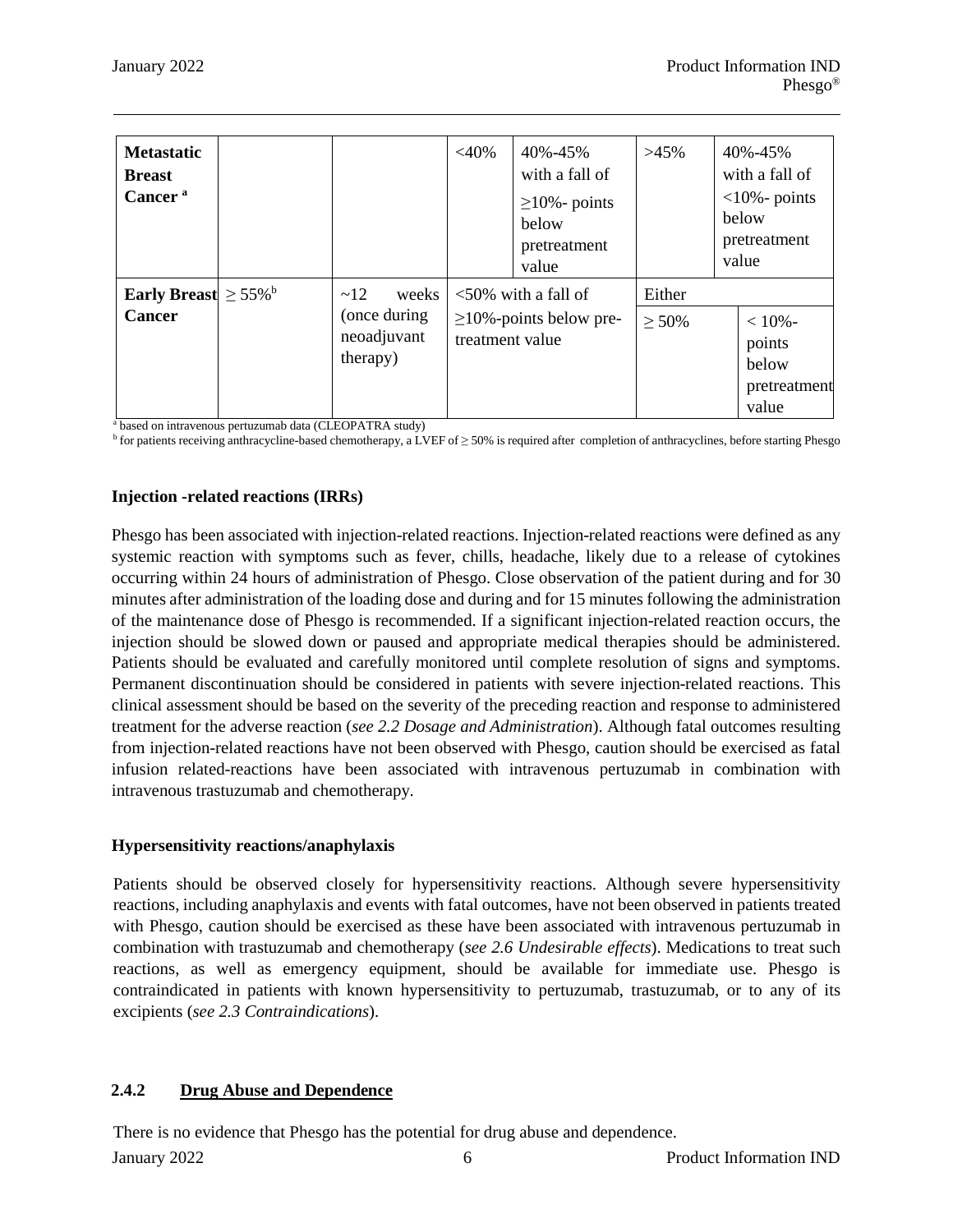### **2.4.3 Ability to Drive and Use Machines**

Phesgo has a minor influence on the ability to drive and use machines. Injection-related reactions and dizziness may occur during treatment with Phesgo (*see 2.4 Warnings and Precautions* and *2.6 Undesirable effects*).

### **2.5 USE IN SPECIAL POPULATIONS**

### **2.5.1 Females and Males of Reproductive Potential**

#### *Fertility*

No specific fertility studies in animals have been performed to evaluate the effects of Phesgo.

No specific fertility studies in animals have been performed to evaluate the effect of pertuzumab. No adverse effects on male and female reproductive organs were observed in repeat-dose toxicity studies of pertuzumab for up to six month duration in cynomolgus monkeys (*see 3.3.3 Impairment of Fertility*).

Reproduction studies conducted in cynomologus monkeys with trastuzumab revealed no evidence of impaired fertility in female cynomologus monkeys (*see 3.3.3 Impairment of Fertility*).

#### *Contraception*

Women of childbearing potential including those who are partners of male patients should use effective contraception during treatment with Phesgo and for 7 months following the last dose of Phesgo.

#### **2.5.2 Pregnancy**

Phesgo should be avoided during pregnancy unless the potential benefit for the mother outweighs the potential risk to the fetus.

No clinical studies of Phesgo in pregnant women have been performed. Pertuzumab administered intravenously to cynomolgus monkeys during organogenesis led to oligohydramnios, delayed renal development and embryo fetal death (*see 3.3.4 Reproductive Toxicity*). In the post-marketing setting for trastuzumab, cases of fetal renal growth and/or function impairment in association with oligohydramnios, some of which resulted in fatal pulmonary hypoplasia of the fetus, have been reported in pregnant women.

Based on the aforementioned animal studies and post-marketing data, Phesgo has the potential to cause fetal harm when administered to a pregnant woman. Women who become pregnant should be advised of the possibility of harm to the fetus. If a pregnant woman is treated with Phesgo, or if a patient becomes pregnant while receiving Phesgo or within 7 months following the last dose of Phesgo, close monitoring by a multidisciplinary team is desirable.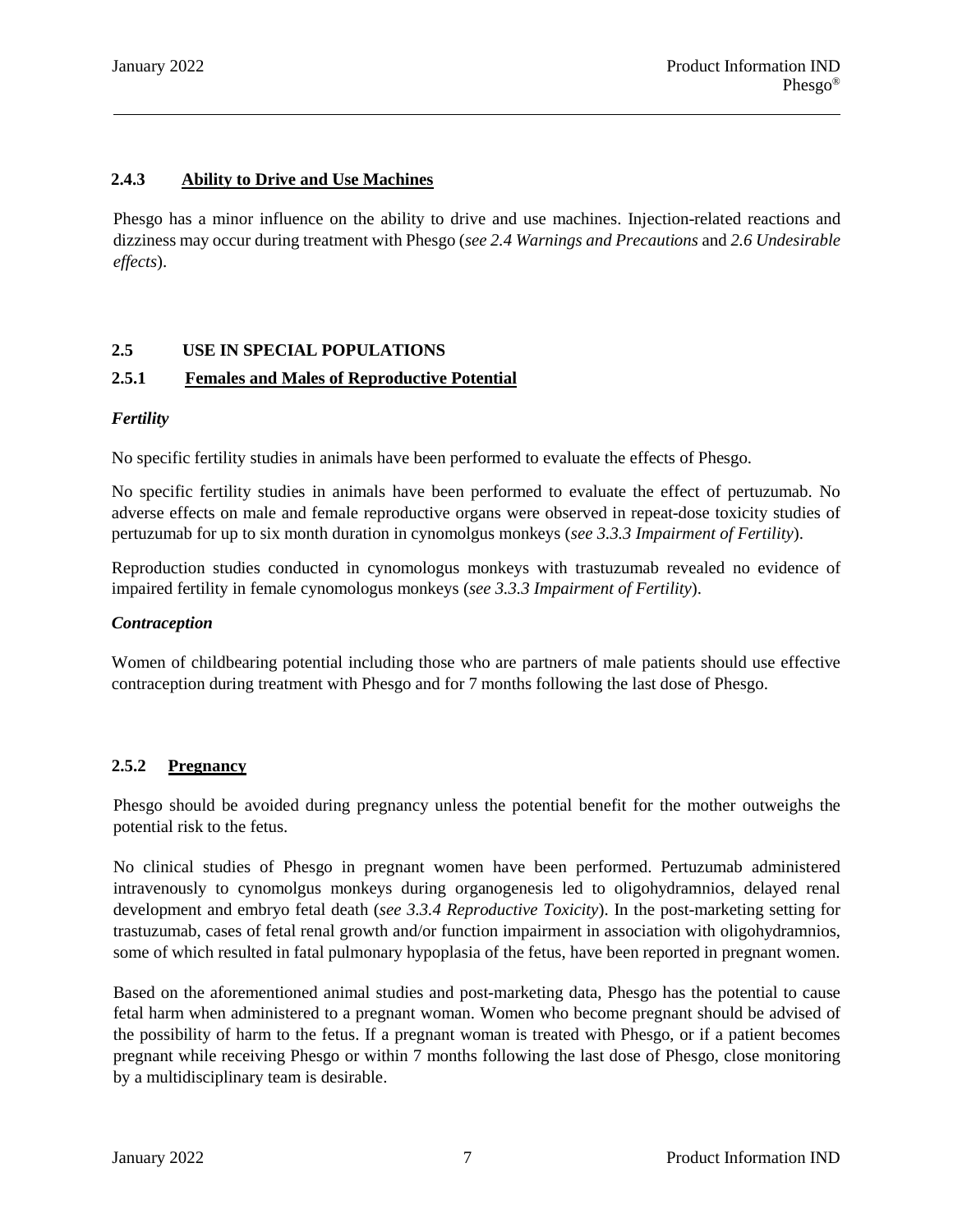### *Labor and Delivery*

The safe use of Phesgo during labor and delivery has not been established.

### **2.5.3 Lactation**

As human IgG is excreted in human milk, and the potential for absorption and harm to the infant is unknown, women should be advised to discontinue nursing during Phesgo therapy and for 7 months after the last dose of Phesgo.

### **2.5.4 Pediatric Use**

The safety and efficacy of Phesgo in pediatric patients below 18 years of age have not been established.

# **2.5.5 Geriatric Use**

No overall differences in efficacy and safety of Phesgo was observed in patients ≥65 (n=26) and <65 years of age (n=222).

However, with intravenous pertuzumab in combination with trastuzumab, the incidence of the following all grade adverse events were at least 5% higher in patients  $\geq$ 65 years of age (n=418) compared to patients <65 years of age (n=2926): decreased appetite, anemia, weight decreased, asthenia, dysgeusia, neuropathy peripheral, hypomagnesemia and diarrhea.

### **2.5.6 Renal Impairment**

See *2.2.1 Special dosing instructions* and *3.2.5 Pharmacokinetics in special populations*.

### **2.5.7 Hepatic Impairment**

The safety and efficacy of Phesgo in patients with hepatic impairment has not been studied.

### **2.6 UNDESIRABLE EFFECTS**

### **2.6.1 Clinical Trials**

#### **Summary of the safety profile**

The safety profile of Phesgo is based on data from the Phase III FEDERICA study in which HER2positive early breast cancer patients were treated with either Phesgo (n=248) or intravenous pertuzumab and trastuzumab (n=252), in combination with chemotherapy.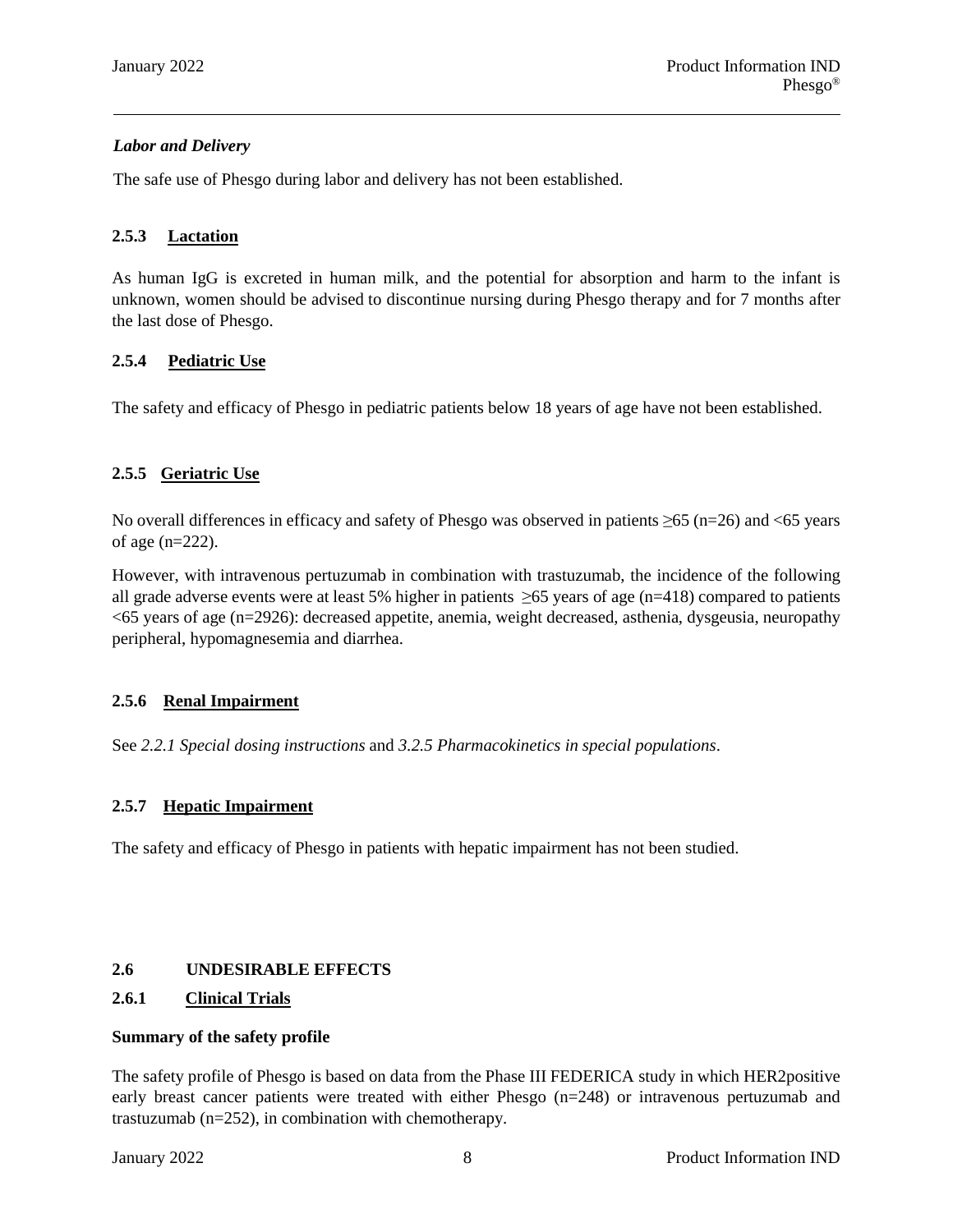The most common (≥5%) adverse drug reactions (ADRs) reported in patients treated with Phesgo or intravenous pertuzumab in combination with trastuzumab were diarrhea, injection site reaction, infusionrelated reactions, asthenia, fatigue, rash, ejection fraction decreased, and anemia.

The most common  $(\geq 1\%)$  serious adverse events (SAEs) reported in patients treated with Phesgo or intravenous pertuzumab in combination with trastuzumab were febrile neutropenia, pyrexia, neutropenia, neutropenic sepsis, infusion-related reaction and neutrophil count decreased. SAEs were equally distributed between the Phesgo treatment arm and the intravenous pertuzumab in combination with trastuzumab treatment arm. The following adverse drug reactions were reported with a higher frequency (≥5%) with Phesgo compared to intravenous pertuzumab in combination with trastuzumab: Alopecia 77% vs 70.2%, Dyspnea 10.1% vs 4.4%, and Fatigue 27.8% vs 22.6%.

### **Tabulated list of adverse drug reactions**

The safety profile of Phesgo was overall consistent to the known safety profile of intravenous pertuzumab in combination with trastuzumab and chemotherapy as seen in the pertuzumab and trastuzumab-treated arms of the following pivotal studies (n=3344):

- CLEOPATRA, in which pertuzumab was given in combination with trastuzumab and docetaxel to patients with MBC (n=453)
- NEOSPHERE ( $n=309$ ) and TRYPHAENA ( $n=218$ ), in which neoadjuvant pertuzumab was given in combination with trastuzumab and chemotherapy to patients with locally advanced, inflammatory or EBC
- APHINITY, in which adjuvant pertuzumab was given in combination with trastuzumab and anthracycline-based or non-anthracycline-based, taxane-containing chemotherapy to patients with EBC (n=2364)

Table 3 presents ADRs that have been reported in association with the use of pertuzumab, trastuzumab and chemotherapy in the pivotal clinical trials and in the post-marketing setting.

As pertuzumab and trastuzumab is used in combination with chemotherapy, it is difficult to ascertain the causal relationship of an adverse reaction to a particular drug.

In this section, the following categories of frequency have been used: very common  $(\geq 1/10)$ , common  $(\geq 1/100$  to <1/10), uncommon ( $\geq 1/1,000$  to <1/100), rare ( $\geq 1/10,000$  to <1/1,000), very rare (<1/10,000), and unknown (cannot be estimated from the available data). Within each frequency grouping, adverse reactions are presented in order of decreasing seriousness.

### **Table 3: Summary of adverse drug reactions reported from the pertuzumab, trastuzumab pivotal trials and in the post-marketing settinga**

| <b>ADR</b><br>(MedDRA Preferred Term)<br><b>System Organ Class</b> | $Pertuzumab + trastuzumab +$<br>chem other <sup>b</sup><br>Frequency rate % |                             | <b>Frequency</b><br>category |
|--------------------------------------------------------------------|-----------------------------------------------------------------------------|-----------------------------|------------------------------|
|                                                                    | <b>All Grades</b><br>$\frac{0}{0}$                                          | Grades 3-4<br>$\frac{6}{9}$ |                              |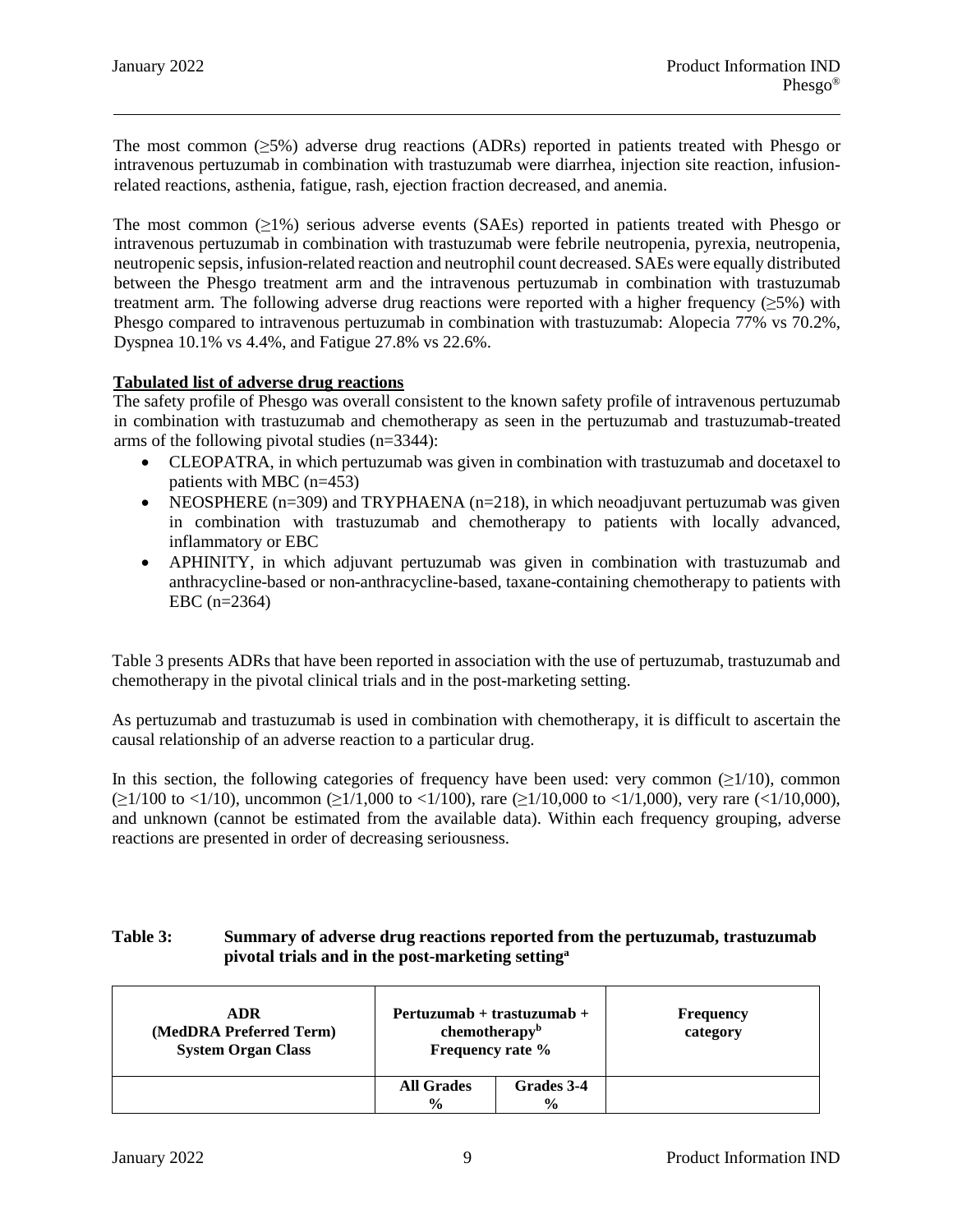| <b>Blood</b><br>lymphatic<br>and<br>system<br>disorders              |                   |                   |             |
|----------------------------------------------------------------------|-------------------|-------------------|-------------|
| Neutropenia                                                          | 31.4              | 24.2              | Very common |
| Anemia                                                               | 24.8              | $\overline{5.7}$  | Very common |
| Febrile neutropenia <sup>d</sup>                                     | 11.9              | 11.8              | Very common |
| Leukopenia                                                           | 10.8              | 6.1               | Very common |
| <b>Cardiac disorders</b>                                             |                   |                   |             |
| Left ventricular dysfunction <sup>e</sup>                            | 1.4               | 0.3               | Common      |
| Cardiac failure congestive <sup>e</sup>                              | 0.1               | < 0.1             | Uncommon    |
| <b>Eye disorders</b>                                                 |                   |                   |             |
| Lacrimation increased                                                | 12.1              | $\overline{a}$    | Very common |
| <b>Gastrointestinal disorders</b>                                    |                   |                   |             |
| Diarrhea                                                             | 67.9              | 8.9               | Very common |
| Nausea                                                               | 60.8              | 1.9               | Very common |
| Vomiting                                                             | 30.0              | $\overline{1.7}$  | Very common |
| Stomatitis                                                           | 24.9              | $\overline{1.6}$  | Very common |
| Constipation                                                         | 24.5              | 0.4               | Very common |
| Dyspepsia                                                            | 13.2              | < 0.1             | Very common |
| Abdominal pain                                                       | 11.7              | $\overline{0.4}$  | Very common |
| <b>General</b><br>disorders<br>and<br>administration site conditions |                   |                   |             |
| Fatigue                                                              | 44.3              | 3.3               | Very common |
| Mucosal inflammation                                                 | 23.2              | 1.5               | Very common |
| Asthenia                                                             | $\overline{20.9}$ | $\overline{1.5}$  | Very common |
| Pyrexia                                                              | 18.9              | 0.6               | Very common |
| Edema peripheral                                                     | 16.2              | < 0.1             | Very common |
| Injection site reactions <sup>f</sup>                                | 12.9              | $\mathbf{0}$      | Very common |
| <b>Immune system disorders</b>                                       |                   |                   |             |
| Hypersensitivity                                                     | $\overline{3.3}$  | 0.4               | Common      |
| Drug hypersensitivity                                                | 2.5               | 0.4               | Common      |
| <b>Infections and infestations</b>                                   |                   |                   |             |
| Nasopharyngitis                                                      | 12.8              | $\overline{<}0.1$ | Very common |
| Upper respiratory tract infection                                    | $\overline{9.5}$  | 0.3               | Common      |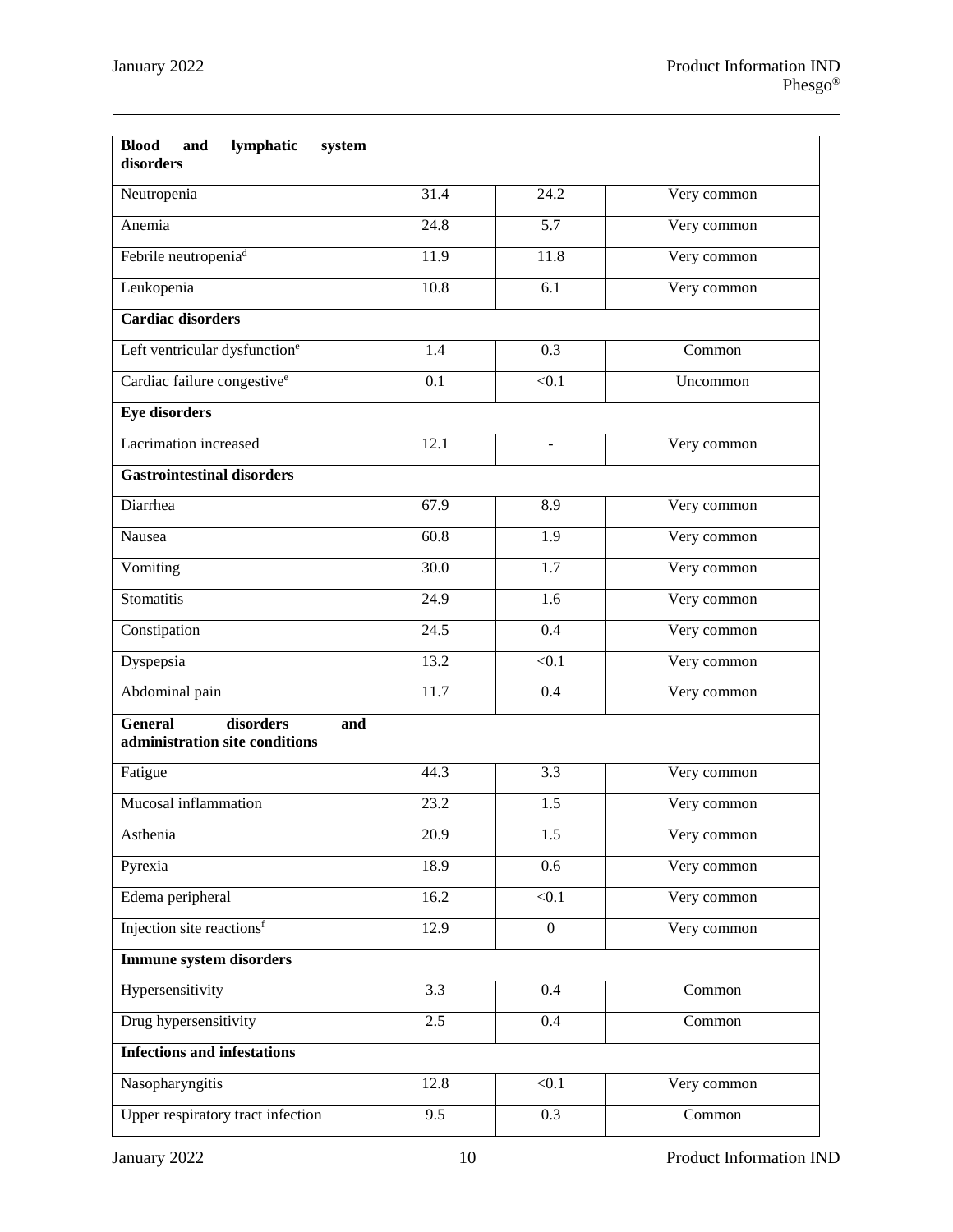| Paronychia                                                      | 3.9                        | < 0.1             | Common      |  |  |  |
|-----------------------------------------------------------------|----------------------------|-------------------|-------------|--|--|--|
| <b>Metabolism and nutrition disorders</b>                       |                            |                   |             |  |  |  |
| Decreased appetite                                              | 23.1                       | 0.8               | Very common |  |  |  |
| Tumor lysis syndrome <sup>g</sup>                               | Unknown                    |                   |             |  |  |  |
| <b>Musculoskeletal</b><br>and<br>connective<br>tissue disorders |                            |                   |             |  |  |  |
| Arthralgia                                                      | 24.6                       | 0.7               | Very common |  |  |  |
| Myalgia                                                         | 24.3<br>0.8<br>Very common |                   |             |  |  |  |
| Pain in extremity                                               | 10.0                       | 0.2               | Very common |  |  |  |
| Nervous system disorders                                        |                            |                   |             |  |  |  |
| Dysgeusia                                                       | 22.7                       | < 0.1             | Very common |  |  |  |
| Headache                                                        | 21.8                       | 0.4               | Very common |  |  |  |
| Peripheral sensory neuropathy                                   | 15.7                       | 0.5               | Very common |  |  |  |
| Neuropathy peripheral                                           | 14.7                       | 0.7               | Very common |  |  |  |
| <b>Dizziness</b>                                                | 11.2                       | 0.1               | Very common |  |  |  |
| Paraesthesia                                                    | 10.2                       | 0.4               | Very common |  |  |  |
| <b>Psychiatric disorders</b>                                    |                            |                   |             |  |  |  |
| Insomnia                                                        | 15.9                       | 0.2               | Very common |  |  |  |
| thoracic<br>Respiratory,<br>and<br>mediastinal disorders        |                            |                   |             |  |  |  |
| Epistaxis                                                       | 15.6                       | $\overline{<}0.1$ | Very common |  |  |  |
| Cough                                                           | 15.5                       | < 0.1             | Very common |  |  |  |
| Dyspnea                                                         | 11.5                       | 0.5               | Very common |  |  |  |
| Pleural effusion                                                | 0.9                        | < 0.1             | Uncommon    |  |  |  |
| <b>Skin</b><br>and<br>tissue<br>subcutaneous<br>disorders       |                            |                   |             |  |  |  |
| Alopecia                                                        | 63.1                       | < 0.1             | Very common |  |  |  |
| Rash                                                            | 26.4                       | 0.5               | Very common |  |  |  |
| Nail disorder                                                   | 12.9                       | 0.3               | Very common |  |  |  |
| Pruritus                                                        | 12.9                       | < 0.1             | Very common |  |  |  |
| Dry skin                                                        | 11.7                       | $\overline{<}0.1$ | Very common |  |  |  |
| Vascular disorders                                              |                            |                   |             |  |  |  |
| Hot flush                                                       | 15.7                       | 0.1               | Very common |  |  |  |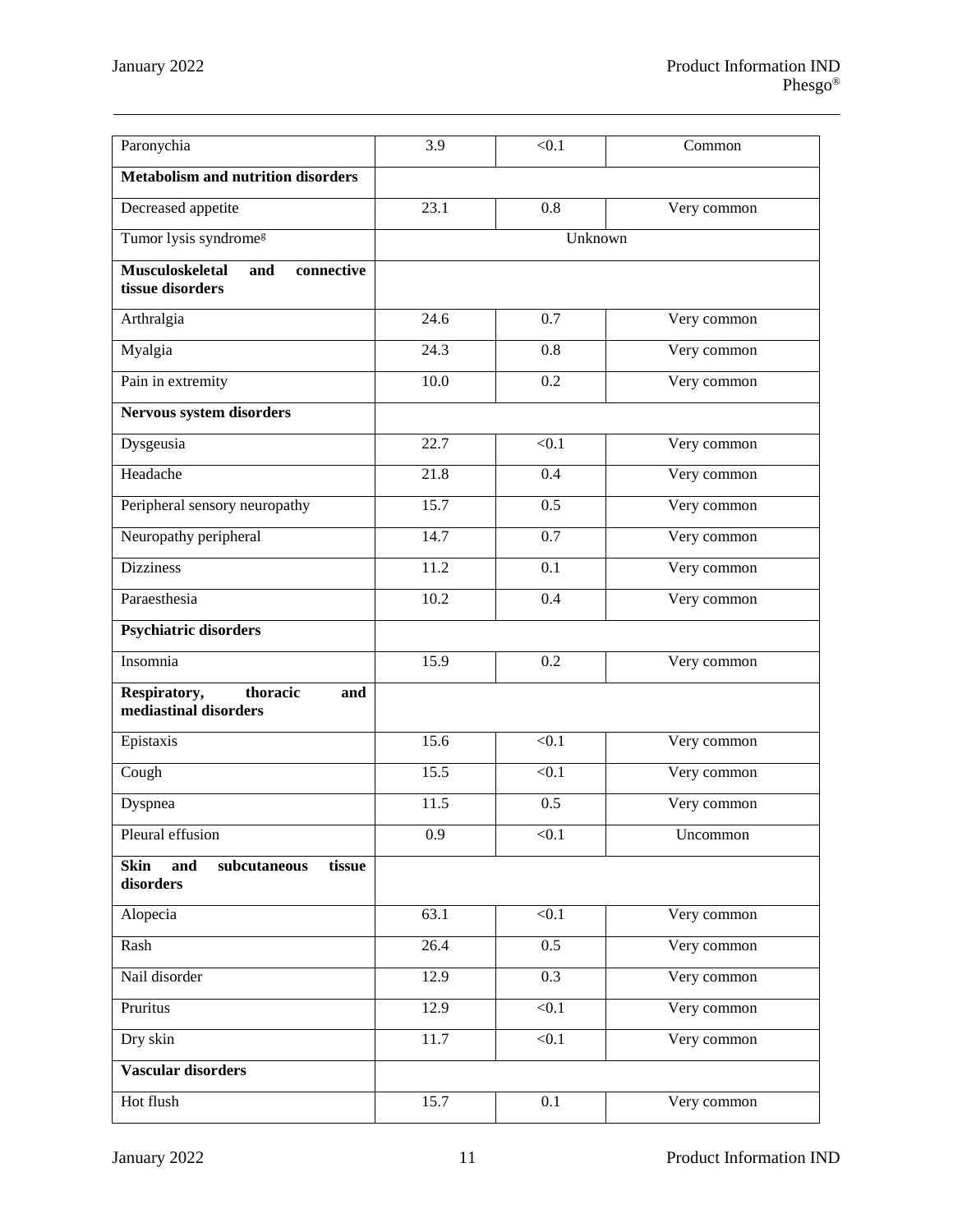<sup>a</sup> Table 3 shows pooled data from the overall treatment period in CLEOPATRA; from the neoadjuvant treatment period in NEOSPHERE and TRYPHAENA; and from the treatment period of APHINITY) Additionally, Table 3 shows an ADR specific to the Phesgo route of administration that has been reported in FEDERICA.

<sup>b</sup> In NEOSPHERE, 108 patients received pertuzumab + trastuzumab alone without docetaxel and 94 patients received pertuzumab + docetaxel without trastuzumab.

<sup>c</sup> In CLEOPATRA, 45 patients who were randomized to receive placebo and who had no prior exposure to pertuzumab, had crossed over to receive pertuzumab and are included in the 3344 patients treated with pertuzumab.

<sup>d</sup> In this table this denotes an adverse reaction that has been reported in association with a fatal outcome.

eThe incidence of left ventricular dysfunction and cardiac failure congestive reflect the MedDRA preferred terms reported in the individual studies. <sup>f</sup> observed with Phesgo only

<sup>g</sup> identified in the post-marketing setting

#### *Description of selected adverse drug reactions from clinical trials*

#### *Phesgo*

#### **Left ventricular dysfunction**

In FEDERICA, the incidence of symptomatic heart failure (NYHA class III or IV) with a LVEF decline of at least 10%-points from baseline and to <50% was 0.4% of Phesgo treated patients vs 0% of intravenous pertuzumab and trastuzumab-treated patients. Of the patients who experienced symptomatic heart failure, all Phesgo-treated patients had recovered (defined as 2 consecutive LVEF measurements above 50%) at the data cutoff. Asymptomatic or mildly symptomatic (NYHA class II) declines in LVEF of at least 10%-points from baseline and to <50% (confirmed by secondary LVEF) were reported in 0.4% of Phesgo-treated patients and 0.8% of intravenous pertuzumab and trastuzumab-treated patients, of whom none of the Phesgo-treated patients or intravenous pertuzumab and trastuzumab-treated patients had recovered at the data cutoff.

#### **Injection/infusion-related Reactions**

In FEDERICA, an injection/infusion-related reaction was defined as any systemic reaction reported within 24hrs of Phesgo or intravenous pertuzumab in combination with trastuzumab administration. Injectionrelated reactions were reported in 1.2% of Phesgo -treated patients and infusion-related reactions were reported in 10.3% of intravenous pertuzumab and trastuzumab-treated patients.

Injection site reactions (defined as any local reaction reported within 24 hours of Phesgo) were reported in 12.9% of Phesgo treated patients and were all grade 1 or 2 events.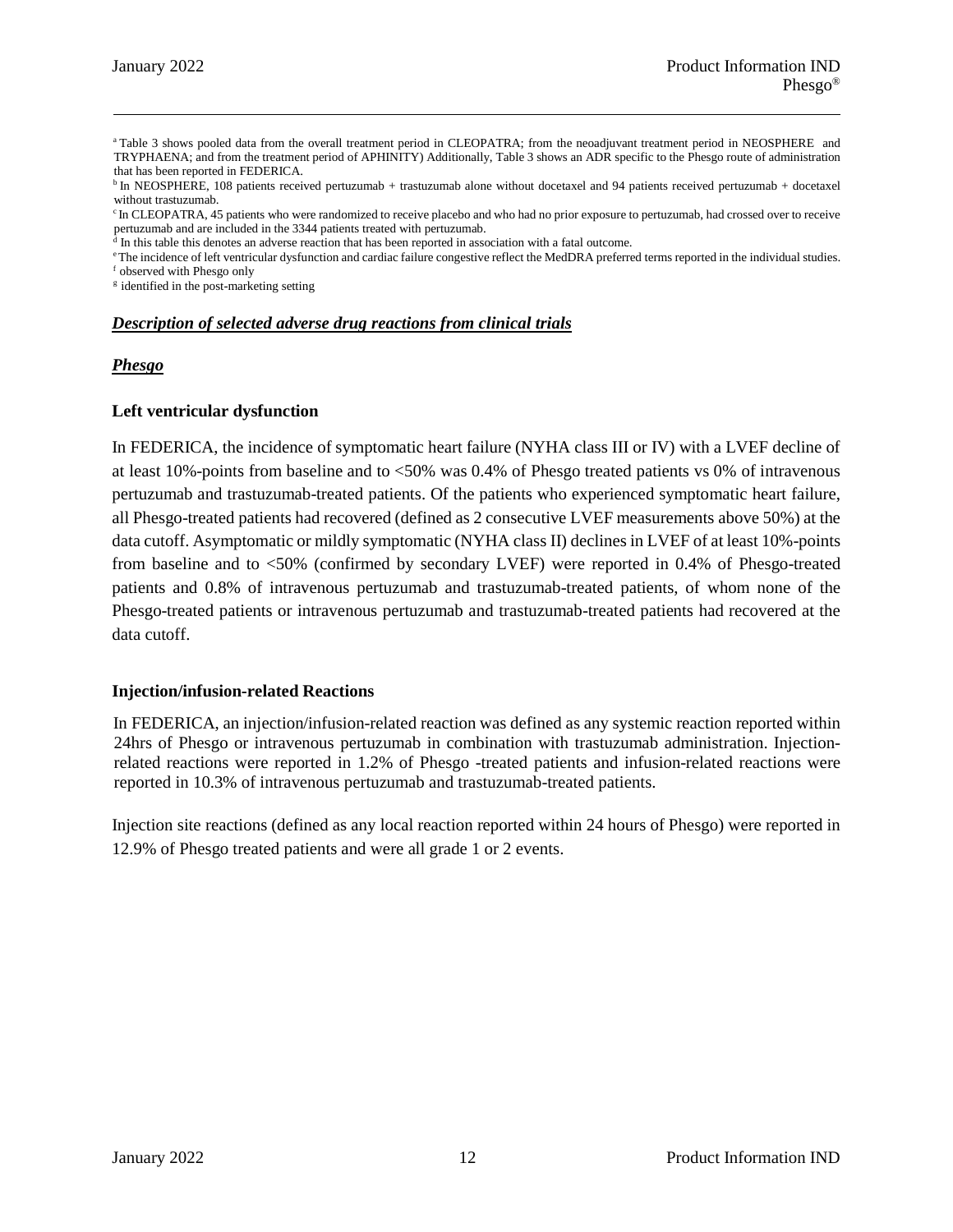### **Hypersensitivity reactions/anaphylaxis**

In FEDERICA, the overall frequency of hypersensitivity/anaphylaxis reported events related to HER2 targeted therapy was 1.6% in both the Phesgo-treated patients and intravenous pertuzumab and trastuzumab-treated patients, of which none were NCI-CTCAE (version 4) Grade 3-4 (*see 2.4 Warnings & Precautions*).

### **Laboratory Abnormalities**

In FEDERICA, the incidence of NCI-CTCAE Grade 3-4 decreases in neutrophil counts were balanced in the Phesgo and intravenous pertuzumab and trastuzumab groups.

### *Intravenous Pertuzumab and Trastuzumab*

### **Left ventricular dysfunction**

In CLEOPATRA, the incidence of LVD during study treatment was higher in the placebo-treated group than the pertuzumab-treated group (8.6% and 6.6%, respectively). The incidence of symptomatic LVD was also lower in the pertuzumab-treated group (1.8% in the placebo-treated group vs. 1.5% in the pertuzumabtreated group) (*see 2.4 Warnings & Precautions*).

In NEOSPHERE, in which patients received four cycles of pertuzumab as neoadjuvant treatment, the incidence of LVD (during the overall treatment period) was higher in the pertuzumab, trastuzumab and docetaxel-treated group (7.5%) compared to the trastuzumab and docetaxel treated group (1.9%). There was one case of symptomatic LVD in the pertuzumab and trastuzumab treated group.

In TRYPHAENA, the incidence of LVD (during the overall treatment period*)* was 8.3% in the group treated with pertuzumab plus trastuzumab and 5-fluorouracil, epirubicin and cyclophosphamide (FEC) followed by pertuzumab plus trastuzumab and docetaxel; 9.3% in the group treated with pertuzumab plus trastuzumab and docetaxel following FEC; and 6.6% in the group treated with pertuzumab in combination with TCH. The incidence of symptomatic LVD (congestive heart failure) was 1.3% in the group treated with pertuzumab plus trastuzumab and docetaxel following FEC *(this excludes a patient that experienced symptomatic LVD during FEC treatment prior to receiving pertuzumab plus trastuzumab and docetaxel)* and also 1.3% in the group treated with pertuzumab in combination with TCH. No patients in the group treated with pertuzumab plus trastuzumab and FEC followed by pertuzumab plus trastuzumab and docetaxel experienced symptomatic LVD.

In the neoadjuvant period of the BERENICE trial, the incidence of NYHA Class III/IV symptomatic LVD (congestive heart failure according to NCI-CTCAE v.4) was 1.5% in the group treated with dose dense AC followed by pertuzumab plus trastuzumab and paclitaxel and none of the patients (0%) experienced symptomatic LVD in the group treated with FEC followed by pertuzumab in combination with trastuzumab and docetaxel. The incidence of asymptomatic LVD (PT ejection fraction decrease according to NCI-CTCAE v.4) was 7% in the group treated with dose dense AC followed by pertuzumab plus trastuzumab and paclitaxel and 3.5% in the group treated with FEC followed by pertuzumab plus trastuzumab and docetaxel.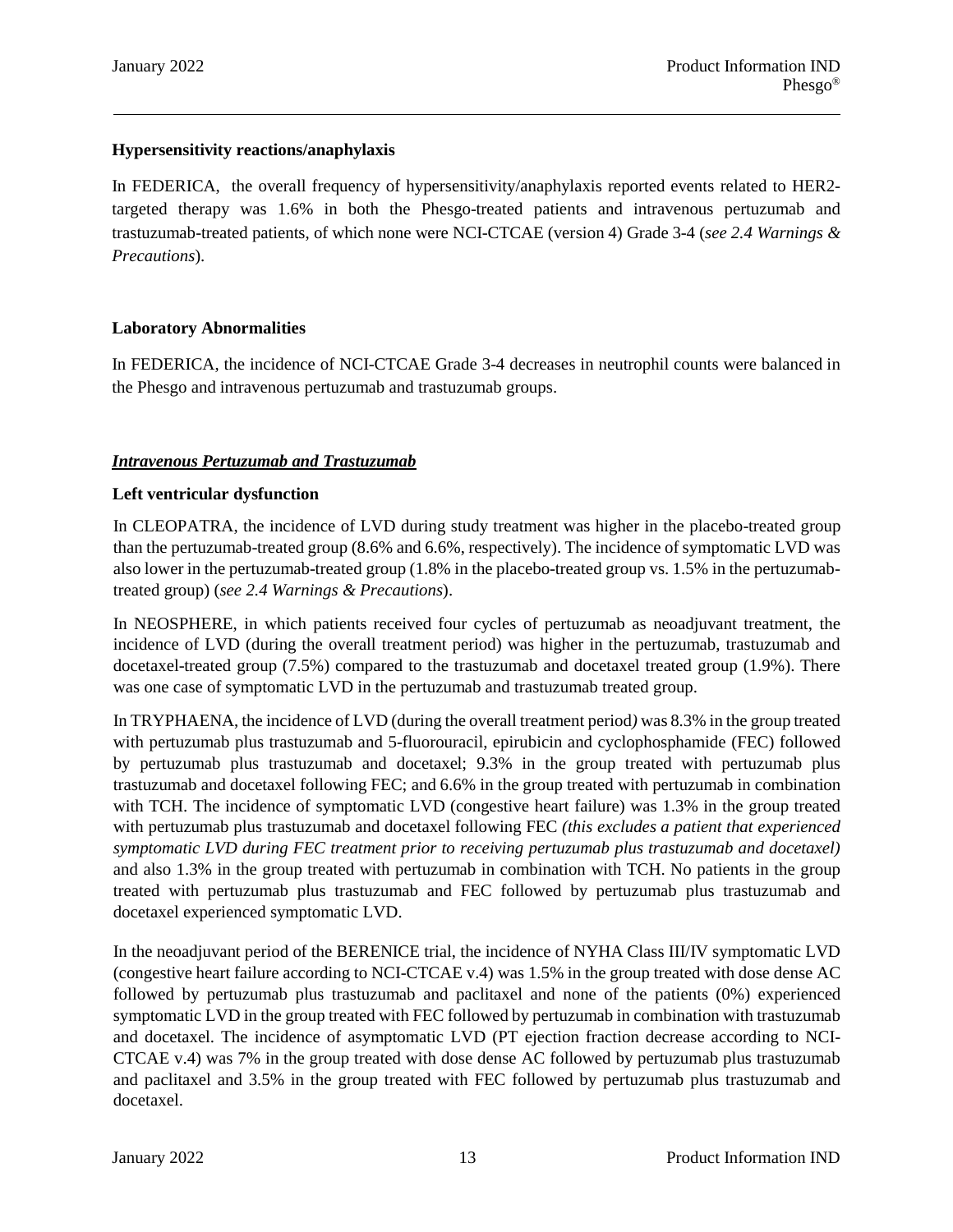In APHINITY, the incidence of symptomatic heart failure (NYHA class III or IV) with a LVEF decline of at least 10%-points from baseline and to <50% was <1% (0.6% of pertuzumab-treated patients vs 0.2% of placebo-treated patients). Of the patients who experienced symptomatic heart failure, 46.7% of pertuzumab-treated patients and 66.7% of placebo-treated patients had recovered (defined as 2 consecutive LVEF measurements above 50%) at the data cutoff. The majority of the events were reported in anthracycline treated patients. Asymptomatic or mildly symptomatic (NYHA class II) declines in LVEF of at least 10%-points from baseline and to <50% were reported in 2.7% of pertuzumab treated patients and 2.8% of placebo-treated patients, of whom 79.7% of pertuzumab treated patients and 80.6% of placebotreated patients had recovered at the data cutoff.

### **Infusion-related reaction**

An infusion-related reaction was defined in the pivotal trials as any event reported as hypersensitivity, anaphylactic reaction, acute infusion reaction or cytokine release syndrome occurring during an infusion or on the same day as the infusion. In CLEOPATRA, the initial dose of pertuzumab was given the day before trastuzumab and docetaxel to allow for the examination of pertuzumab associated reactions. On the first day when only pertuzumab was administered, the overall frequency of infusion-related reactions was 9.8% in the placebo-treated group and 13.2% in the pertuzumab-treated group, with the majority of reactions being mild or moderate. The most common infusion-related reactions  $(≥1.0%)$  in the pertuzumabtreated group were pyrexia, chills, fatigue, headache, asthenia, hypersensitivity, and vomiting.

During the second cycle when all drugs were administered on the same day, the most common infusion related reactions  $(\geq 1.0\%)$  in the pertuzumab-treated group were fatigue, drug hypersensitivity, dysgeusia, hypersensitivity, myalgia, and vomiting (*see 2.4 Warnings & Precautions*).

In neoadjuvant and adjuvant trials, pertuzumab was administered on the same day as the other study treatment drugs. Infusion-related reactions occurred in 18.6% - 25.0% of patients on the first day of pertuzumab administration (in combination with trastuzumab and chemotherapy). The type and severity of events were consistent with those observed in CLEOPATRA, with a majority of reactions being mild or moderate.

#### **Hypersensitivity/anaphylaxis**

In CLEOPATRA, the overall frequency of hypersensitivity/anaphylaxis reported events was 9.3% in the placebo-treated patients and 11.3% in the pertuzumab-treated patients, of which 2.5% and 2.0% were NCI-CTCAE (version 3) grade 3-4, respectively. Overall, 2 patients in placebo-treated group and 4 patients in the pertuzumab-treated group experienced anaphylaxis (*see 2.4 Warnings & Precautions*).

Overall, the majority of hypersensitivity reactions was mild or moderate in severity and resolved upon treatment. Based on modifications made to study treatment, most reactions were assessed as secondary to docetaxel infusions.

In neoadjuvant and adjuvant trials, hypersensitivity/anaphylaxis events were consistent with those observed in CLEOPATRA. In NEOSPHERE, two patients in the pertuzumab and docetaxel-treated group experienced anaphylaxis. In both TRYPHAENA and APHINITY, the overall frequency of hypersensitivity/anaphylaxis was highest in the pertuzumab and TCH treated group (13.2% and 7.6% respectively), of which 2.6% and 1.3% of events, respectively were NCI-CTCAE Grade 3-4.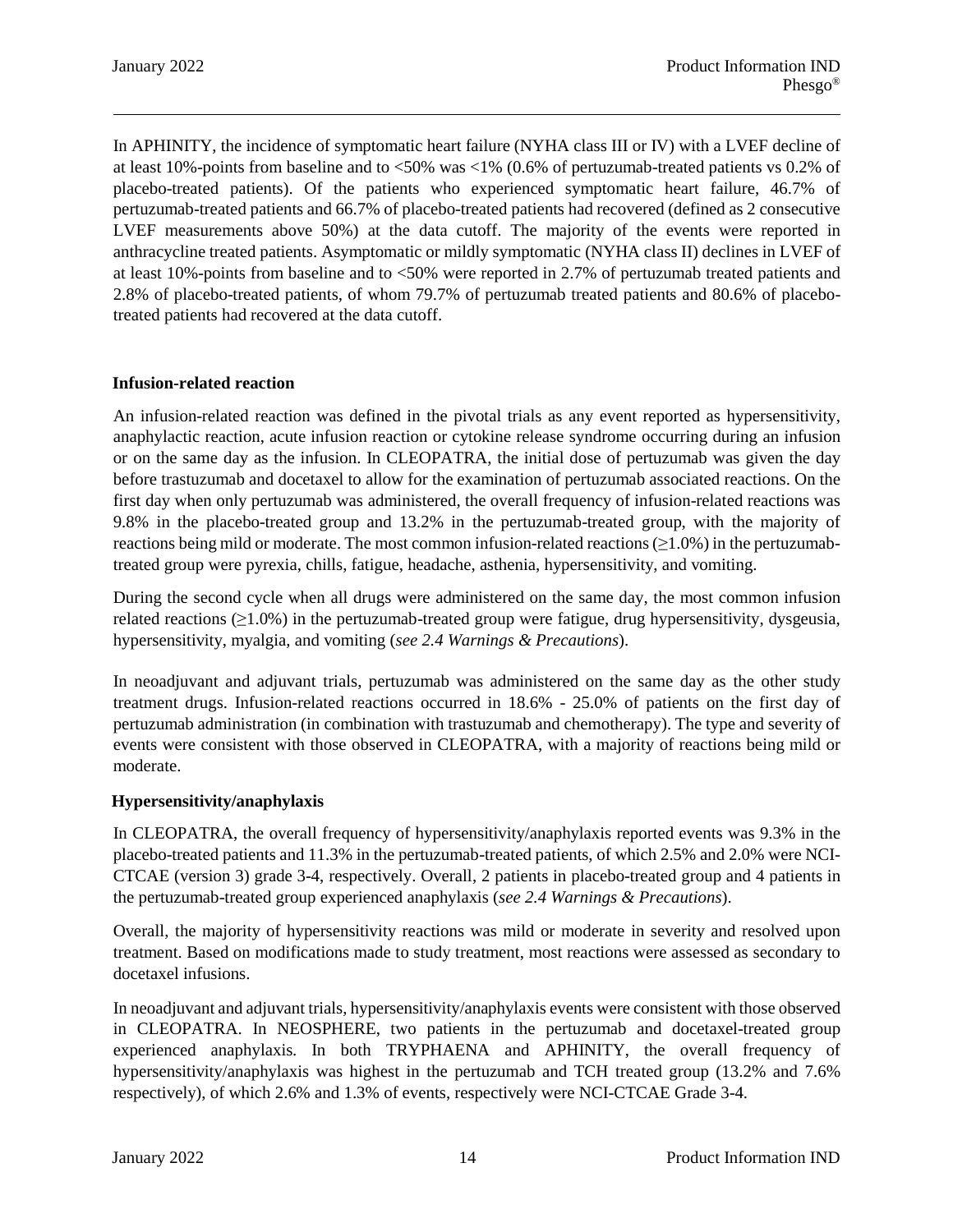# **Laboratory Abnormalities**

In the pivotal trials CLEOPATRA, NEOSPHERE, and APHINITY the incidence of NCICTCAE Grade 3- 4 decreases in neutrophil counts were balanced in the pertuzumab-treated and control groups.

**Switching treatment from intravenous pertuzumab and trastuzumab to Phesgo (or vice versa)** Switching from intravenous pertuzumab and trastuzumab to Phesgo (or vice versa) was well tolerated by patients and did not reveal any new or clinically relevant safety concerns and the adverse events experienced were in line with those studied in FEDERICA and in previous studies using intravenous pertuzumab and trastuzumab administration (see section 3.1.2 Clinical / Efficacy Studies).

### **2.6.2 Postmarketing Experience**

Not applicable

### **2.7 OVERDOSE**

There is no experience with overdose of Phesgo in human clinical trials. The highest Phesgo dose tested is 1200 mg pertuzumab/600 mg trastuzumab.

# **2.8 INTERACTIONS WITH OTHER MEDICINAL PRODUCTS AND OTHER FORMS OF INTERACTION**

No formal drug-drug interaction studies have been performed.

#### **Intravenous Pertuzumab**

A sub-study in 37 patients in the pivotal trial CLEOPATRA showed no evidence of drug-drug interaction between pertuzumab and trastuzumab and between pertuzumab and docetaxel. In addition, no clinically relevant pharmacokinetic interaction of co-administered docetaxel or trastuzumab on pertuzumab was evident, based on the population pharmacokinetics analysis. This lack of drug-drug interaction was confirmed by pharmacokinetic data from the NEOSPHERE and APHINITY studies.

Five studies evaluated the effects of pertuzumab on the pharmacokinetics of co-administered cytotoxic agents, docetaxel, paclitaxel, gemcitabine, capecitabine, carboplatin, and erlotinib. There was no evidence of any pharmacokinetics interaction between pertuzumab and any of these agents. The pharmacokinetics of pertuzumab in these studies was comparable to those observed in single agent studies.

#### **Intravenous trastuzumab**

There have been no formal drug interaction studies performed with trastuzumab in humans. Clinically significant interactions between trastuzumab and the concomitant medications used in clinical trials have not been observed.

In studies where trastuzumab was administered in combination with docetaxel, carboplatin, or anastrozole, the pharmacokinetics of these medications was not altered nor was the pharmacokinetics of trastuzumab altered.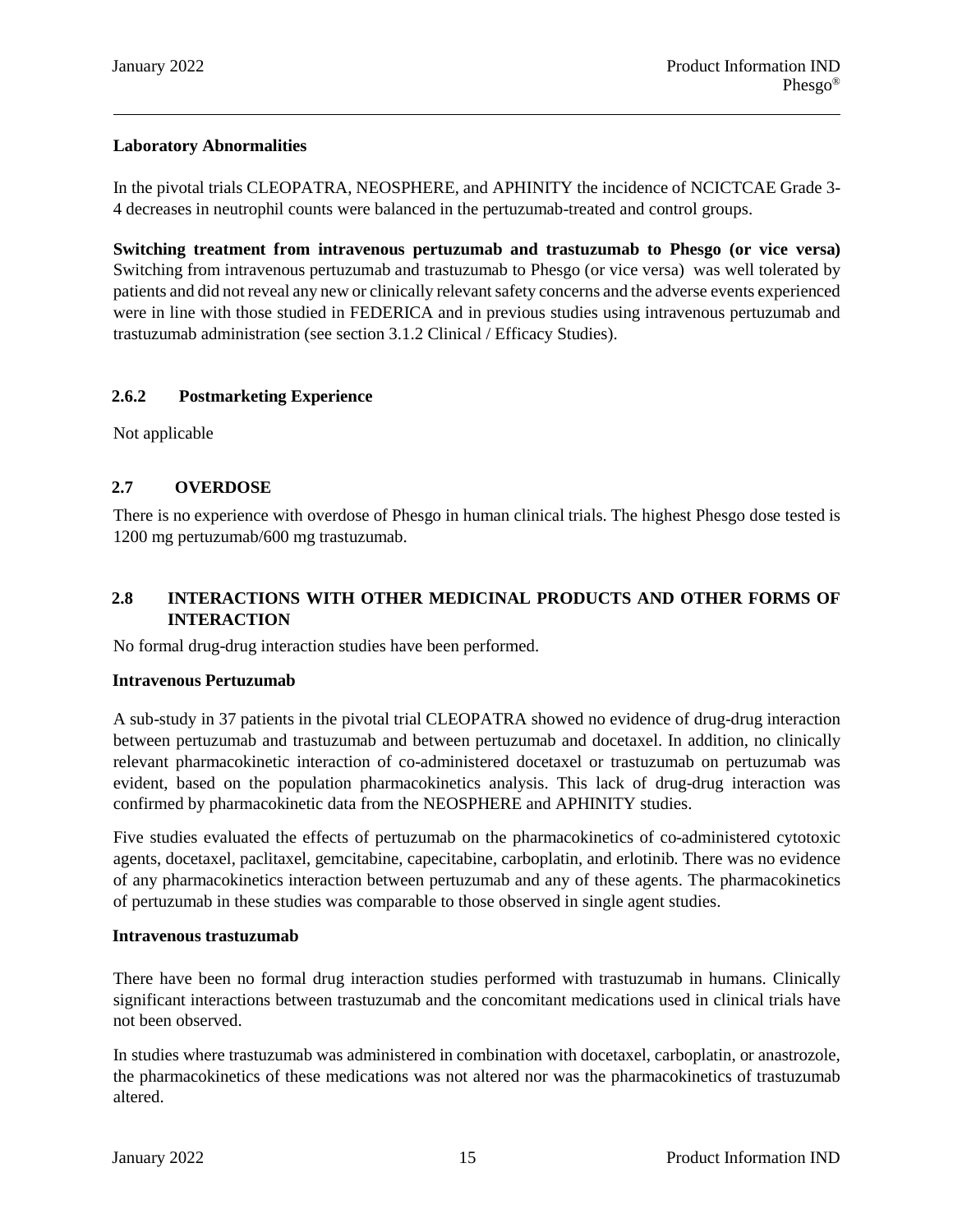Concentrations of paclitaxel and doxorubicin (and their major metabolites 6-α hydroxylpaclitaxel, POH, and doxorubicinol, DOL) were not altered in the presence of trastuzumab. However, trastuzumab may elevate the overall exposure of one doxorubicin metabolite, (7deoxy-13 dihydrodoxorubicinone, D7D). The bioactivity of D7D and the clinical impact of the elevation of this metabolite is unclear. No changes were observed in trastuzumab concentrations in the presence of paclitaxel and doxorubicin.

The results of a drug interaction substudy evaluating the pharmacokinetics of capecitabine and cisplatin when used with or without trastuzumab suggested that the exposure to the bioactive metabolites (e.g. 5- FU) of capecitabine was not affected by concurrent use of cisplatin or by concurrent use of cisplatin plus trastuzumab. However, capecitabine itself showed higher concentrations and a longer half-life when combined with trastuzumab. The data also suggested that the pharmacokinetics of cisplatin were not affected by concurrent use of capecitabine or by concurrent use of capecitabine plus trastuzumab.

# **3. PHARMACOLOGICAL PROPERTIES AND EFFECTS**

### **3.1 PHARMACODYNAMIC PROPERTIES**

### **3.1.1** *Mechanism of Action*

Pertuzumab and trastuzumab are recombinant humanized immunoglobulin  $(Ig)G1\kappa$  monoclonal antibodies, which target the human epidermal growth factor receptor 2 (HER2, also known as cerbB-2), a transmembrane glycoprotein with intrinsic tyrosine kinase activity. Pertuzumab and trastuzumab bind to distinct HER2 epitopes, subdomains II and IV, respectively, without competing and have complementary mechanisms for disrupting HER2 signaling. This results in augmented anti-proliferative activity *in vitro* and *in vivo* when pertuzumab and trastuzumab are given in combination.

Additionally, the Fc portion of both their IgG1 framework provides for potent activation of antibodydependent cell-mediated cytotoxicity (ADCC). *In vitro*, both pertuzumab and trastuzumab ADCC are exerted preferentially on HER2-overexpressing cancer cells compared with cancer cells that do not overexpress HER2.

### **3.1.2 Clinical / Efficacy Studies**

This section presents the clinical experience from Phesgo and intravenous pertuzumab in combination with trastuzumab patients with HER2-positive early and metastatic breast cancer. HER2 overexpression in all trials outlined below was determined at a central laboratory and defined as a score of 3+ by IHC or an ISH amplification ratio  $\geq 2.0$ .

#### *Early Breast Cancer*

### *Fixed-dose combination of pertuzumab and trastuzumab Phesgo*

#### **FEDERICA WO40324**

FEDERICA is an open-label, multicenter, randomized study conducted in 500 patients with HER2positive early breast cancer that is operable or locally advanced (including inflammatory) breast cancer with a tumor size >2 cm or node-positive in the neoadjuvant and adjuvant setting. Patients were randomized to receive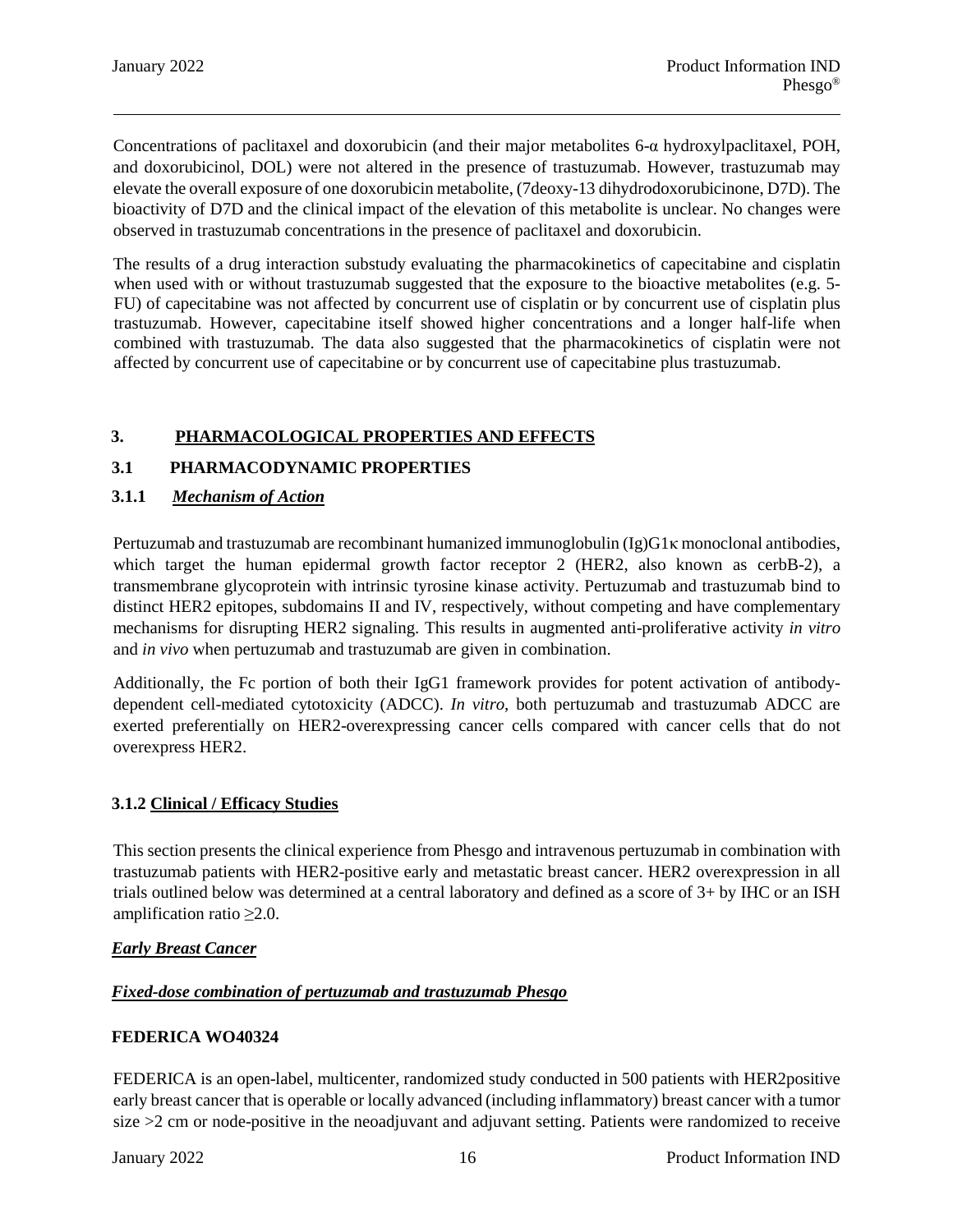8 cycles of neoadjuvant chemotherapy with concurrent administration of 4 cycles of either Phesgo or intravenous pertuzumab and trastuzumab during cycles 5-8. Investigators selected one of two of the following neoadjuvant chemotherapy regimens for individual patients:

- 4 cycles of doxorubicin (60 mg/m<sup>2</sup>) and cyclophosphamide (600 mg/m<sup>2</sup>) every 2 weeks followed by paclitaxel  $(80 \text{ mg/m}^2)$  weekly for 12 weeks
- 4 cycles of doxorubicin (60 mg/m<sup>2</sup>) and cyclophosphamide (600 mg/m<sup>2</sup>) every 3 weeks followed by 4 cycles of docetaxel (75 mg/m<sup>2</sup> for the first cycle and then 100 mg/m<sup>2</sup> at subsequent cycles at the investigator's discretion) every 3 weeks

Following surgery, patients continued therapy with Phesgo or intravenous pertuzumab and trastuzumab as treated prior to surgery, for an additional 14 cycles, to complete 18 cycles of HER2targeted therapy. Patients also received adjuvant radiotherapy and endocrine therapy as per local practice. In the adjuvant setting, substitution of intravenous trastuzumab for subcutaneous trastuzumab SC was permitted at investigator discretion. HER2-targeted therapy was administered every 3 weeks according to Table 4 as follows:

### **Table 4: Dosing and administration of Phesgo, intravenous pertuzumab, intravenous trastuzumab, and subcutaneous trastuzumab**

| <b>Medication</b> | Administration         | <b>Dose</b>                                          |                                       |  |
|-------------------|------------------------|------------------------------------------------------|---------------------------------------|--|
|                   |                        | Loading                                              | <b>Maintenance</b>                    |  |
| Phesgo            | Subcutaneous injection | $1200 \text{ mg}/600 \text{ mg}$                     | $600 \,\mathrm{mg}/600 \,\mathrm{mg}$ |  |
| pertuzumab        | Intravenous infusion   | 840 mg<br>$420$ mg                                   |                                       |  |
| trastuzumab       | Intravenous infusion   | $6 \frac{\text{mg}}{\text{kg}}$<br>$8 \text{ mg/kg}$ |                                       |  |
| trastuzumab       | Subcutaneous injection | $600 \text{ mg}$                                     |                                       |  |

FEDERICA was designed to demonstrate non-inferiority of the pertuzumab Cycle 7 (i.e., pre-dose Cycle 8) serum C<sub>trough</sub> of pertuzumab within Phesgo compared with intravenous pertuzumab (primary endpoint). Additional secondary endpoints included non-inferiority of the Cycle 7 serum trastuzumab  $C_{\text{trough}}$  of trastuzumab within Phesgo compared with intravenous trastuzumab, efficacy [total pathological complete response (tpCR)], and safety outcomes. Demographics were well balanced between the two treatment arms and the median age of patients treated in the study was 51 years. The majority of patients had hormone receptor-positive disease (61.2%), node-positive disease (57.6%), and were Caucasian (65.8%).

Non-inferiority of the pertuzumab and trastuzumab exposure from Phesgo was demonstrated (*see 3.2 Pharmacokinetic properties*). The analysis of secondary efficacy endpoint, tpCR, defined as an absence of invasive disease in the breast and axilla (ypT0/is, ypN0), is shown in Table 5.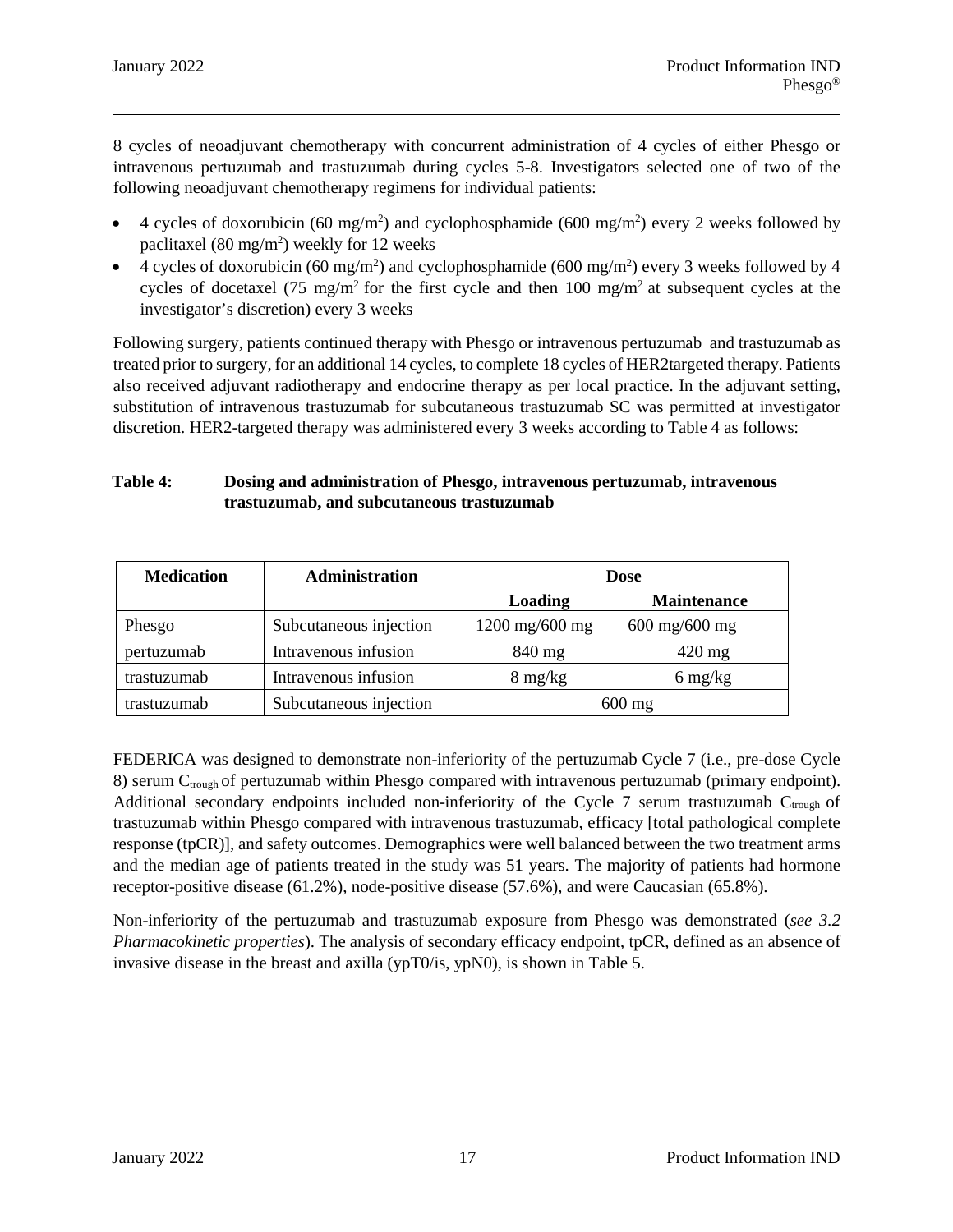|                                                                                                                                                    | Phesgo $(n=248)$ | Intravenous<br>$pertuzumab +$<br>trastuzumab<br>$(n=252)$ |
|----------------------------------------------------------------------------------------------------------------------------------------------------|------------------|-----------------------------------------------------------|
| tpCR $(ypT0/is, ypN0)$                                                                                                                             | 148 (59.7%)      | 150 (59.5%)                                               |
| Exact 95% CI for tpCR Rate <sup>1</sup>                                                                                                            | (53.28, 65.84)   | (52.18, 65.64)                                            |
| Difference in tpCR rate (SC minus IV arm)                                                                                                          |                  | 0.15                                                      |
| 95% CI for the difference in tpCR <sup>2</sup> rate<br>$-8.67$ to 8.97<br>Confidence integral for ano comple hipemial using Decrees Clanner mathed |                  |                                                           |

### **Table 5: Summary of total pathological Complete Response (tpCR)**

<sup>1</sup> Confidence interval for one sample binomial using Pearson-Clopper method

<sup>2</sup> Hauck-Anderson continuity correction has been used in this calculation

#### *Intravenous Pertuzumab and Trastuzumab*

#### *Neoadjuvant Treatment*

#### **NEOSPHERE (WO20697)**

NEOSPHERE is a multicenter, randomized Phase II clinical trial conducted in 417 patients with operable, locally advanced, or inflammatory HER2-positive breast cancer (T2-4d) who were scheduled for neoadjuvant therapy. Patients were randomized to receive one of four neoadjuvant regimens prior to surgery as follows: trastuzumab plus docetaxel, pertuzumab plus trastuzumab and docetaxel, pertuzumab plus trastuzumab, or pertuzumab plus docetaxel. Randomization was stratified by breast cancer type (operable, locally advanced, or inflammatory) and estrogen (ER) or progesterone (PgR) positivity.

Pertuzumab and trastuzumab were administered intravenously as outlined in Table 4 for 4 cycles. Following surgery all patients received three cycles of 5-Fluorouracil (600 mg/m<sup>2</sup>), epirubicin (90 mg/m<sup>2</sup>), cyclophosphamide (600 mg/m<sup>2</sup>) (FEC) given intravenously every three weeks and trastuzumab administered intravenously every three weeks to complete one year of therapy. Patients in the pertuzumab plus trastuzumab and docetaxel arm received docetaxel every three weeks for four cycles prior to FEC after surgery so that all patients received equivalent cumulative doses of the chemotherapeutic agents and trastuzumab.

The primary endpoint of the study was pathological complete response (pCR) rate in the breast (ypT0/is). Secondary efficacy endpoints were clinical response rate, breast conserving surgery rate (T2-3 only), disease-free survival (DFS), and PFS. Additional exploratory pCR rates included nodal status (ypT0/isN0 and ypT0N0).

Demographics were well balanced [median age was 49-50 years old, the majority were Caucasian (71%)] and all were female. Overall 7% of patients had inflammatory breast cancer, 32% had locally advanced breast cancer and 61% had operable breast cancer. Approximately half the patients in each treatment group had hormone receptor-positive disease (defined as ER positive and/or PgR positive).

The efficacy results are summarized in Table 6. A statistically significant and clinically meaningful improvement in pCR rate (ypT0/is) was observed in patients receiving pertuzumab plus trastuzumab and docetaxel compared to patients receiving trastuzumab and docetaxel (45.8% vs 29.0%, p value = 0.0141). A consistent pattern of results was observed regardless of pCR definition.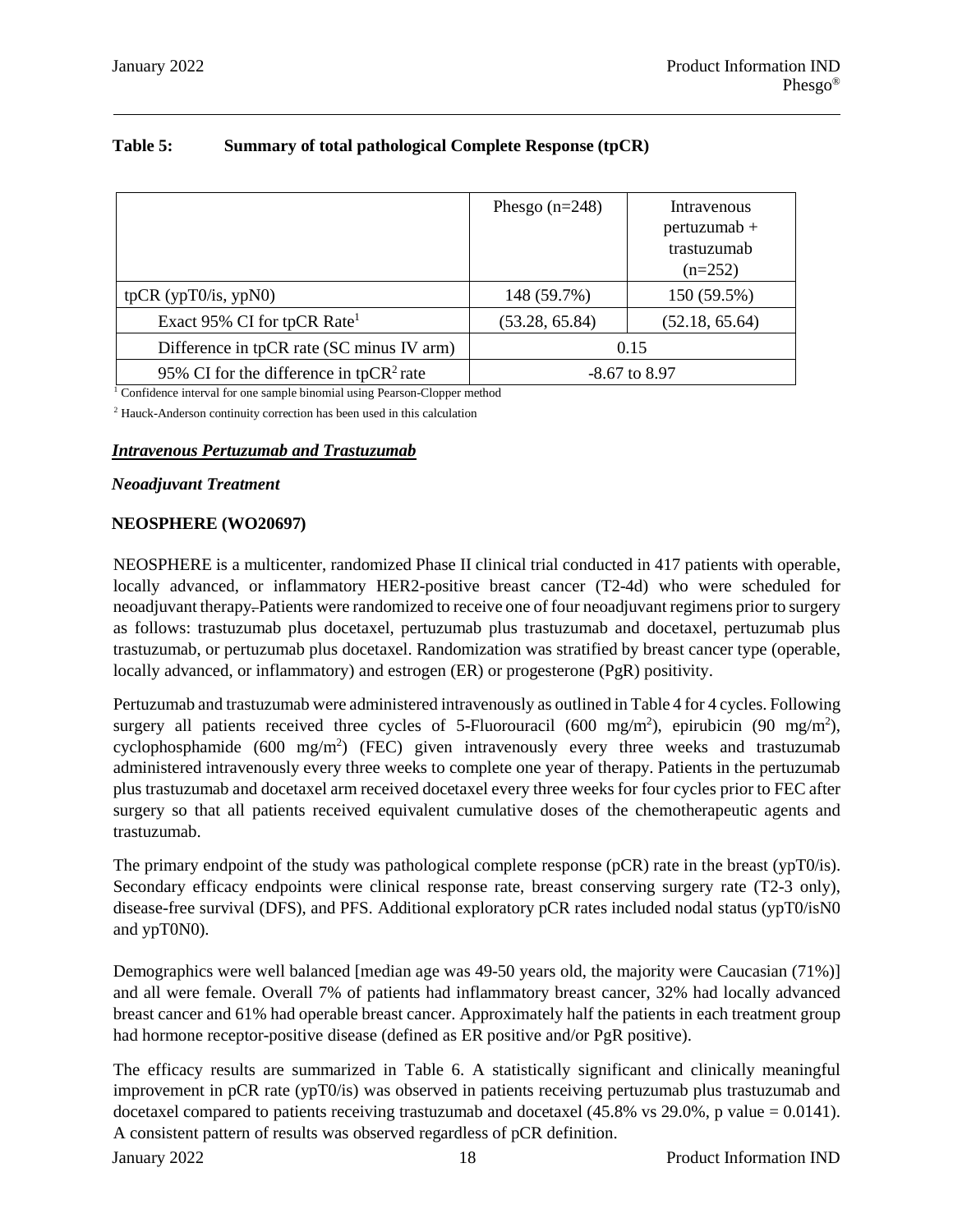Pathological complete response (pCR) rates as well as the magnitude of improvement with pertuzumab were lower in the subgroup of patients with hormone receptor-positive tumors than in patients with hormone receptor-negative tumors (5.9% to 26.0% and 27.3% to 63.2%, respectively).

### **TRYPHAENA (BO22280)**

TRYPHAENA is a multicenter, randomized Phase ll clinical study conducted in 225 patients with HER2 positive locally advanced, operable, or inflammatory (T2-4d) breast cancer. Patients were randomized to receive one of three neoadjuvant regimens prior to surgery as follows: 3 cycles of FEC followed by 3 cycles of docetaxel all in combination with pertuzumab and trastuzumab, 3 cycles of FEC alone followed by 3 cycles of docetaxel and trastuzumab in combination with pertuzumab, or 6 cycles of TCH in combination with pertuzumab. Randomization was stratified by breast cancer type (operable, locally advanced, or inflammatory) and ER and /or PgR positivity.

Pertuzumab and trastuzumab were administered intravenously as outlined in Table 4. Fluorouracil (500 mg/m<sup>2</sup>), epirubicin (100 mg/m<sup>2</sup>), cyclophosphamide (600 mg/m<sup>2</sup>) were given intravenously every three weeks for 3 cycles. Docetaxel was given as an initial dose of 75 mg/m<sup>2</sup> IV infusion every three weeks with the option to escalate to 100 mg/m<sup>2</sup> at the investigator's discretion if the initial dose was well tolerated. However, in the pertuzumab in combination with TCH arm, docetaxel was given intravenously at  $75 \text{ mg/m}^2$ and no escalation was permitted and carboplatin (AUC 6) was given intravenously every three weeks. Following surgery all patients received trastuzumab to complete one year of therapy, which was administered intravenously every 3 weeks.

The primary endpoint of this study was cardiac safety during the neoadjuvant treatment period of the study (see 2.6 Undesirable Effects). Secondary efficacy endpoints were pCR rate in the breast (ypT0/is), DFS, PFS and OS.

Demographics were well balanced (median age was 49-50 years old, the majority were Caucasian (77%)) and all were female. Overall 6% of patients had inflammatory breast cancer, 25% had locally advanced breast cancer and 69% had operable breast cancer, with approximately half the patients in each treatment group had ER-positive and/or PgR positive disease.

High pCR rates were observed in all 3 treatment arms (see Table 6). A consistent pattern of results was observed regardless of pCR definition. pCR rates were lower in the subgroup of patients with hormone receptor-positive tumors than in patients with hormone receptor negative tumors (46.2% to 50.0% and 65.0% to 83.8% respectively).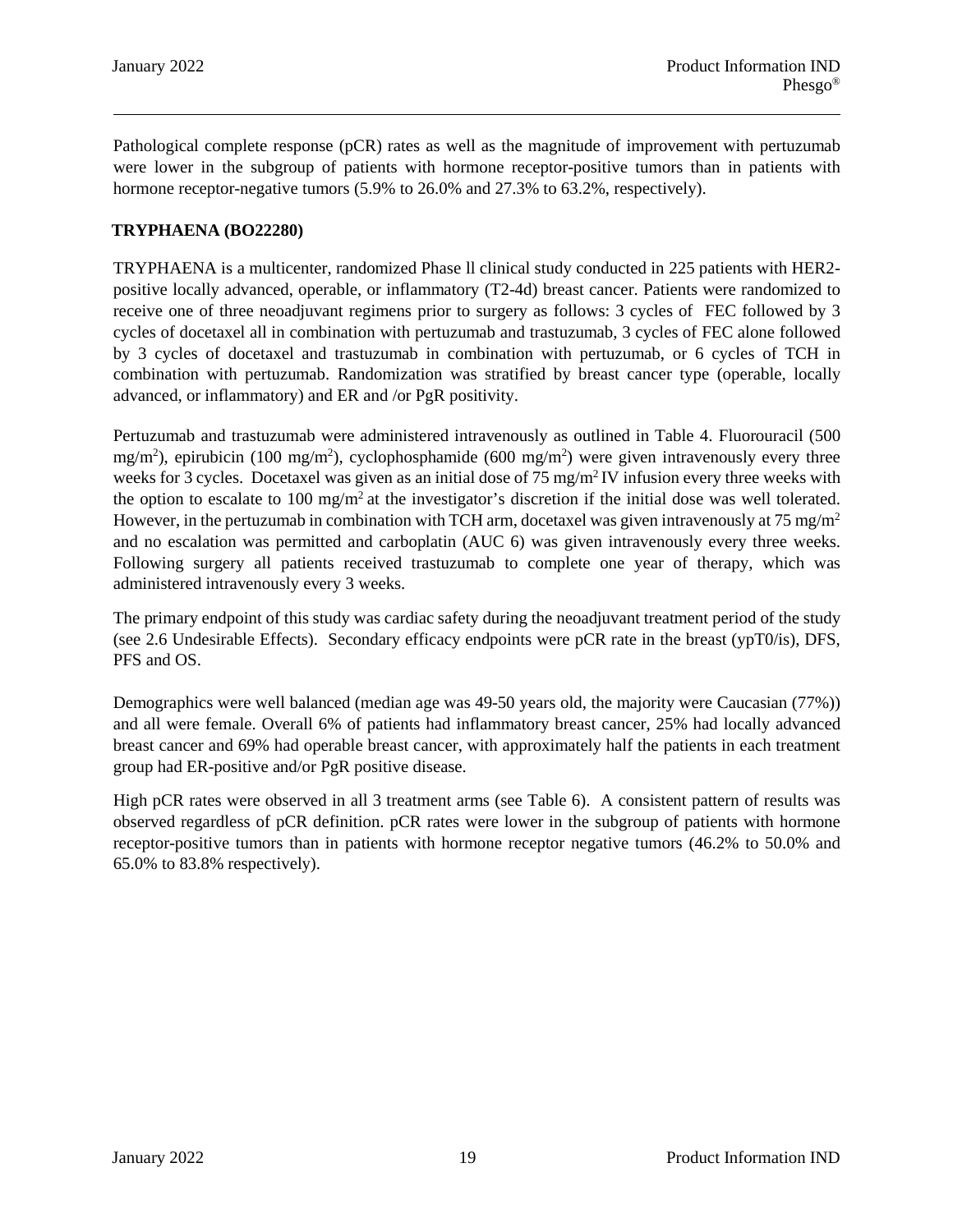# **Table 6: NEOSPHERE (WO20697) and TRYPHAENA (BO22280): Summary of Efficacy (ITT population)**

|                                |            | NEOSPHERE (WO20697) |              |              | TRYPHAENA (BO22280) |            |            |  |
|--------------------------------|------------|---------------------|--------------|--------------|---------------------|------------|------------|--|
| <b>Parameter</b>               | $T+D$      | $Ptz+T+D$           | $Ptz+T$      | $Ptz+D$      | $Ptz+T+FEC/$        | FEC/       | Ptz+TCH    |  |
|                                | $N = 107$  | $N = 107$           | $N = 107$    | $N=96$       | $Ptz+T+D$           | $Ptz+T+D$  | $N=77$     |  |
|                                |            |                     |              |              | $N=73$              | $N=75$     |            |  |
| ypT0/is n                      |            |                     |              |              | 45(61.6%)           |            |            |  |
| (%) [95%                       |            |                     |              |              | [49.5; 72.8]        |            |            |  |
| CI <sup>1</sup>                | 31         | 49                  | 18           | 23           |                     | 43         | 51         |  |
|                                | $(29.0\%)$ | $(45.8\%)$          | $(16.8\%)$   | $(24.0\%)$   |                     | $(57.3\%)$ | $(66.2\%)$ |  |
|                                | [20.6;     | [36.1;              | [10.3;       | [15.8;       |                     | [45.4;     | [54.6;     |  |
|                                | 38.5]      | 55.7]               | $25.3$ ]     | 33.7]        |                     | 68.7]      | 76.6]      |  |
| Difference in pCR              |            | $+16.8%$            | $-12.2%$     | $-21.8%$     |                     |            |            |  |
| rates <sup>2</sup>             |            | [3.5;               | $[-23.8; -]$ | $[-35.1; -]$ | NA                  | NA         | NA         |  |
| [95% $CI$ ] <sup>3</sup>       |            | $30.1$ ]            | 0.51         | 8.5]         |                     |            |            |  |
| p-value<br>(with               |            | 0.0141              | 0.0198       | 0.0030       |                     |            |            |  |
| Simes corr. for                |            | (vs.                | (vs.         | (vs)         | NA                  | NA         | NA         |  |
| $CMH$ test) <sup>4</sup>       |            | $T+D$               | $T+D$        | $Ptz+T+D)$   |                     |            |            |  |
| ypT0/is N0                     |            |                     |              |              | 41 (56.2%)          |            |            |  |
| n (%) [95%                     | 23         | 42                  | 12           | 17           | [44.1; 67.8]        |            |            |  |
| CI                             | (21.5%)    | $(39.3\%)$          | $(11.2\%)$   | (17.7%)      |                     | 41         | 49         |  |
|                                |            |                     |              |              |                     | $(54.7\%)$ | $(63.6\%)$ |  |
|                                | [14.1;     | [30.3;              | [5.9;        | [10.7;       |                     | [42.7;     | [51.9;     |  |
|                                | $30.5$ ]   | 49.2]               | 18.8]        | 26.8]        |                     | 66.2]      | 74.31      |  |
| ypT0 N0 n                      |            |                     |              |              | 37 (50.7%)          |            |            |  |
| $(\%)[95\%]$                   |            |                     |              |              | [38.7; 62.6]        |            |            |  |
| CI                             | 13         | 35                  | 6            | 13           |                     | 34         | 40         |  |
|                                | $(12.1\%)$ | (32.7%)             | $(5.6\%)$    | $(13.2\%)$   |                     | $(45.3\%)$ | $(51.9\%)$ |  |
|                                | [6.6;      | [24.0;              | [2.1;        | [7.4;        |                     | [33.8;     | [40.3;     |  |
|                                | 19.9]      | $42.5$ ]            | 11.8]        | 22.0]        |                     | 57.3]      | 63.5]      |  |
| Clinical Response <sup>5</sup> | 79         | 89                  | 69           | 65           |                     | 71         | 69         |  |
|                                | $(79.8\%)$ | $(88.1\%)$          | $(67.6\%)$   | $(71.4\%)$   | 67 (91.8%)          | $(94.7\%)$ | $(89.6\%)$ |  |
|                                |            |                     |              |              |                     |            |            |  |

Key to abbreviations (Table 6): T: Trastuzumab; D: docetaxel; Ptz: Pertuzumab; FEC: 5fluorouracil, epirubicin, cyclophosphamide; TCH: docetaxel, carboplatin and trastuzumab.

<sup>1.</sup> 95% CI for one sample binomial using Pearson-Clopper method.

<sup>2.</sup> Treatment Ptz+T+D and Ptz+T are compared with T+D, while Ptz+D is compared with Ptz+T+D

<sup>3.</sup> Approximate 95% CI for difference of two rates using Hauck-Anderson method.

4. p-value from Cochran-Mantel-Haenszel test, with Simes multiplicity adjustment

5. Clinical response represents patients with a best overall response of CR or PR during the neoadjuvant period (in the primary breast lesion)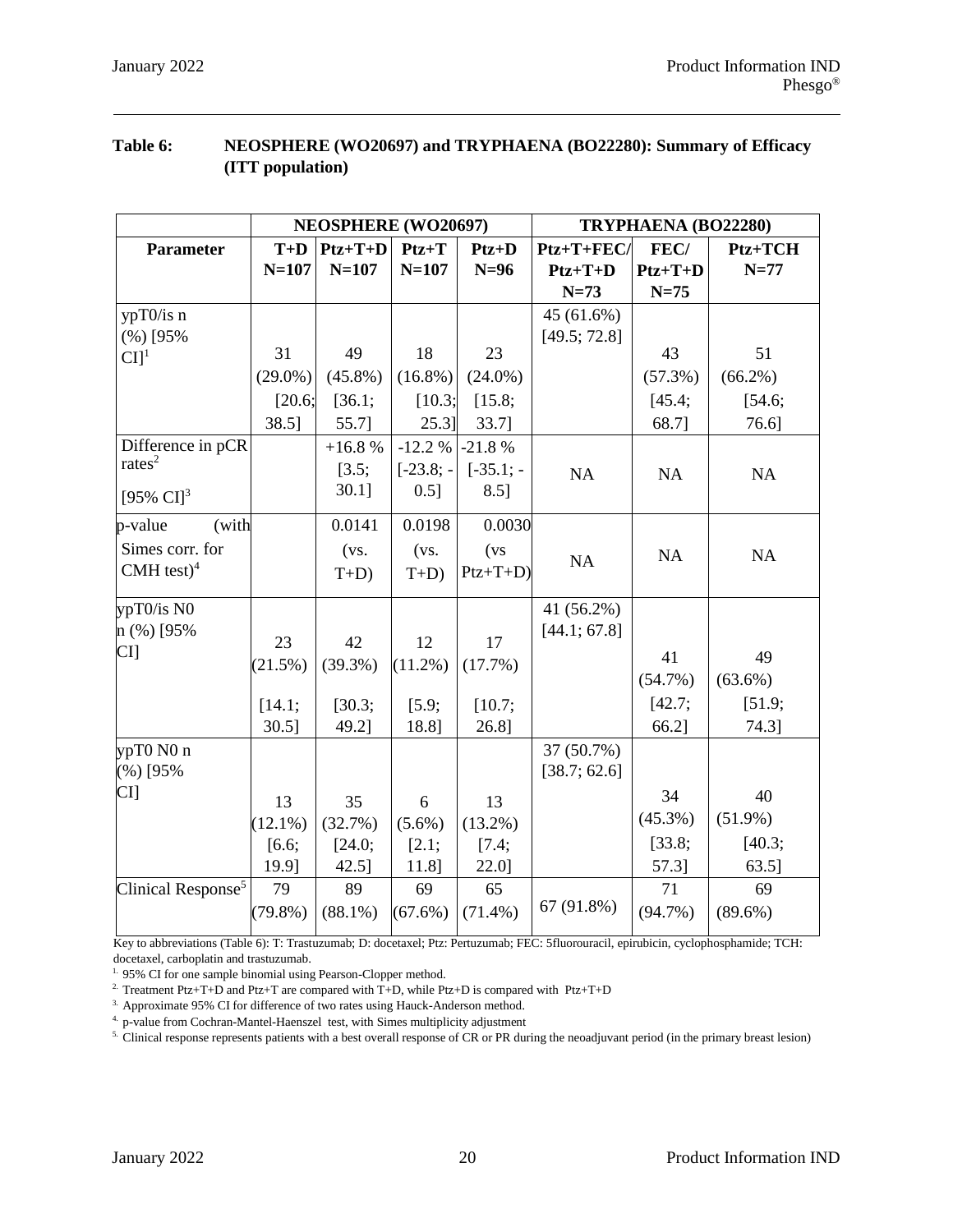### **BERENICE (WO29217)**

BERENICE is a non-randomized, open-label, multicenter, multinational, Phase II trial conducted in 401 patients with HER2-positive locally advanced, inflammatory, or early stage HER2-positive breast cancer.

The BERENICE study included two parallel groups of patients. Patients considered suitable for neoadjuvant treatment with trastuzumab plus anthracycline/taxane-based chemotherapy were allocated to receive one of the two following regimens prior to surgery as follows:

- Cohort A 4 cycles of two-weekly doxorubicin and cyclophosphamide (dose dense AC) followed by 4 cycles of pertuzumab in combination with trastuzumab and paclitaxel
- Cohort B 4 cycles of FEC followed by 4 cycles of pertuzumab in combination with trastuzumab and docetaxel.

Pertuzumab and trastuzumab were administered intravenously as outlined in Table 4. Doxorubicin 60  $mg/m<sup>2</sup> IV$  and cyclophosphamide 600 mg/m<sup>2</sup> IV were administered every 2 weeks (ddAC) for four cycles (Cycles 1-4) with G-CSF (granulocyte colony stimulating factor) support at investigator discretion, followed by paclitaxel 80 mg/m2 IV weekly for 12 weeks (Cycles 5-8), with pertuzumab and trastuzumab every 3 weeks during Cycles 58 (from the start of paclitaxel; four cycles of pertuzumab and trastuzumab in total during the neoadjuvant period). 5-Fluorouracil (500 mg/m<sup>2</sup>), epirubicin (100 mg/m<sup>2</sup>), cyclophosphamide  $(600 \text{ mg/m}^2)$  were given intravenously every three weeks for 4 cycles. Docetaxel was given at an initial dose of 75 mg/m<sup>2</sup> IV infusion every three weeks with the option to escalate to 100 mg/m<sup>2</sup> at the investigator's discretion if the initial dose was well tolerated. Following surgery all patients received pertuzumab and trastuzumab which were administered intravenously every 3 weeks, to complete one year of therapy.

The primary endpoint of this study was cardiac safety during the neoadjuvant treatment period of the study (see 2.6 Undesirable Effects). Key secondary endpoints at the time of primary analysis were neoadjuvant safety and pCR rate in the breast and nodes (i.e. ypT0/is ypN0). Long-term clinical and safety outcomes will also be assessed (IDFS, EFS and OS, not yet available).

Demographics of the patients were well balanced between the groups. The median age of the patients was 49 years, the majority of patients were Caucasian (83%) and all but one patient was female.

Approximately two-thirds of patients (64.3%  $[n = 128]$  in Cohort A and 61.7%  $[n = 124]$  in Cohort B) had hormone receptor-positive disease.

High pCR rates were observed in both treatment arms, with pCR (ypT0/is ypN0) rates of 61.8% in Cohort A and 60.7% in Cohort B. A consistent pattern of results was observed regardless of pCR definition. pCR rates were lower in the subgroup of patients with hormone receptor-positive tumors than in patients with hormone receptor-negative tumors in both Cohorts (51.6% to 81.5% and 57.3% to 68.0% respectively).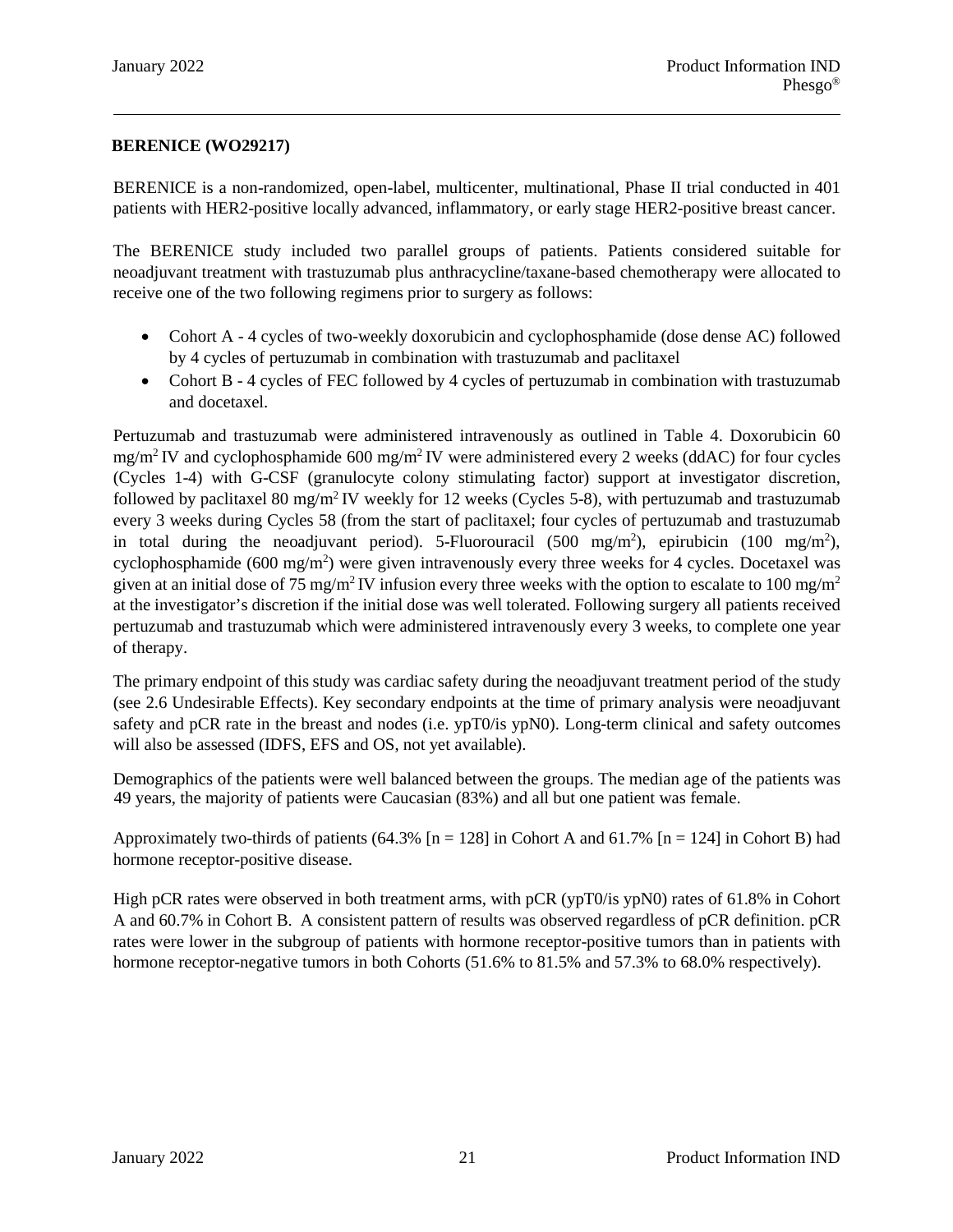# *Adjuvant Treatment*

### **APHINITY (BO25126)**

APHINITY is a multicenter, randomized, double-blind, placebo-controlled Phase III trial conducted in 4804 patients with HER2-positive early breast cancer who had their primary tumor excised prior to randomization. Patients were then randomized to receive pertuzumab or placebo, in combination with adjuvant trastuzumab and chemotherapy. Investigators selected one of the following anthracycline-based or non-anthracycline-based chemotherapy regimens for individual patients:

- or 4 cycles of FEC or 5-fluorouracil, doxorubicin and cyclophosphamide (FAC), followed by 3 or 4 cycles of docetaxel or 12 cycles of weekly paclitaxel
- cycles of AC or EC, followed by 3 or 4 cycles of docetaxel or 12 cycles of weekly paclitaxel cycles of docetaxel in combination with carboplatin

Pertuzumab and trastuzumab were administered intravenously as outlined in Table 4 starting on Day 1 of the first taxane-containing cycle, for a total of 52 weeks (maximum 18 cycles) or until recurrence, withdrawal of consent or unmanageable toxicity. Standard doses of 5-fluorouracil, epirubicin, doxorubicin, cyclophosphamide, docetaxel, paclitaxel and carboplatin were administered. After completion of chemotherapy, patients received radiotherapy and/or hormone therapy as per local clinical standard.

The primary endpoint of the study was invasive disease-free survival (IDFS), defined as the time from randomization to first occurrence of ipsilateral local or regional invasive breast cancer recurrence, distant recurrence, contralateral invasive breast cancer, or death from any cause.

Demographics were well balanced between the two treatment arms. The median age was 51 years, and over 99% of patients were female. The majority of patients had node-positive (63%) and/or hormone receptorpositive disease (64%), and were Caucasian (71%).

After a median follow-up to 45.4 months, the APHINITY study demonstrated 19% (hazard ratio [HR] = 0.81) reduction in risk of recurrence or death in patients randomized to receive pertuzumab compared with patients randomized to receive placebo.

The efficacy results from the APHINITY trial are summarized in Table 7 and in Figures 1 and 2.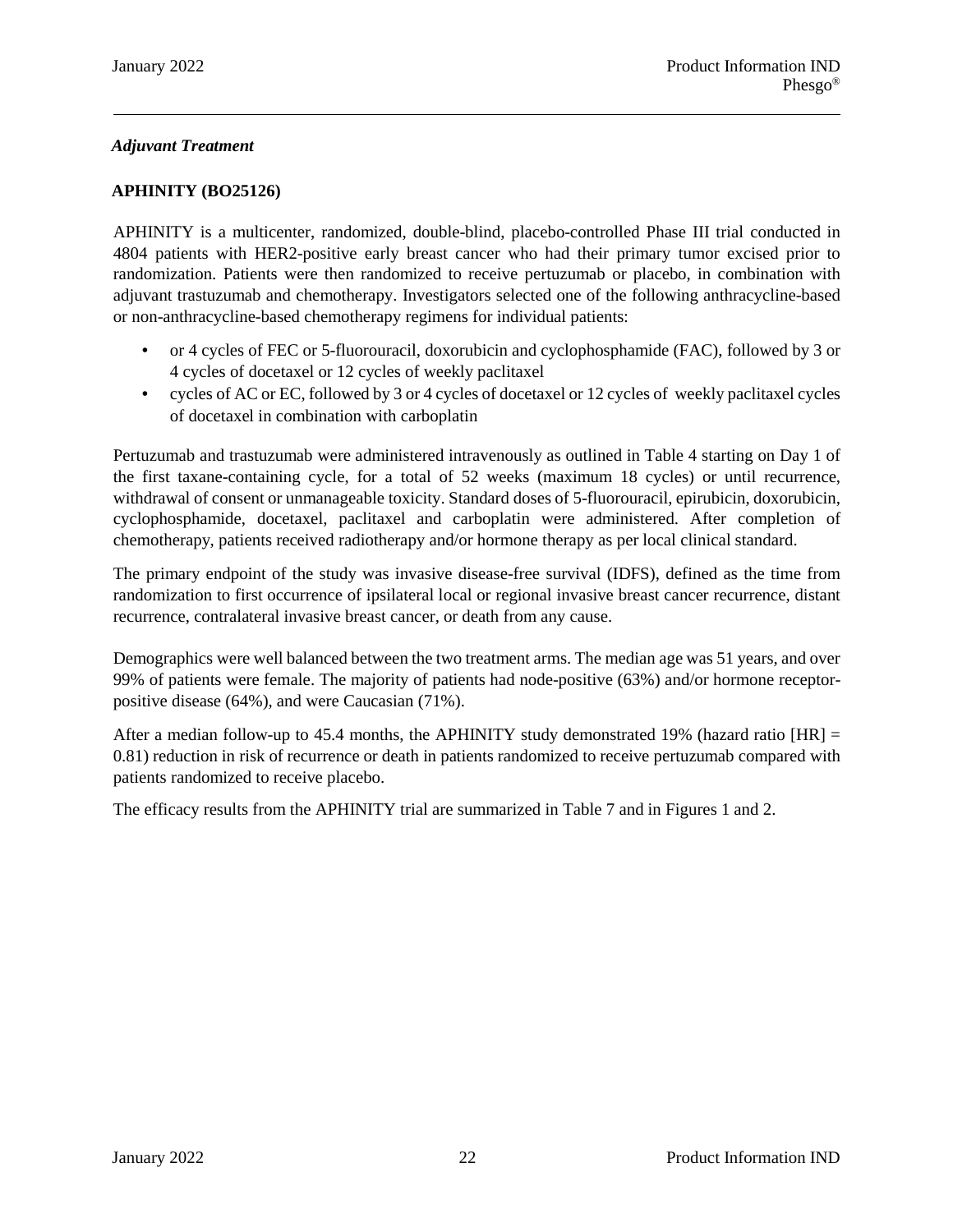# **Table 7: Overall Efficacy (ITT Population)**

|                                                                            | Pertuzumab +<br>Trastuzumab +<br>chemotherapy | Placebo +<br>Trastuzumab+<br>chemotherapy |  |  |
|----------------------------------------------------------------------------|-----------------------------------------------|-------------------------------------------|--|--|
|                                                                            | $N = 2400$                                    | $N = 2404$                                |  |  |
| <b>Primary Endpoint</b>                                                    |                                               |                                           |  |  |
| <b>Invasive Disease Free Survival (IDFS)</b>                               |                                               |                                           |  |  |
| Number (%) of patients with event                                          | $171(7.1\%)$                                  | 210 (8.7%)                                |  |  |
| HR [95% CI]                                                                |                                               | $0.81$ [0.66, 1.00]                       |  |  |
| p-value (Log-Rank test, stratified <sup>2</sup> )                          | 0.0446                                        |                                           |  |  |
| 3 year event-free rate <sup>3</sup> [95% CI]                               | 94.1 [93.1, 95.0]                             | 93.2 [92.2, 94.3]                         |  |  |
| Secondary Endpoints <sup>1</sup>                                           |                                               |                                           |  |  |
| <b>IDFS</b> including second primary non-breast<br>cancer                  |                                               |                                           |  |  |
| Number (%) of patients with event                                          | 189 (7.9%)                                    | 230 (9.6%)                                |  |  |
| HR [95% CI]                                                                | $0.82$ [0.68, 0.99]                           |                                           |  |  |
| p-value (Log-Rank test, stratified <sup>2</sup> )                          |                                               | 0.0430                                    |  |  |
| 3 year event-free rate <sup>3</sup> [95% CI]                               | 93.5 [92.5, 94.5]                             | 92.5 [91.4, 93.6]                         |  |  |
| <b>Disease Free Survival (DFS)</b> Number (%) of<br>patients with event    | $192(8.0\%)$                                  | 236 (9.8%)                                |  |  |
| HR [95% CI]                                                                |                                               | $0.81$ [0.67, 0.98]                       |  |  |
| p-value (Log-Rank test, stratified <sup>2</sup> )                          |                                               | 0.0327                                    |  |  |
| 3 year event-free rate <sup>3</sup> [95% CI]                               | 93.4 [92.4, 94.4]                             | 92.3 [91.2, 93.4]                         |  |  |
| Overall Survival $(OS)^4$                                                  |                                               |                                           |  |  |
| Number (%) of patients with event                                          | 80 (3.3%)                                     | 89 (3.7%)                                 |  |  |
| HR [95% CI]                                                                |                                               | $0.89$ [0.66, 1.21]                       |  |  |
| p-value (Log-Rank test, stratified <sup>2</sup> )                          |                                               | 0.4673                                    |  |  |
| 3 year event-free rate <sup>3</sup> [95% CI]                               | 97.7 [97.0, 98.3]                             | 97.7 [97.1, 98.3]                         |  |  |
| <b>Recurrence Free Interval (RFI)</b> Number (%)<br>of patients with event | 138 (5.8%)                                    | 173 (7.2%)                                |  |  |
| HR [95% CI]                                                                |                                               | $0.79$ [0.63, 0.99]                       |  |  |
| p-value (Log-Rank test, stratified <sup>2</sup> )                          |                                               | 0.0430                                    |  |  |
| 3 year event-free rate <sup>3</sup> [95% CI]                               | 95.2 [94.3, 96.1]                             | 94.3 [93.3, 95.2]                         |  |  |
| Distant recurrence-free interval (DRFI)                                    | 119 (5.0%)                                    | $145(6.0\%)$                              |  |  |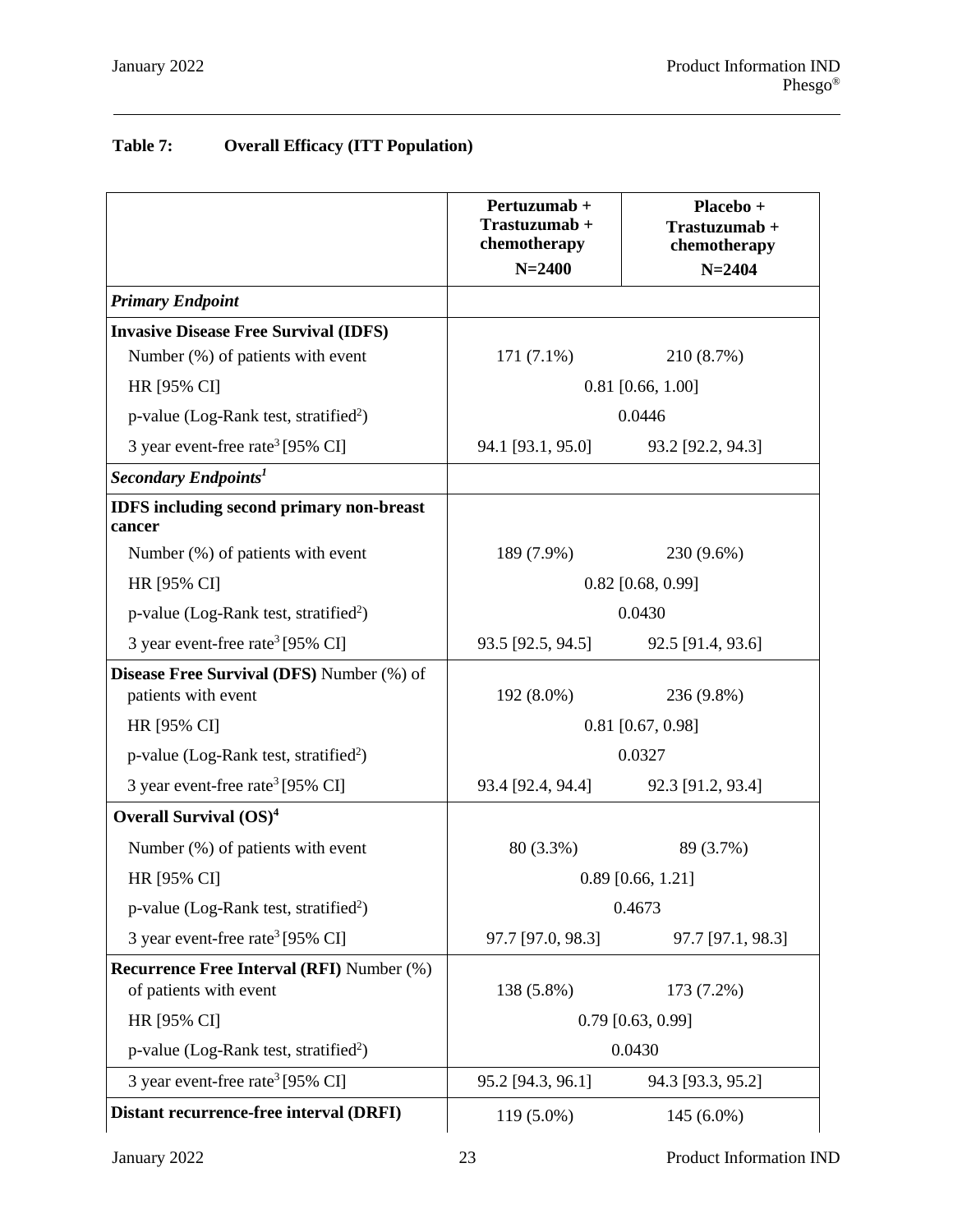| Number $(\%)$ of patients with event                 |                                        |  |  |
|------------------------------------------------------|----------------------------------------|--|--|
| <b>HR [95% CI]</b>                                   | $0.82$ [0.64, 1.04]                    |  |  |
| $p$ -value (Log-Rank test, stratified <sup>2</sup> ) | 0.1007                                 |  |  |
| 3 year event-free rate <sup>3</sup> [95% CI]         | 95.1 [94.3, 96.0]<br>95.7 [94.9, 96.5] |  |  |

Key to abbreviations (Table 7): HR: Hazard Ratio; CI: Confidence Intervals

<sup>1.</sup> Hierarchical testing applied for all secondary endpoints with the exception of RFI and DRFI.

2. All analyses stratified by nodal status, protocol version, central hormone receptor status, and adjuvant chemotherapy regimen.

3. 3-year event-free rate derived from Kaplan-Meier estimates

4. Data from first interim analysis

#### **Figure 1: Kaplan-Meier curve of invasive disease free survival**



Pla = placebo; Ptz = pertuzumab; T = trastuzumab

The estimate of IDFS at 4-years was 92.3% in the pertuzumab-treated group versus 90.6% in the placebotreated group. At the time of the estimate the median follow-up was 45.4 months.

#### **Results of Subgroup Analysis**

Consistent results were observed across the majority of pre-specified patient subgroups. The benefits of pertuzumab were more apparent for patients in certain high risk groups, notably patients with node-positive or hormone receptor-negative disease (see Figure 2 below).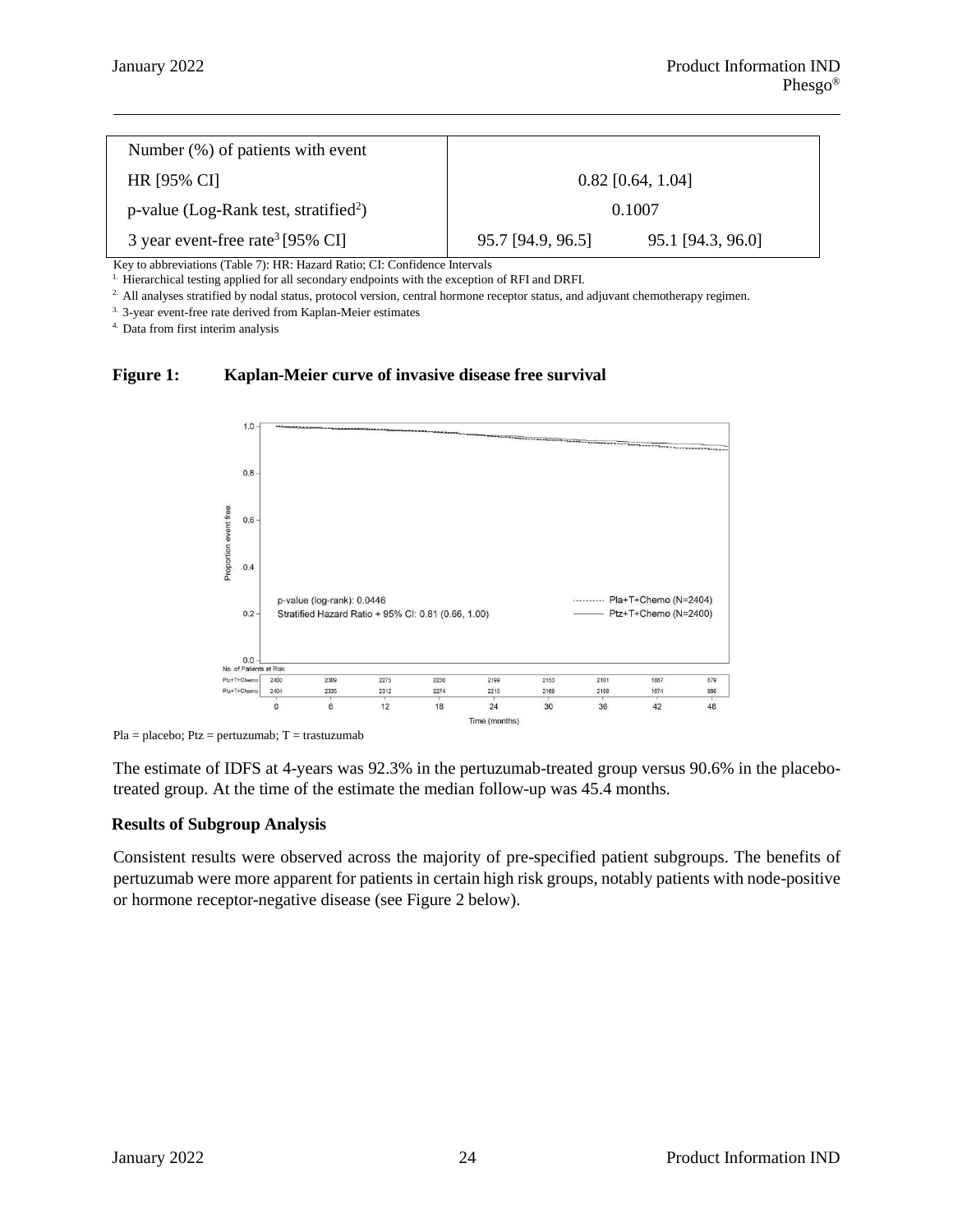|                                                                       | No. of Events/No. of Patients |                    |     |                          |   |                       |   | <b>Hazard Ratio</b>                        |
|-----------------------------------------------------------------------|-------------------------------|--------------------|-----|--------------------------|---|-----------------------|---|--------------------------------------------|
| Subgroup                                                              | $Ptz + T + Chemo$             | $Pla + T + Chemo$  |     |                          |   |                       |   | (95% CI)                                   |
| All patients                                                          | 171/2400                      | 210/2404           |     |                          |   |                       |   | $0.82(0.67 - 1.00)$                        |
| <b>Nodal status</b>                                                   |                               |                    |     |                          |   |                       |   |                                            |
| 0 positive nodes<br>≥1 positive nodes                                 | 32/897<br>139/1503            | 29/902<br>181/1502 |     |                          |   |                       |   | $1.13(0.68 - 1.86)$<br>$0.77(0.62 - 0.96)$ |
| Adjuvant chemotherapy regimen                                         |                               |                    |     |                          |   |                       |   |                                            |
| Anthracycline<br>Non-anthracycline                                    | 139/1865<br>32/535            | 171/1877<br>39/527 |     |                          |   |                       |   | $0.82(0.66 - 1.03)$<br>$0.82(0.51 - 1.31)$ |
| Central hormone receptor status                                       |                               |                    |     |                          |   |                       |   |                                            |
| Positive (ER- and/or PgR-positive)<br>Negative (ER- and PgR-negative) | 100/1536<br>71/864            | 119/1546<br>91/858 |     |                          |   |                       |   | $0.86(0.66 - 1.13)$<br>$0.76(0.56 - 1.04)$ |
| Region                                                                |                               |                    |     |                          |   |                       |   |                                            |
| <b>USA</b>                                                            | 13/296                        | 20/294             |     |                          |   |                       |   | $0.66(0.33 - 1.32)$                        |
| Canada/W Europe/Aus-NZ/SA                                             | 93/1294                       | 101/1289           |     |                          |   |                       |   | $0.93(0.70 - 1.23)$                        |
| Eastern Europe                                                        | 17/200                        | 28/200             |     |                          |   |                       |   | $0.61(0.33 - 1.11)$<br>0.85 (0.56-1.28)    |
| Asia-Pacific                                                          | 42/550                        | 50/557             |     |                          |   |                       |   |                                            |
| Latin America                                                         | 6/60                          | 11/64              |     |                          |   |                       |   | $0.59(0.22 - 1.61)$                        |
| Menopausal status at screening                                        |                               |                    |     |                          |   |                       |   |                                            |
| Pre-menopausal                                                        | 93/1152                       | 96/1173            |     |                          |   |                       |   | $0.99(0.75 - 1.32)$                        |
| Post-menopausal                                                       | 78/1242                       | 113/1220           |     |                          |   |                       |   | $0.68(0.51 - 0.91)$                        |
| Age group (years)                                                     |                               |                    |     |                          |   |                       |   |                                            |
| < 65                                                                  | 147/2085                      | 176/2111           |     |                          |   |                       |   | $0.85(0.68 - 1.05)$                        |
| ≥65                                                                   | 24/315                        | 34/293             |     |                          |   |                       |   | $0.70(0.41 - 1.17)$                        |
| Histological grade                                                    |                               |                    |     |                          |   |                       |   |                                            |
| Grade 1                                                               | 2/53                          | 3/42               |     |                          |   |                       |   | $0.50(0.08 - 3.03)$                        |
| Grade 2                                                               | 43/768                        | 64/761             |     |                          |   |                       |   | $0.67(0.45 - 0.99)$                        |
| Grade 3                                                               | 118/1492                      | 136/1505           |     |                          |   |                       |   | $0.88(0.69 - 1.13)$                        |
| Surgery type for primary tumor                                        |                               |                    |     |                          |   |                       |   |                                            |
| Breast-conserving                                                     | 52/1118                       | 66/1076            |     |                          |   |                       |   | $0.75(0.52 - 1.08)$                        |
| Mastectomy                                                            | 119/1280                      | 144/1327           |     |                          |   |                       |   | $0.88(0.69 - 1.12)$                        |
|                                                                       |                               |                    |     |                          |   |                       |   |                                            |
| Tumor size (cm)<br>$\scriptstyle{<}2$                                 | 41/977                        | 64/944             |     |                          |   |                       |   | $0.62(0.42 - 0.92)$                        |
| $2 - 5$                                                               | 108/1273                      | 115/1283           |     |                          |   |                       |   | $0.96(0.74 - 1.24)$                        |
| $\geq 5$                                                              | 22/147                        | 31/174             |     |                          |   |                       |   | $0.85(0.49 - 1.47)$                        |
| Race                                                                  |                               |                    |     |                          |   |                       |   |                                            |
| White                                                                 | 118/1705                      | 141/1694           |     |                          |   |                       |   | $0.84(0.66 - 1.07)$                        |
| Black                                                                 | 1/32                          | 2/41               |     |                          |   |                       |   | $0.77(0.07 - 8.49)$                        |
| Asian                                                                 | 45/590                        | 54/598             |     |                          |   |                       |   | $0.85(0.57 - 1.26)$                        |
| Other                                                                 | 6/66                          | 12/69              |     |                          |   |                       |   | $0.52(0.19 - 1.38)$                        |
|                                                                       |                               |                    |     |                          |   |                       |   |                                            |
|                                                                       |                               |                    |     |                          |   |                       |   |                                            |
|                                                                       |                               |                    | 1/5 | 1/2                      | f | $\overline{c}$        | 5 |                                            |
|                                                                       |                               |                    |     | <b>Favors Pertuzumab</b> |   | <b>Favors Placebo</b> |   |                                            |

### **Figure 2: Forest Plot of invasive disease free survival by subgroup**

 $Pla = placebo; Ptz = pertuzumab; T = trastuzumab$ 

Estimates of IDFS rates in the node positive subgroup were 92.0% versus 90.2% at 3 years and 89.9% vs. 86.7% at 4 years in pertuzumab-treated patients versus the placebo-treated patients, respectively. In the node negative subgroup estimates of IDFS rates were 97.5% versus 98.4% at 3 years and 96.2% versus 96.7% at 4 years in pertuzumab-treated patients versus placebo-treated patients, respectively.

In the hormone receptor-positive subgroup estimates of IDFS were 94.8% versus 94.4% at 3 years and 93.0% versus 91.6% at 4 years in pertuzumab-treated patients versus placebo treated patients, respectively. In the hormone receptor-negative subgroup estimates of IDFS rates were 92.8% versus 91.2% at 3 years and 91.0% versus 88.7% at 4 years in pertuzumab-treated patients versus placebo treated patients, respectively.

### **Patient Reported Outcomes (PRO)**

Secondary endpoints included the assessment of patient-reported global health status, role and physical function, and treatment symptoms using the EORTC QLQ-C30 and EORTC QLQ-BR23 questionnaires. In the analyses of patient-reported outcomes, a 10-point difference was considered clinically meaningful.

January 2022 25 Product Information IND Patients' physical function, global health status and diarrhea scores showed a clinically meaningful change during chemotherapy in both treatment arms. The mean decrease from baseline at that time for physical function was -10.7 (95% CI-11.4, -10.0) in the pertuzumab-arm and -10.6 (95% -11.4, -9.9) in the placebo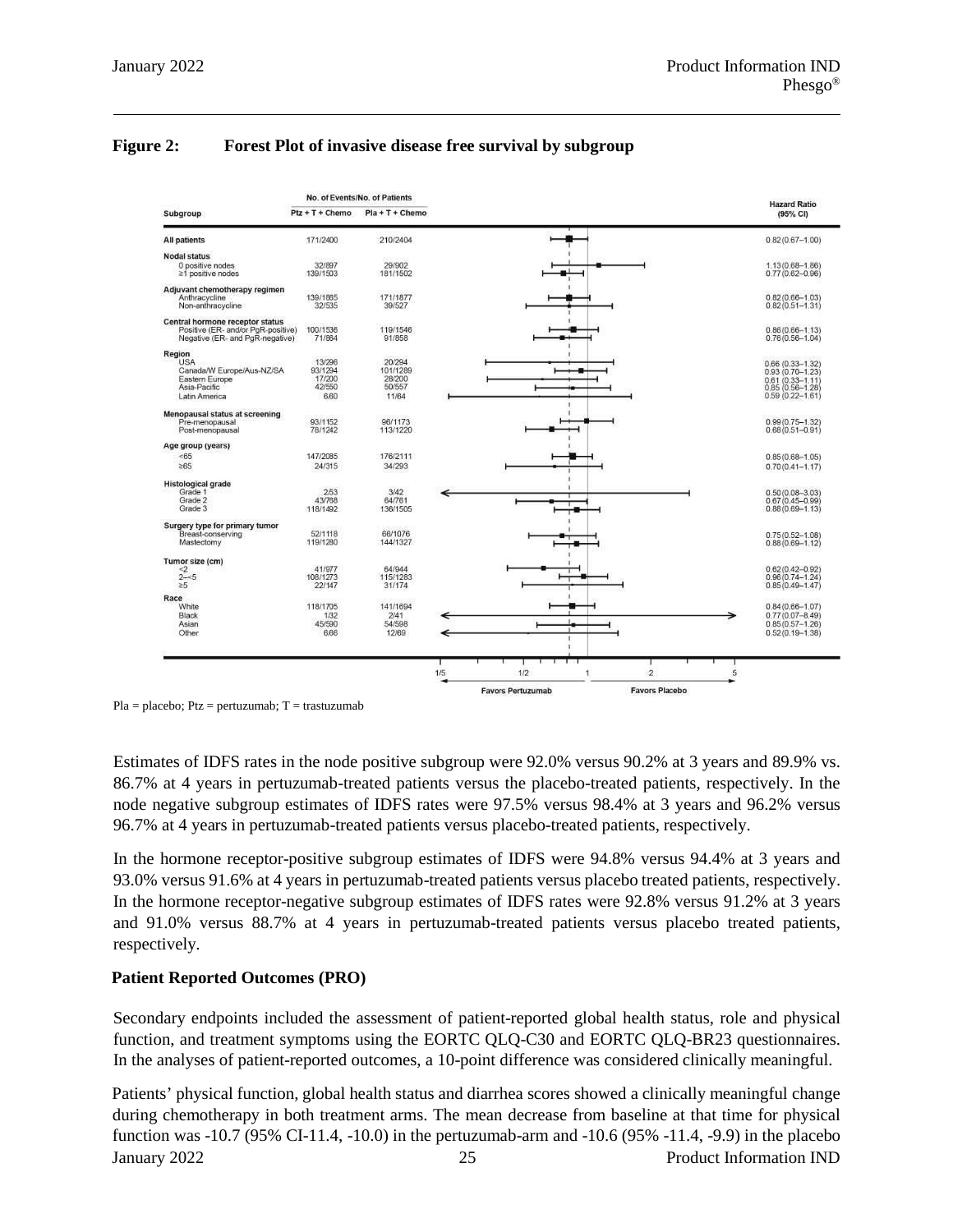arm; global health status was 11.2 (95% CI -12.2, -10.2) in the pertuzumab arm and -10.2 (95% CI -11.1,- 9.2) in the placebo arm. Change in diarrhea symptoms increased to +22.3 (95% CI 21.0, 23.6) in the pertuzumab-arm versus +9.2 (95% CI 8.2, 10.2) in the placebo arm.

Thereafter in both arms, physical function and global health status scores returned to baseline levels during targeted treatment. Diarrhea symptoms returned to baseline after HER2 therapy in the pertuzumab-arm. The addition of pertuzumab to trastuzumab plus chemotherapy did not affect patients' overall role function over the course of the study.

### *Metastatic Breast Cancer*

### **CLEOPATRA (WO20698)**

CLEOPATRA is a multicenter, randomized, double-blind, placebo-controlled Phase III clinical trial conducted in 808 patients with HER2-positive metastatic or locally recurrent unresectable breast cancer who have not received previous anti-HER2 therapy or chemotherapy for their metastatic disease. Patients were randomized 1:1 to receive placebo plus trastuzumab and docetaxel (placebo treated) or pertuzumab plus trastuzumab and docetaxel (pertuzumab-treated). Randomization was stratified by prior treatment status (de novo or prior adjuvant / neoadjuvant therapy) and geographic region (Europe, North America, South America and Asia). Patients with prior adjuvant or neoadjuvant therapy were required to have a disease free interval of at least 12 months before enrolment into the trial.

Pertuzumab and trastuzumab were administered intravenously as outlined in Table 4. Patients were treated with pertuzumab and trastuzumab until disease progression, withdrawal of consent or unmanageable toxicity. Docetaxel was given as an initial dose of 75 mg/m2 IV infusion every 3 weeks for at least 6 cycles. The dose of docetaxel could be escalated to  $100 \text{ mg/m}^2$  at the investigator's discretion if the initial dose was well tolerated. At the time of the primary analysis, the mean number of cycles of study treatment received was 16.2 in the placebo treatment group and 19.9 in the pertuzumab-treated group.

The primary endpoint of the study was progression-free survival (PFS) as assessed by an independent review facility (IRF) and defined as the time from the date of randomization to the date of disease progression or death (from any cause) if the death occurred within 18 weeks of the last tumor assessment. Secondary efficacy endpoints were overall survival (OS), PFS (investigator assessed), objective response rate (ORR), duration of response, and time to symptom progression according to the FACT B QoL questionnaire.

Demographics were well balanced (median age was 54 years old, the majority were Caucasian (59%) and all were female with the exception of 2 patients). Approximately half the patients in each treatment group had hormone receptor positive disease (defined as estrogen receptor [ER] positive and/or progesterone receptor [PgR] positive) and approximately half of the patients in each treatment group had received prior adjuvant or neo-adjuvant therapy (192 patients [47.3%] in the placebo-treated group vs 184 patients [45.8%] pertuzumab-treated group). At the time of the primary progression-free survival analysis, a total of 242 patients (59%) in the placebo-treated group and 191 patients (47.5%) in the pertuzumab-treated group had IRF-confirmed progressive disease or had died within 18 weeks of their last tumor assessment.

At the time of the primary analysis the CLEOPATRA study demonstrated a statistically significant improvement in IRF-assessed PFS (hazard ratio  $|HR| = 0.62$ , 95% CI = 0.51, 0.75, p<0.0001) in the pertuzumab-treated group compared with the placebo-treated group, and an increase in median PFS of 6.1 months (median PFS of 12.4 months in the placebo treated group vs 18.5 months in the pertuzumab-treated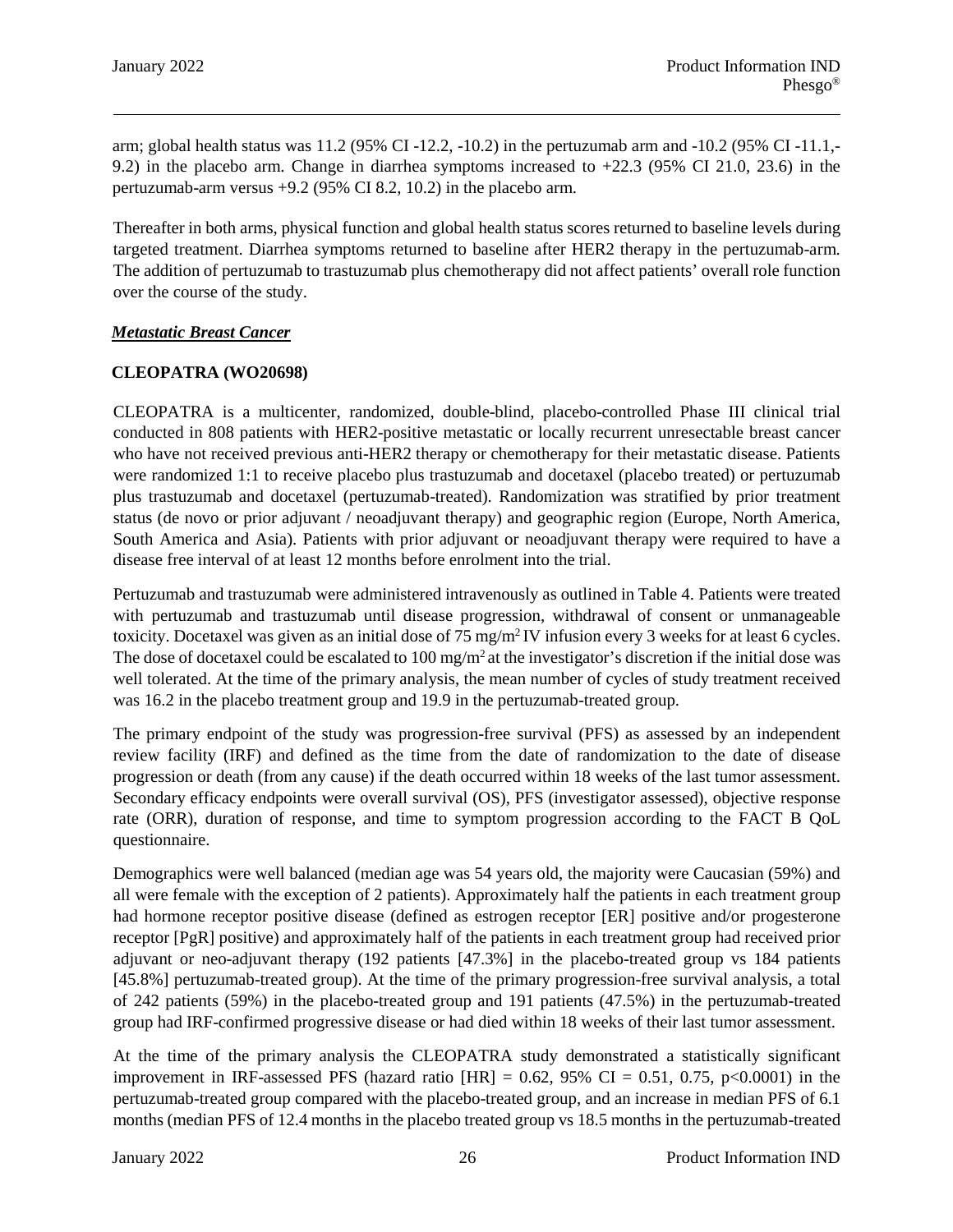group) (see Figure 3). The results for investigator-assessed PFS were comparable to those observed for IRF-assessed PFS (median PFS was 12.4 months for placebo vs 18.5 months for pertuzumab) (see Table 8). Consistent results were observed across pre-specified patient subgroups including the subgroups based on stratification factors of geographic region and prior adjuvant /neoadjuvant therapy or de novo metastatic breast cancer (see Figure 4).

The efficacy results from the CLEOPATRA trial are summarized in Table 8 below.

### **Table 8: Summary of efficacy from CLEOPATRA study**

| <b>Parameter</b>                                  | Placebo +<br><b>Trastuzumab</b> | Pertuzumab<br>$+$                 | <b>HR</b><br>$(95\% \text{ CI})$ | p-value  |  |  |  |
|---------------------------------------------------|---------------------------------|-----------------------------------|----------------------------------|----------|--|--|--|
|                                                   | + docetaxel<br>$n = 406$        | <b>Trastuzumab</b><br>+ docetaxel |                                  |          |  |  |  |
|                                                   |                                 | $n=402$                           |                                  |          |  |  |  |
| <b>Primary Endpoint</b>                           |                                 |                                   |                                  |          |  |  |  |
| <b>Progression-Free Survival (IRF</b><br>review)  |                                 |                                   |                                  |          |  |  |  |
| No. of patients with an event                     | 242 (59%)                       | 191 (47.5%)                       | 0.62                             |          |  |  |  |
| <b>Median months</b>                              | 12.4                            | 18.5                              | [0.51; 0.75]                     | < 0.0001 |  |  |  |
| <b>Secondary Endpoints</b>                        |                                 |                                   |                                  |          |  |  |  |
| <b>Overall Survival (Final analysis</b><br>of OS) |                                 |                                   |                                  |          |  |  |  |
| No. of patients with an event*                    | 221 (54.4%)                     | 168 (41.8%)                       | 0.68                             |          |  |  |  |
| <b>Median months</b>                              | 40.8                            | 56.5                              | [0.56; 0.84]                     | 0.0002   |  |  |  |
| <b>Progression-Free Survival</b>                  |                                 |                                   |                                  |          |  |  |  |
| (investigator assessment)                         |                                 |                                   |                                  |          |  |  |  |
| No. of patients with an event                     | 250 (61.6%)                     | 201 (50.0%)                       | 0.65                             |          |  |  |  |
| Median months                                     | 12.4                            | 18.5                              | [0.54; 0.78]                     | < 0.0001 |  |  |  |
| Objective<br>Rate<br><b>Response</b>              |                                 |                                   |                                  | 0.0011   |  |  |  |
| (ORR)                                             |                                 |                                   |                                  |          |  |  |  |
| No. of patients with an event                     | 336                             | 343                               | Difference in                    |          |  |  |  |
| Responders**                                      | 233 (69.3 %)                    | 275 (80.2 %)                      | ORR: 10.8%                       |          |  |  |  |
| 95% CI for ORR                                    | [64.1; 74.2]                    | [75.6; 84.3]                      | [4.2, 17.5]                      |          |  |  |  |
| Complete response (CR)                            | 14 (4.2 %)                      | $19(5.5\%)$                       | $\%$                             |          |  |  |  |
| Partial Response (PR)                             | 219 (65.2 %)                    | 256 (74.6 %)                      |                                  |          |  |  |  |
| Stable disease (SD)                               | 70 (20.8 %)                     | 50 (14.6 %)                       |                                  |          |  |  |  |
| Progressive disease (PD)                          | 28 (8.3 %)                      | 13 (3.8 %)                        |                                  |          |  |  |  |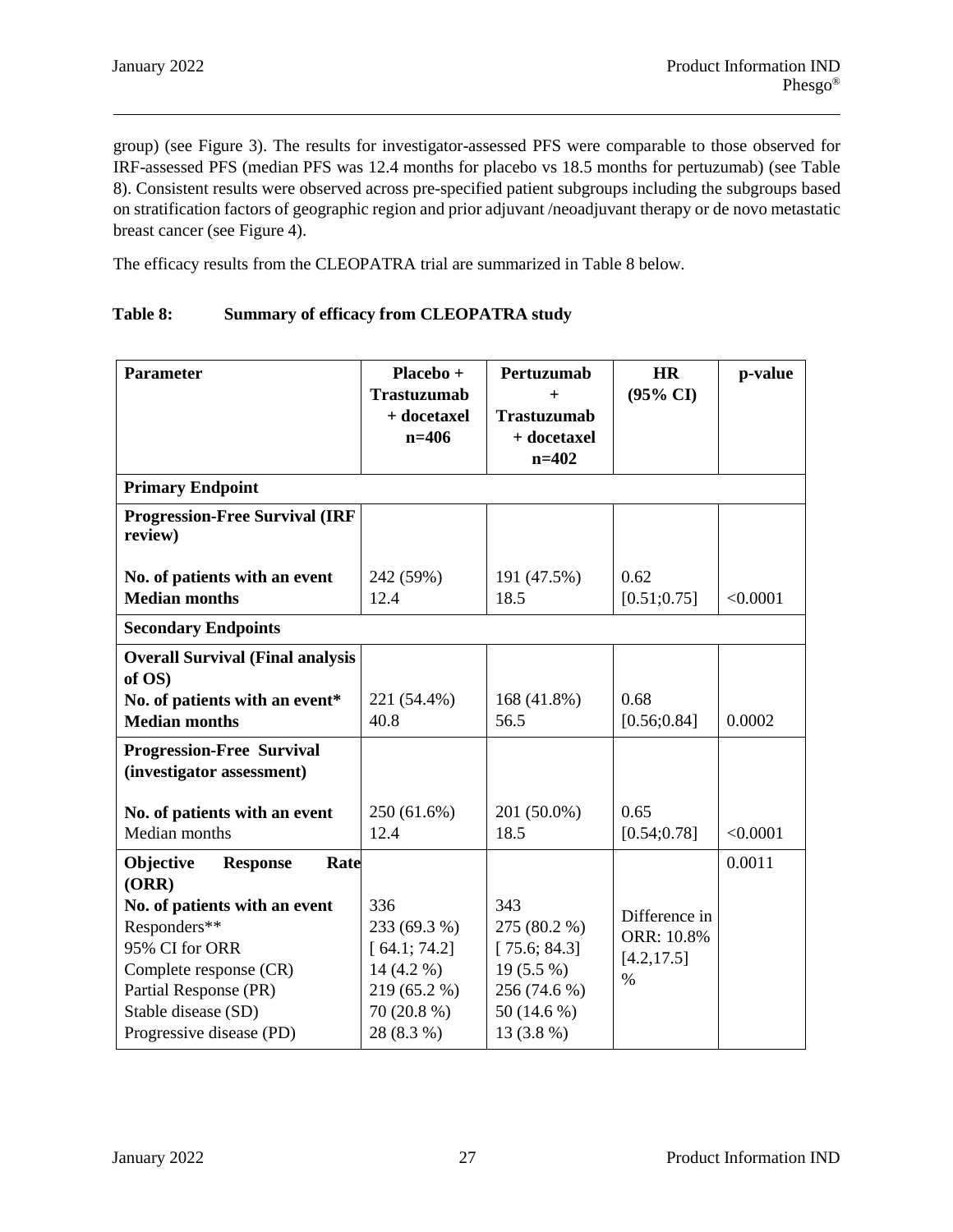| Duration of Response $\wedge$ n=<br><b>Median weeks</b><br>95% CI for Median | 233    | 275     |  |
|------------------------------------------------------------------------------|--------|---------|--|
|                                                                              | 54.1   | 87.6    |  |
|                                                                              | 146:64 | 71;106] |  |

**\***Final analysis of overall survival, cutoff date 11 Feb 2014

\*\* Patients with best overall response of confirmed CR or PR by RECIST.

^ Evaluated in Patients with Best Overall Response of CR or PR

Objective response rate and duration of response are based on IRF-assessed tumor assessments

#### **Figure 3: Kaplan-Meier curve of IRF-assessed progression-free survival**

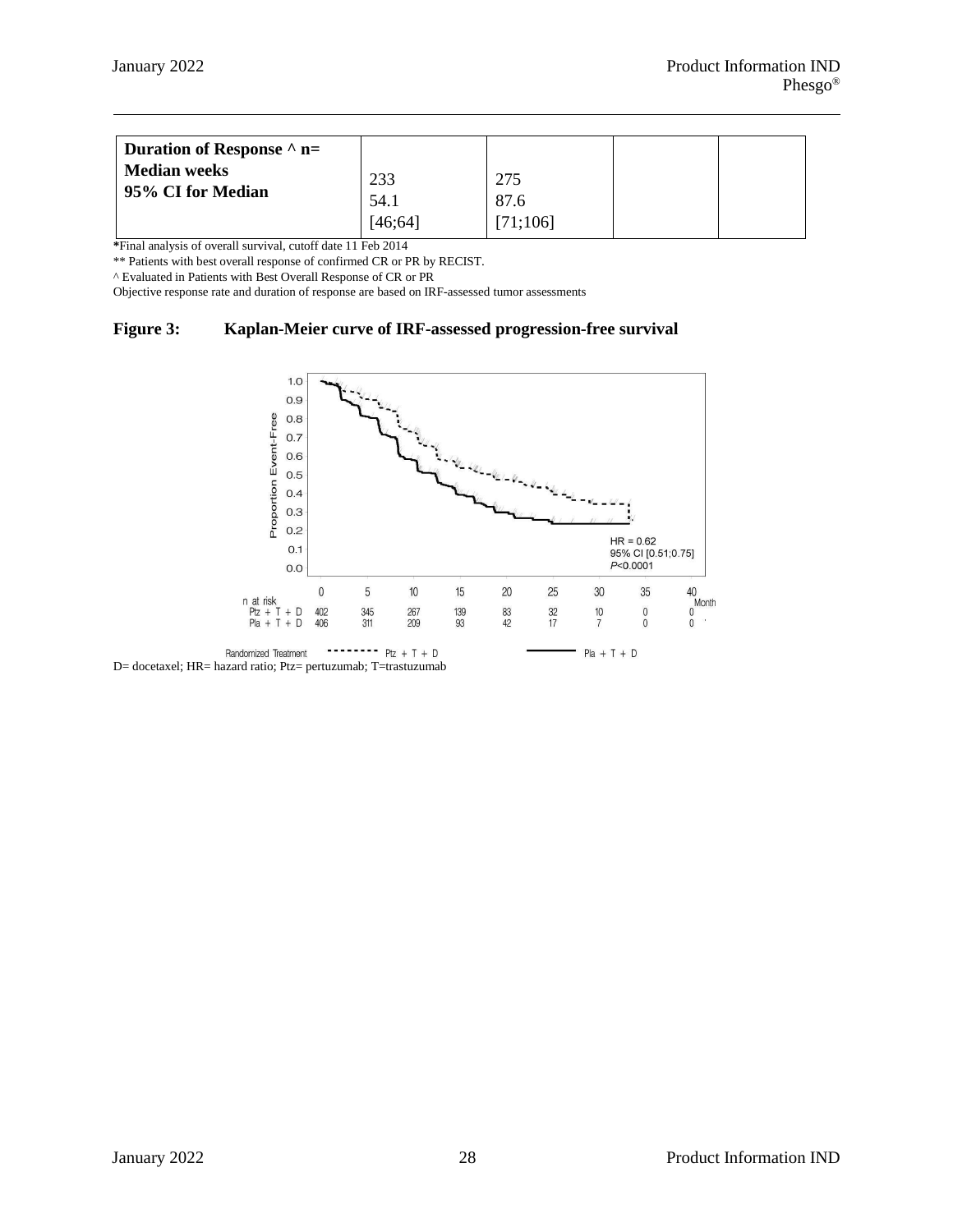# **Figure 4: IRF assessed PFS by patient subgroup**



At the primary analysis of efficacy, an interim analysis of OS showed a strong trend suggestive of a survival benefit in favor of the Perjeta-treated group.

An interim analysis of OS performed one year after the primary analysis of efficacy, demonstrated a statistically significant OS benefit in favor of the pertuzumab-treated group (HR 0.66,  $p = 0.0008$  log-rank test). The median time to death was 37.6 months in the placebo-treated group but had not yet been reached in the pertuzumab-treated group.

The final analysis of OS was performed when 389 patients had died (221 in the placebo treated group and 168 in the pertuzumab-treated group). The statistically significant OS benefit in favor of the pertuzumabtreated group was maintained (HR 0.68,  $p = 0.0002$  log rank test). The median time to death was 40.8 months in the placebo-treated group and 56.5 months in the pertuzumab-treated group (see Table 8, Figure 5).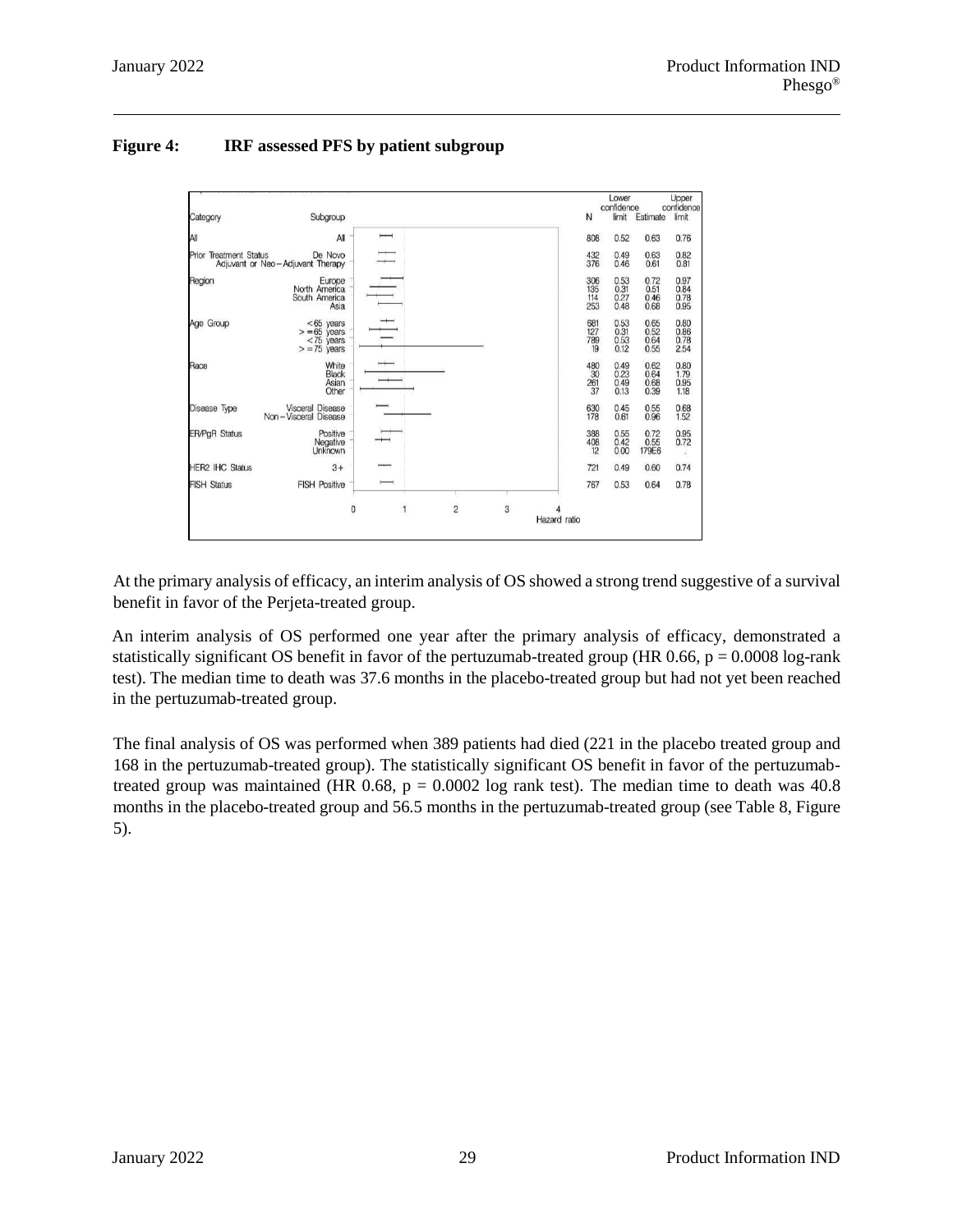

**Figure 5: Kaplan-Meier curve of overall survival**

D= docetaxel; HR= hazard ratio; Ptz= pertuzumab; T=trastuzumab

There was no statistically significant difference between treatment groups in Health Related Quality of Life as assessed by time to symptom progression on the FACTB TOIPFB subscale, defined as a 5 point reduction in subscale score (HR =  $0.97$ , 95% CI =  $0.81$ ; 1.16). In an exploratory analysis, patients treated with pertuzumab in combination with trastuzumab and docetaxel experienced a lower risk of symptom progression on the FACT B breast cancer subscale (defined as a 2 point reduction in subscale score) compared to those treated with trastuzumab and docetaxel alone (HR = $0.78$ ,  $95\%$  CI = $0.65$ ; 0.94).

### **PHranceSCa (MO40628)**

Study MO40628 investigated the safety of switching from intravenous pertuzumab and trastuzumab to Phesgo (and vice versa) with a primary objective to evaluate patient preference for Phesgo. A total of 160 patients were included in this 2-arm, cross-over study: 80 patients were randomized to Arm A (3 cycles of intravenous pertuzumab and trastuzumab followed by 3 cycles of Phesgo) and 80 patients were randomized to Arm B (3 cycles of Phesgo followed by 3 cycles intravenous pertuzumab and trastuzumab). After that, patients could choose to continue their treatment with intravenous pertuzumab and trastuzumab or with Phesgo to complete a total of 18 cycles of HER2targeted therapy.

At primary analysis, 136 out of 160 patients (85%) reported preferring subcutaneous administration of Phesgo over intravenous pertuzumab and trastuzumab and the most common reason was that administration required less time in the clinic. 22 out of 160 patients (14%) reported preferring intravenous pertuzumab and trastuzumab over Phesgo and the most common reason was feels more comfortable during administration. Two out of 160 patients (1%) had no preference for the route of administration.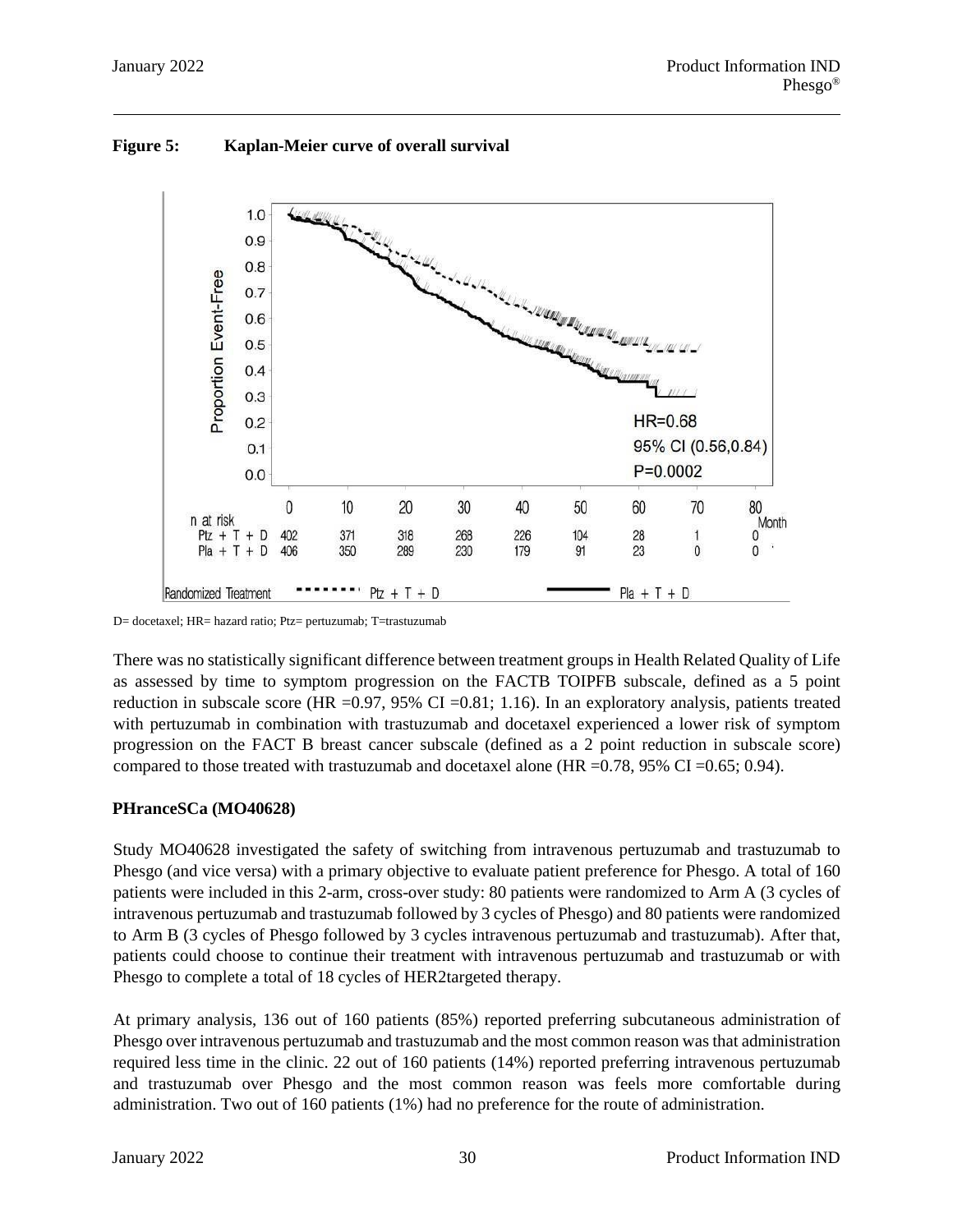Among the patients in Arm A, the incidence of AEs was similar when switching from intravenous pertuzumab and trastuzumab to Phesgo. Within Arm A, the incidence of AEs during Cycles 1-3 (IV) was 77.5% compared to Cycles 4-6 (SC) which was 72.5%. Within Arm B, the incidence of AEs during Cycles 1-3 (SC) was 77.5% compared to Cycles 4-6 (IV) which was 63.8%. The total number of events was higher during Cycles 1-3 compared to Cycles 4-6, regardless of treatment administered.

### **3.1.3 Immunogenicity**

As with all therapeutic proteins, there is the potential for immune response in patients treated with Phesgo.

Immunogenicity assay results are highly dependent on several factors including assay sensitivity and specificity, assay methodology, sample handling, timing of sample collection, concomitant medications and underlying disease. For these reasons, comparison of incidence of treatment emergent antibodies to Phesgo with the incidence of antibodies to other products may be misleading.

In the FEDERICA study, the incidence of treatment-emergent anti-pertuzumab and anti trastuzumab antibodies was 3% (7/237) and 0.4% (1/237), respectively, in patients treated with intravenous pertuzumab and trastuzumab.

The incidence of treatment-emergent anti-pertuzumab, anti-trastuzumab, and antivorhyaluronidase alfa antibodies was 4.8% (11/231), 0.9% (2/232), and 0.9% (2/225), respectively, in patients treated with Phesgo. The clinical relevance of the development of anti-pertuzumab, anti-trastuzumab or antivorhyaluronidase alfa antibodies after treatment with Phesgo is unknown.

### **3.2 PHARMACOKINETIC PROPERTIES**

Pertuzumab and trastuzumab exposure following subcutaneous administration of Phesgo (1200 mg pertuzumab/600 mg trastuzumab loading dose followed by 600 mg pertuzumab/600 mg trastuzumab every 3 weeks) in the FEDERICA study is shown in Table 4. The pharmacokinetic (PK) results for the primary endpoint of pertuzumab Cycle 7  $C_{\text{trough}}$  (i.e., pre-dose cycle 8), showed non-inferiority of pertuzumab within Phesgo (geometric mean 88.7 mcg/mL) compared to intravenous pertuzumab (geometric mean 72.4 mcg/mL) with a geometric mean ratio of 1.22 (90% CI: 1.14–1.31). The lower boundary of the two-sided 90% confidence interval for the geometric mean ratio of pertuzumab within Phesgo and intravenous pertuzumab was 1.14, i.e., greater than the predefined margin of 0.8.

The PK results for the secondary endpoint, trastuzumab Cycle 7 C<sub>trough</sub> (i.e., predose Cycle 8), showed noninferiority of trastuzumab within Phesgo (geometric mean 57.5 mcg/mL) compared to intravenous trastuzumab (geometric mean 43.2 mcg/mL) with a geometric mean ratio of 1.33 (90% CI: 1.24–1.43).

A population PK model of pertuzumab with linear elimination from the central compartment was constructed using pooled pertuzumab within Phesgo and intravenous pertuzumab PK data from FEDERICA to describe the observed pertuzumab PK concentrations following subcutaneous Phesgo administration and intravenous pertuzumab administration.

January 2022 31 Product Information IND A population PK model with parallel linear and nonlinear elimination from the central compartment was constructed using pooled trastuzumab PK data from the phase III study BO22227 (Hannah) of subcutaneous trastuzumab vs. intravenous trastuzumab, to describe the observed PK concentrations following intravenous trastuzumab or subcutaneous trastuzumab administration in HER2 positive EBC patients. The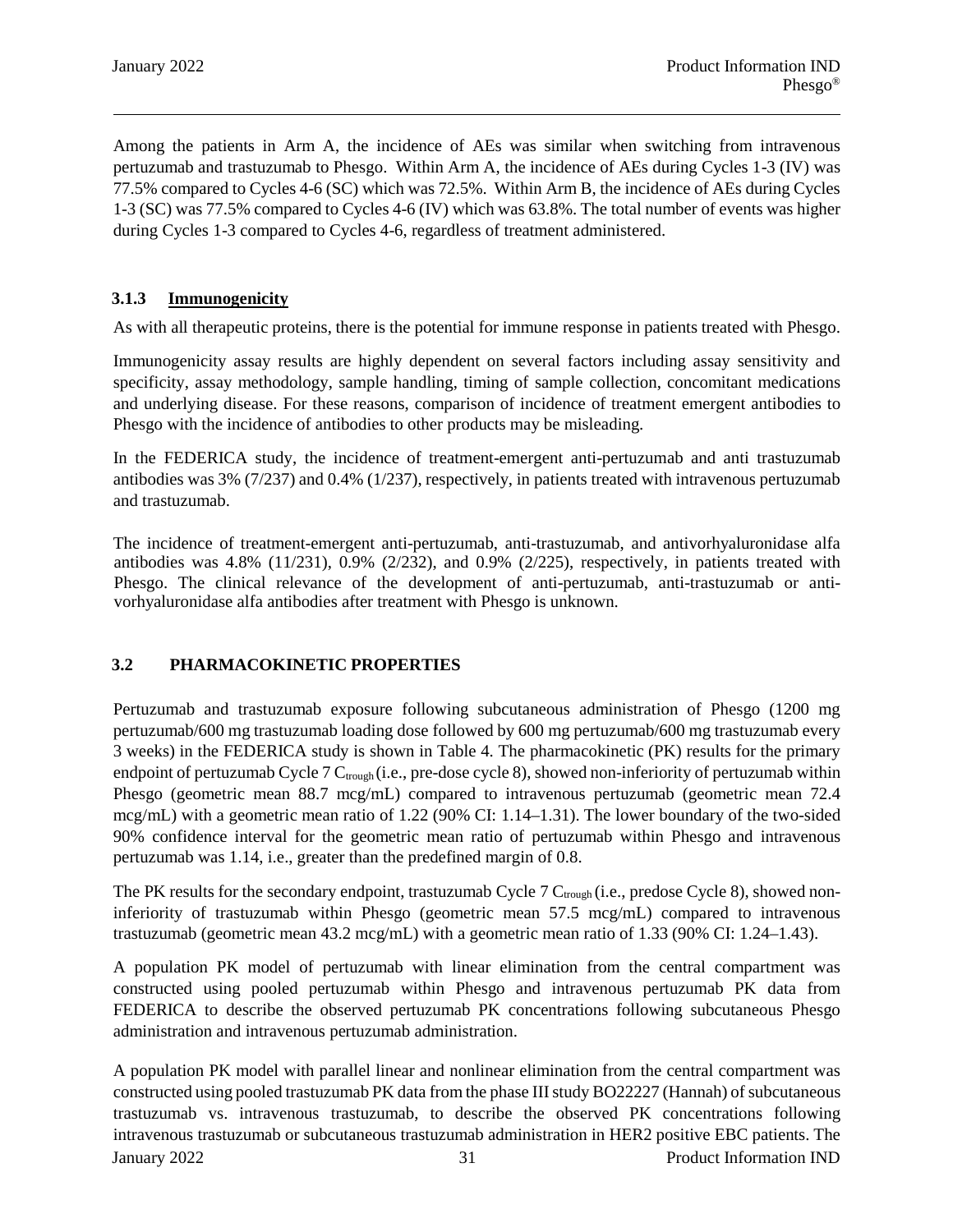PK analysis using the HANNAH population PK model demonstrated that there was no impact on the PK of trastuzumab within Phesgo from pertuzumab within Phesgo as consistent PK were observed between trastuzumab within Phesgo and subcutaneous trastuzumab.

The population PK predicted pertuzumab and trastuzumab exposures are summarized in Table 9 below.

### Table 9: **Pertuzumab and trastuzumab exposure (median with 5<sup>th</sup>-95<sup>th</sup> Percentiles) following subcutaneous administration of Phesgo or intravenous pertuzumab or trastuzumaba**

| <b>Parameter</b> |       | Pertuzumab<br>within Phesgo | <b>Intravenous</b><br>pertuzumab | <b>Trastuzumab</b><br>within Phesgob | <b>Intravenous</b><br>trastuzumab <sup>b</sup> |
|------------------|-------|-----------------------------|----------------------------------|--------------------------------------|------------------------------------------------|
|                  | Cycle | 85.1                        | 74.9                             | 27.7                                 | 31.4                                           |
| Ctrough          | 5     | $(48.7 - 122.5)$            | $(47.8 - 99.8)$                  | $(13.6 - 43.2)$                      | $(21.1 - 50.9)$                                |
| (mcg/mL)         | Cycle | 88.9                        | 78.5                             | 57.5                                 | 44.9                                           |
|                  |       | $(51.8 - 142.5)$            | $(41.3 - 114.9)$                 | $(27.2 - 92.7)$                      | $(29.7 - 76.2)$                                |
|                  | Cycle | 106.5                       | 304.8                            | 44.6                                 | 172.9                                          |
|                  | 5     | $(62.9 - 152.6)$            | $(191.1 - 409.7)$                | $(31.0-63.1)$                        | $(133.7 - 238.9)$                              |
| Cmax             | Cycle | 149.5                       | 225.9                            | 117.3                                | 169.1                                          |
| (mcg/mL)         | 7     | $(88.5 - 218.5)$            | $(158.5 - 301.8)$                | $(72.2 - 166.6)$                     | $(130.6 - 238.9)$                              |
| AUC0-            | Cycle | 2306.9                      | 2519.7                           | 1023.8                               | 1341.0                                         |
| 21 days          | 5     | $(1388.4 - 3376.2)$         | $(1898.4 - 3138.9)$              | $(634.3 - 1442.6)$                   | $(1033.1 - 2029.0)$                            |
| (mcg/mL)         | Cycle | 2569.3                      | 2454.3                           | 1838.7                               | 1668.6                                         |
| $\text{-day}$    |       | $(1487.4 - 3786.1)$         | $(1561.4 - 3346.1)$              | $(1024.3 - 2715.5)$                  | $(1264.7 - 2576.9)$                            |

<sup>a</sup> first dose of Phesgo, intravenous pertuzumab and trastuzumab administered at Cycle 5;

<sup>b</sup> Study BO22227 Hannah population PK model used for trastuzumab PK simulation

# *3.2.1 Absorption*

The median maximum serum concentration  $(C_{\text{max}})$  of pertuzumab within Phesgo and time to maximal concentration ( $T_{max}$ ) were 157  $\mu$ g/mL and 3.82 days, respectively. Based on population PK analysis, the absolute bioavailability was 0.712 and the first-order absorption rate  $(K_a)$  is 0.348 (1/day).

The median maximum serum concentration  $(C_{max})$  of trastuzumab within Phesgo and time to maximal concentration ( $T_{max}$ ) were 114  $\mu$ g/mL and 3.84 days, respectively]. Based on population PK analysis, the absolute bioavailability was 0.771 and the first-order absorption rate  $(K_a)$  is 0.404 (1/day).

# *3.2.2 Distribution*

Based on population PK analysis, the volume of distribution of the central (Vc) compartment of pertuzumab within Phesgo in the typical patient, was 2.77 L.

Based on population PK analysis, the volume of distribution of the central (Vc) compartment of subcutaneous trastuzumab in the typical patient, was 2.91 L.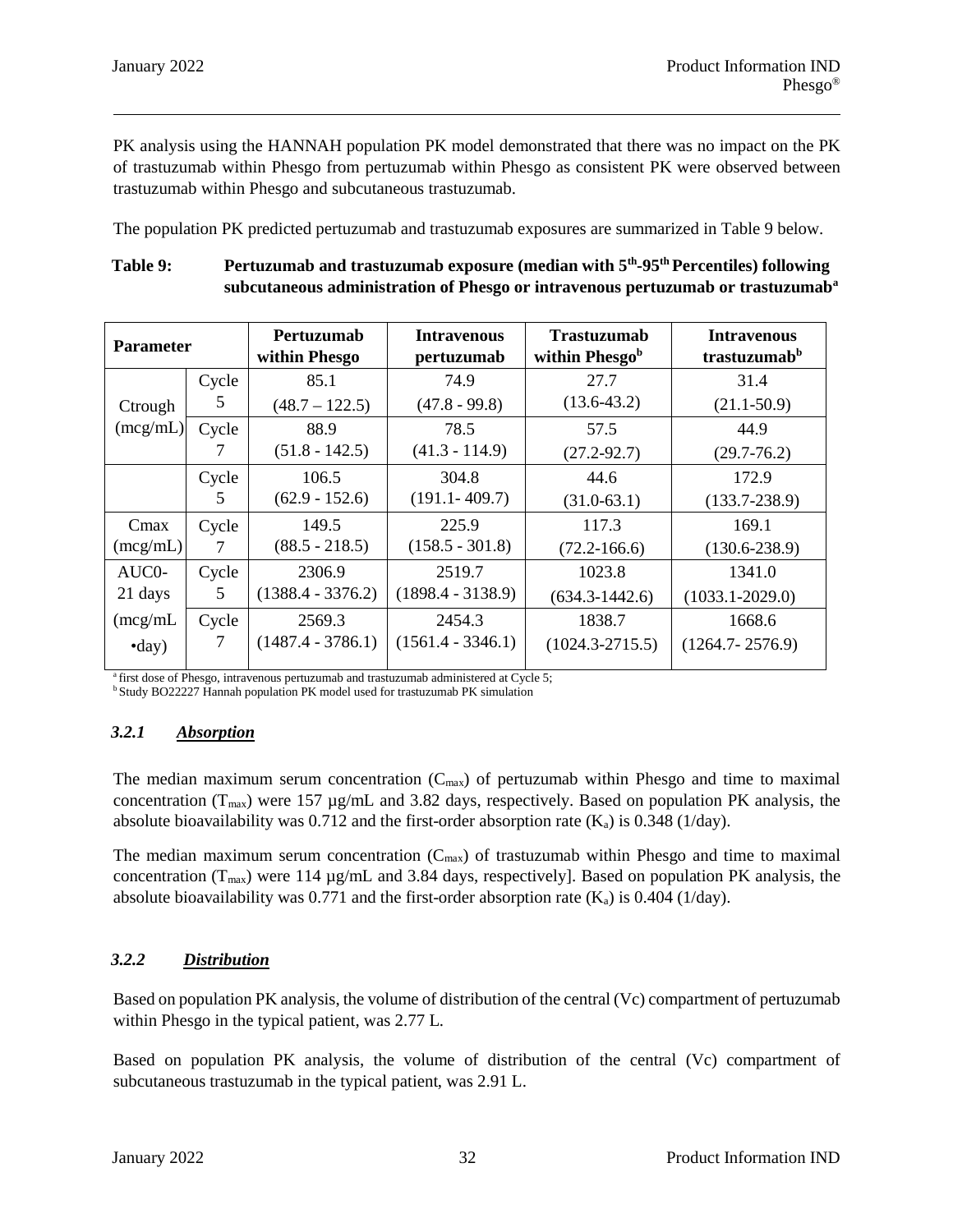# *3.2.3 Metabolism*

The metabolism of Phesgo has not been directly studied. Antibodies are cleared principally by catabolism.

# *3.2.4 Elimination*

Based on population pharmacokinetic (PK) analysis, the clearance of pertuzumab within Phesgo was 0.163 L/day and the elimination half-life  $(t_{1/2})$  was approximately 24.3 days.

Based on population pharmacokinetic (PK) analysis, the linear clearance of subcutaneous trastuzumab was 0.111 L/day. Trastuzumab is estimated to reach concentrations that are <1 μg/mL (approximately 3% of the population predicted  $C_{\text{min,ss}}$ , or about 97% washout) in at least 95% patients 7 months after the last dose.

### *Pharmacokinetics in Special Populations*

### **Pediatric Population**

No studies have been conducted to investigate the pharmacokinetics of Phesgo in the pediatric population.

### **Geriatric Population**

No studies have been conducted to investigate the pharmacokinetics of Phesgo in geriatric patients.

In population PK analyses of pertuzumab within Phesgo and intravenous pertuzumab, age was not found to significantly affect PK of pertuzumab.

In population PK analyses of subcutaneous or intravenous trastuzumab, age has been shown to have no effect on the disposition of trastuzumab.

### **Renal impairment**

No formal PK study of Phesgo has been conducted in patients with renal impairment.

Based on population PK analyses of pertuzumab within Phesgo and intravenous pertuzumab, renal impairment was shown not to affect pertuzumab exposure; however, only limited data from patients with severe renal impairment were included in population PK analyses.

In a population pharmacokinetic analysis of subcutaneous and intravenous trastuzumab, renal impairment was shown not to affect trastuzumab disposition.

#### **Hepatic impairment**

No formal pharmacokinetic study of Phesgo has been conducted in patients with hepatic impairment.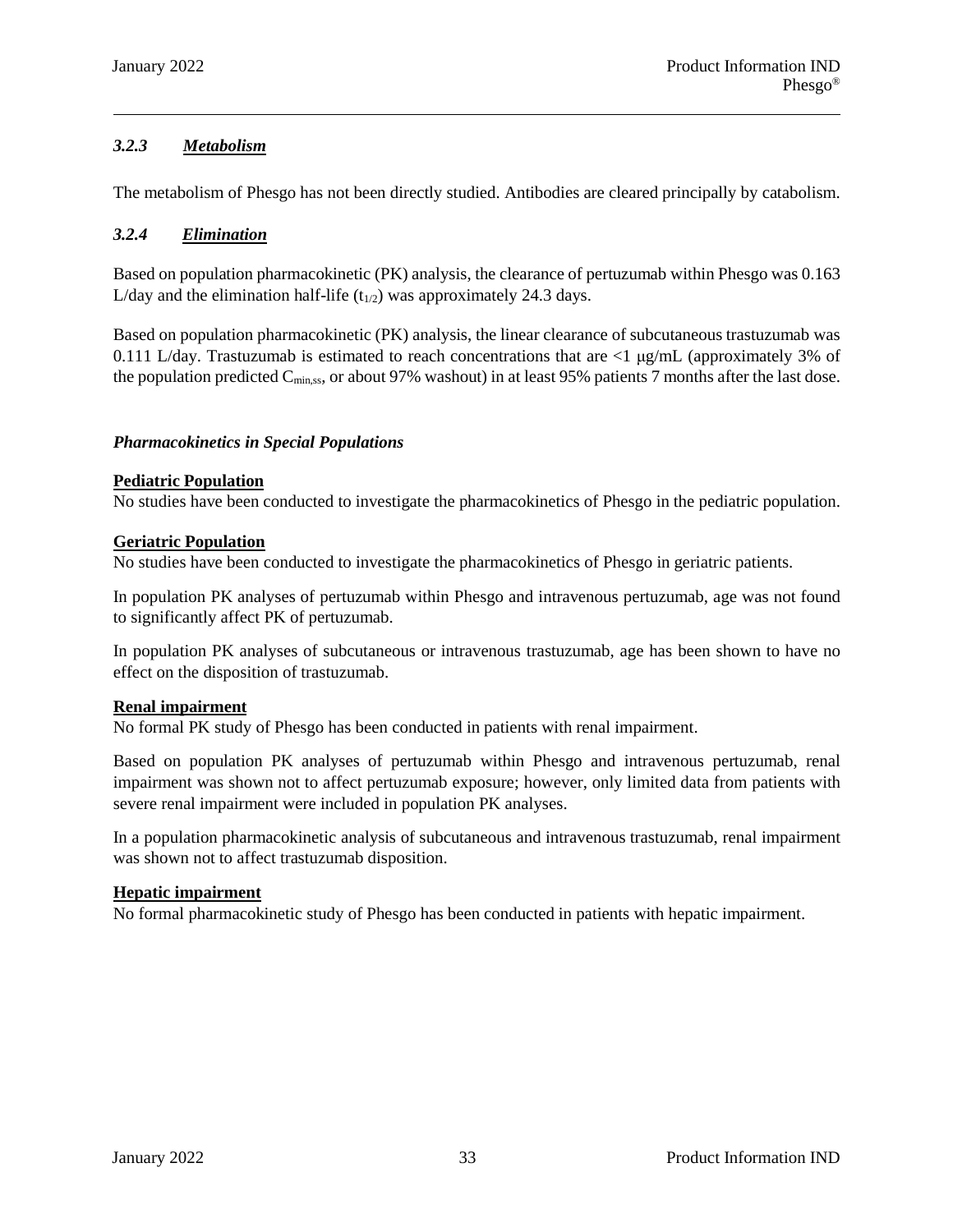# **3.3 NONCLINICAL SAFETY**

No dedicated studies were conducted with the combination of subcutaneous pertuzumab, trastuzumab, and vorhyaluronidase alfa.

### **Subcutaneous and Intravenous Pertuzumab and Trastuzumab**

Subcutaneous pertuzumab (250 mg/kg/week for 4 weeks) and intravenous pertuzumab (up to 150 mg/kg weekly for up to 26 weeks) was well tolerated in cynomolgus monkeys (binding species), except for the development of diarrhea. With intravenous pertuzumab doses of 15 mg/kg and higher, intermittent mild treatment-associated diarrhea was noted. In a subset of monkeys, chronic dosing (26 weekly doses) resulted in episodes of diarrhea related dehydration which were managed with intravenous fluid replacement therapy. Trastuzumab was well tolerated in mice (non-binding species), rabbits (non-binding species) and Macaque (rhesus and cynomolgus) monkeys (binding species) in single-dose (IV) and repeat-dose toxicity (SC and IV) studies of up to 13 weeks (25 mg/kg twice weekly) or 26 weeks (25 mg/kg weekly) duration, respectively. No evidence of acute or chronic toxicity was identified.

#### **Intravenous trastuzumab**

### *Lactation*

A study conducted in cynomolgus monkeys that had received trastuzumab at doses 25 times that of the weekly human maintenance dose of 2 mg/kg intravenous trastuzumab from days 120 to 150 of pregnancy, demonstrated that trastuzumab is secreted in the milk postpartum. The exposure to trastuzumab in utero and the presence of trastuzumab in the serum of these infant monkeys was not associated with any adverse effects on their growth or development from birth to 1 month of age.

### **3.3.1 Carcinogenicity**

No carcinogenicity studies have been performed to establish the carcinogenic potential of pertuzumab or trastuzumab within Phesgo.

### **3.3.2 Genotoxicity**

No studies have not been performed to evaluate the mutagenic potential of pertuzumab or trastuzumab within Phesgo.

# **3.3.3 Impairment of Fertility**

### *Intravenous Pertuzumab*

No specific fertility studies in animals have been performed to evaluate the effect of pertuzumab. No adverse effects on male and female reproductive organs were observed in repeat-dose toxicity studies of up to six month duration in cynomolgus monkeys.

### *Intravenous Trastuzumab*

Reproduction studies of female fertility have been conducted in cynomolgus monkeys at doses up to 25 times that of the weekly human maintenance dose of 2 mg/kg intravenous trastuzumab and have revealed no evidence of impaired fertility. Additionally, no adverse effects on male and female reproductive organs were observed in repeat-dose toxicity studies of up to six month duration in cynomolgus monkeys.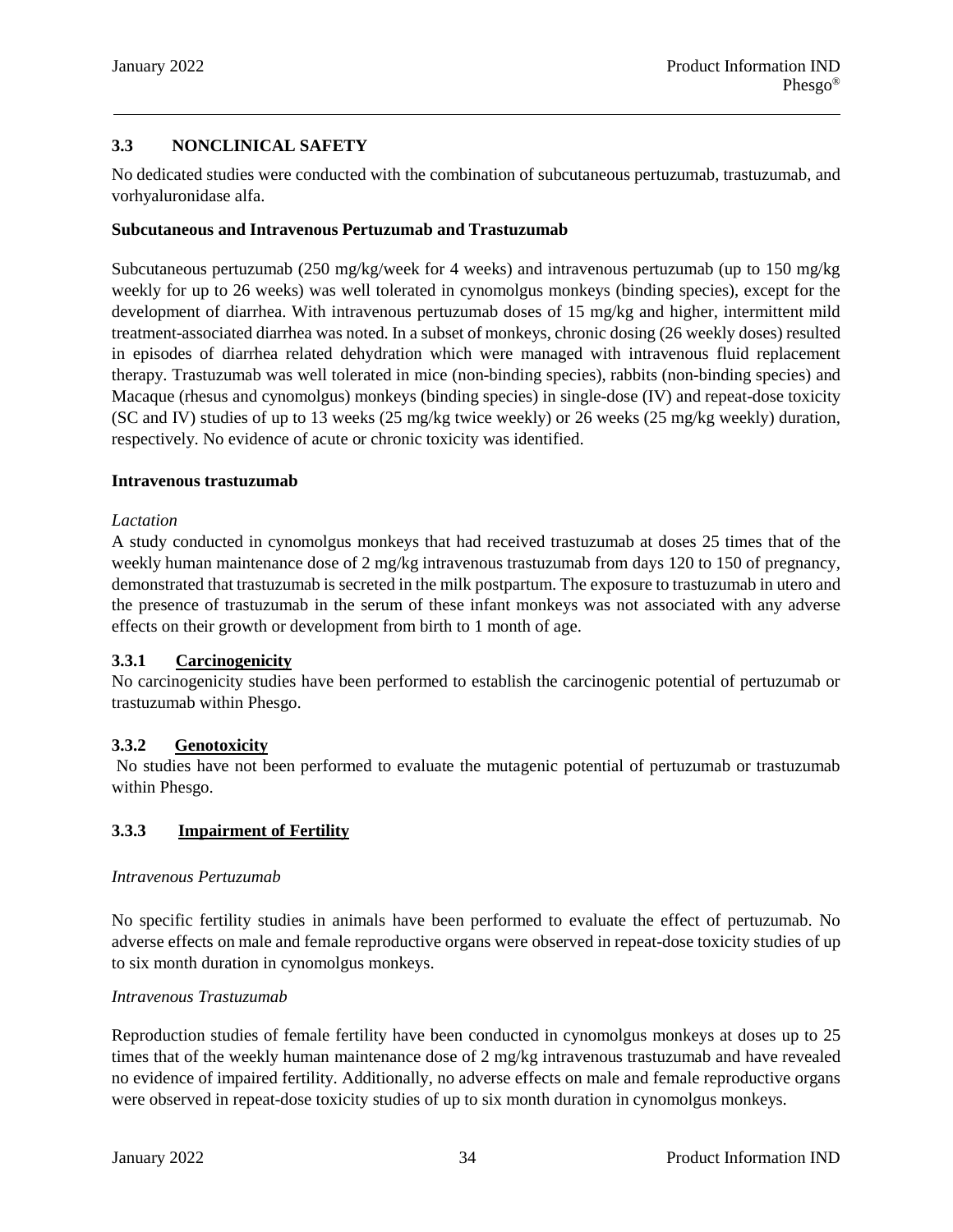# **3.3.4 Reproductive toxicity**

### *Intravenous Pertuzumab*

Reproductive toxicology studies have been conducted in cynomolgus monkeys at loading doses of 30 to 150 mg/kg and maintenance doses of 10 to 100 mg/kg achieving clinically relevant exposures. Intravenous administration of pertuzumab from Gestation Day (GD) 19 through 50 (period of organogenesis) has been shown to be embryotoxic with a dose dependent increase in embryo-fetal deaths between GD 25 to 70. Delayed renal development and oligohydramnios were identified at GD100.

### *Intravenous Trastuzumab*

Reproduction studies have been conducted in cynomolgus monkeys at doses up to 25 times that of the weekly human maintenance dose of 2 mg/kg intravenous trastuzumab and have revealed no evidence of harm to the fetus. Placental transfer of trastuzumab during the early (days 20 - 50 of gestation) and late (days 120 - 150 of gestation) fetal development period was observed.

### **3.3.5 Other**

### *Subcutaneous trastuzumab*

Subcutaneous trastuzumab with vorhyaluronidase alfa was well tolerated in a rabbit local tolerance study (non-binding species) and in a 13-week repeat dose toxicity study in cynomolgus monkeys (binding species).

# **4. DESCRIPTION**

PHESGO is a combination of pertuzumab, trastuzumab, and hyaluronidase.

Pertuzumab is a recombinant humanized monoclonal antibody that targets the extracellular dimerization domain (Subdomain II) of the human epidermal growth factor receptor 2 protein (HER2). Pertuzumab is produced by recombinant DNA technology in a mammalian cell (Chinese Hamster Ovary) culture. Pertuzumab has an approximate molecular weight of 148 kDa.

Trastuzumab is a humanized IgG1 kappa monoclonal antibody that selectively binds with high affinity to the extracellular domain of the human epidermal growth factor receptor 2 protein, HER2. Trastuzumab is produced by recombinant DNA technology in a mammalian cell (Chinese Hamster Ovary) culture. Trastuzumab has a molecular weight of approximately 148 kDa.

Hyaluronidase (recombinant human) is an endoglycosidase used to increase the dispersion and absorption of co-administered drugs when administered subcutaneously. It is a glycosylated single chain protein produced by mammalian (Chinese Hamster Ovary) cells containing a DNA plasmid encoding for a soluble fragment of human hyaluronidase (PH20). Hyaluronidase (recombinant human) has a molecular weight of approximately 61 kDa.

PHESGO (pertuzumab, trastuzumab, and hyaluronidase) injection is a sterile, preservative-free, clear to opalescent, and colorless to slightly brownish solution supplied in single-dose vials for subcutaneous administration.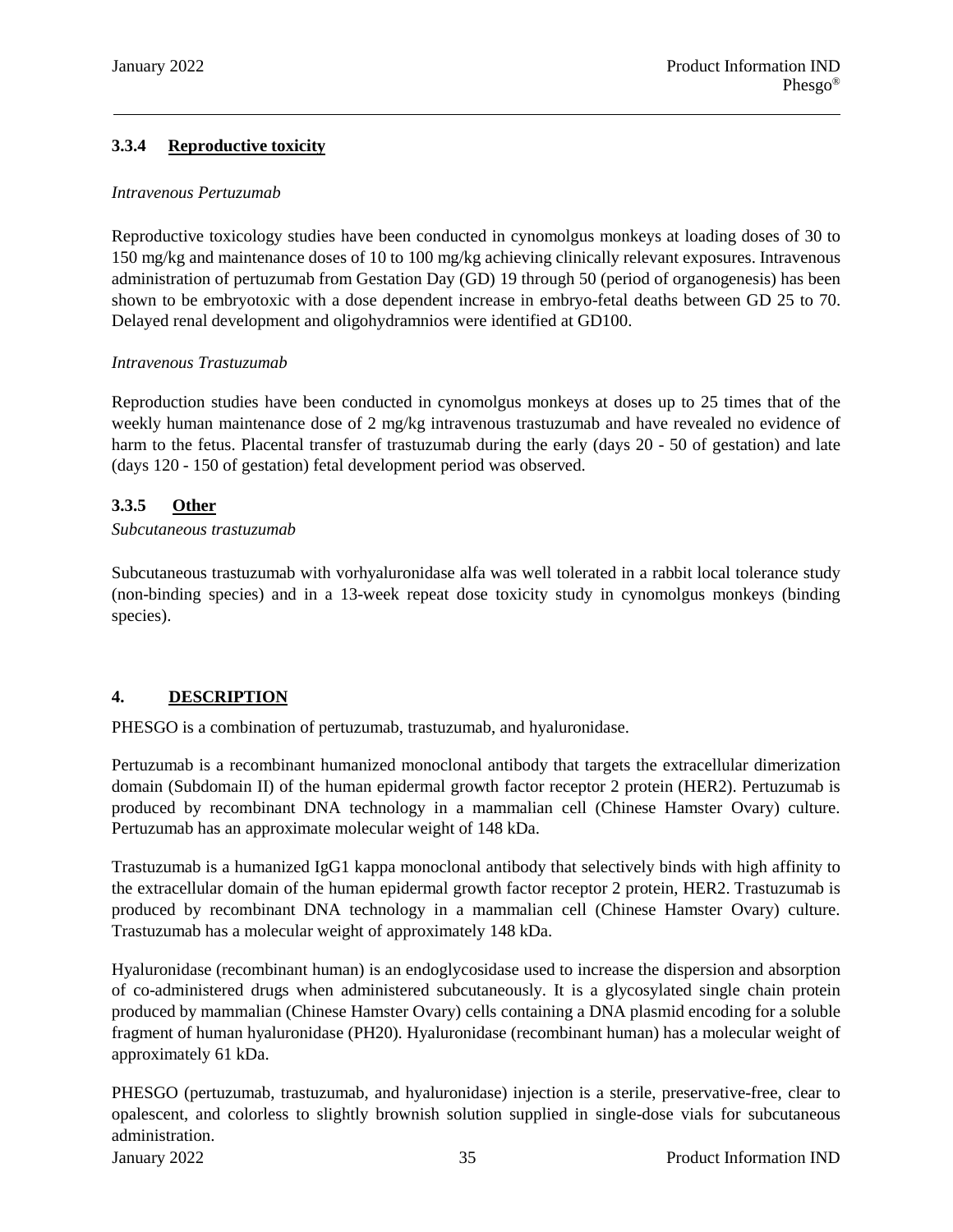PHESGO injection is supplied as two different configurations:

- PHESGO is supplied in a 15 mL single-dose vial containing 1,200 mg of pertuzumab, 600 mg of trastuzumab, and 30,000 units of hyaluronidase, and  $\alpha$ , $\alpha$ -trehalose (397 mg), Lhistidine (6.75 mg), L-histidine hydrochloric monohydrate (53.7 mg), L-methionine, (22.4 mg), polysorbate 20 (6 mg), and sucrose (685 mg) with a pH of 5.5.
- PHESGO is supplied in a 10 mL single-dose vial containing 600 mg of pertuzumab, 600 mg of trastuzumab, and 20,000 units of hyaluronidase, and α,α -trehalose (397 mg), Lhistidine (4.4 mg), L-histidine hydrochloric monohydrate (36.1 mg), L-methionine (14.9 mg), polysorbate 20 (4 mg), and sucrose (342 mg) with a pH of 5.5.

# **5. PHARMACEUTICAL PARTICULARS**

### **5.1 STORAGE**

Vials

Store at 2°C-8°C. Keep vial in the outer carton in order to protect from light. Do not freeze.

### *Shelf life*

18 Months

This medicine should not be used after the expiry date (Expiry Date) shown on the pack.

### **5.2 SPECIAL INSTRUCTIONS FOR USE, HANDLING AND DISPOSAL**

The 1200 mg pertuzumab/600 mg trastuzumab and 600 mg pertuzumab/600 mg trastuzumab solution are ready to use solutions for injection which does not need to be mixed with other drugs or diluted.

Phesgo should be inspected visually to ensure there is no particulate matter or discolouration prior to administration. Do not shake.

Phesgo solution for injection is for single use only and should be prepared by a healthcare professional using aseptic technique.

From a microbiological point of view, the medicine should be used immediately once transferred from the vial to the syringe since the medicine does not contain any antimicrobial-preservative. If not used immediately, preparation should take place in controlled and validated aseptic conditions. Once transferred from the vial to the syringe, the medicinal product is physically and chemically stable for 28 days at 2°C - 8°C or 24 hours at 9°C - 30°C.

After transfer of the solution to the syringe, it is recommended to replace the transfer needle by a syringe closing cap to avoid drying of the solution in the needle and not compromise the quality of the medicinal product. Label the syringe with the peel-off sticker. The hypodermic injection needle must be attached to the syringe immediately prior to administration followed by volume adjustment to 10 mL (600 mg pertuzumab/600 mg trastuzumab) or 15 mL (1200 mg pertuzumab/600 mg trastuzumab).

January 2022 36 Product Information IND No incompatibilities between Phesgo and polypropylene, polycarbonate, polyurethane, polyethylene, polyvinyl chloride and fluorinated ethylene polypropylene have been observed.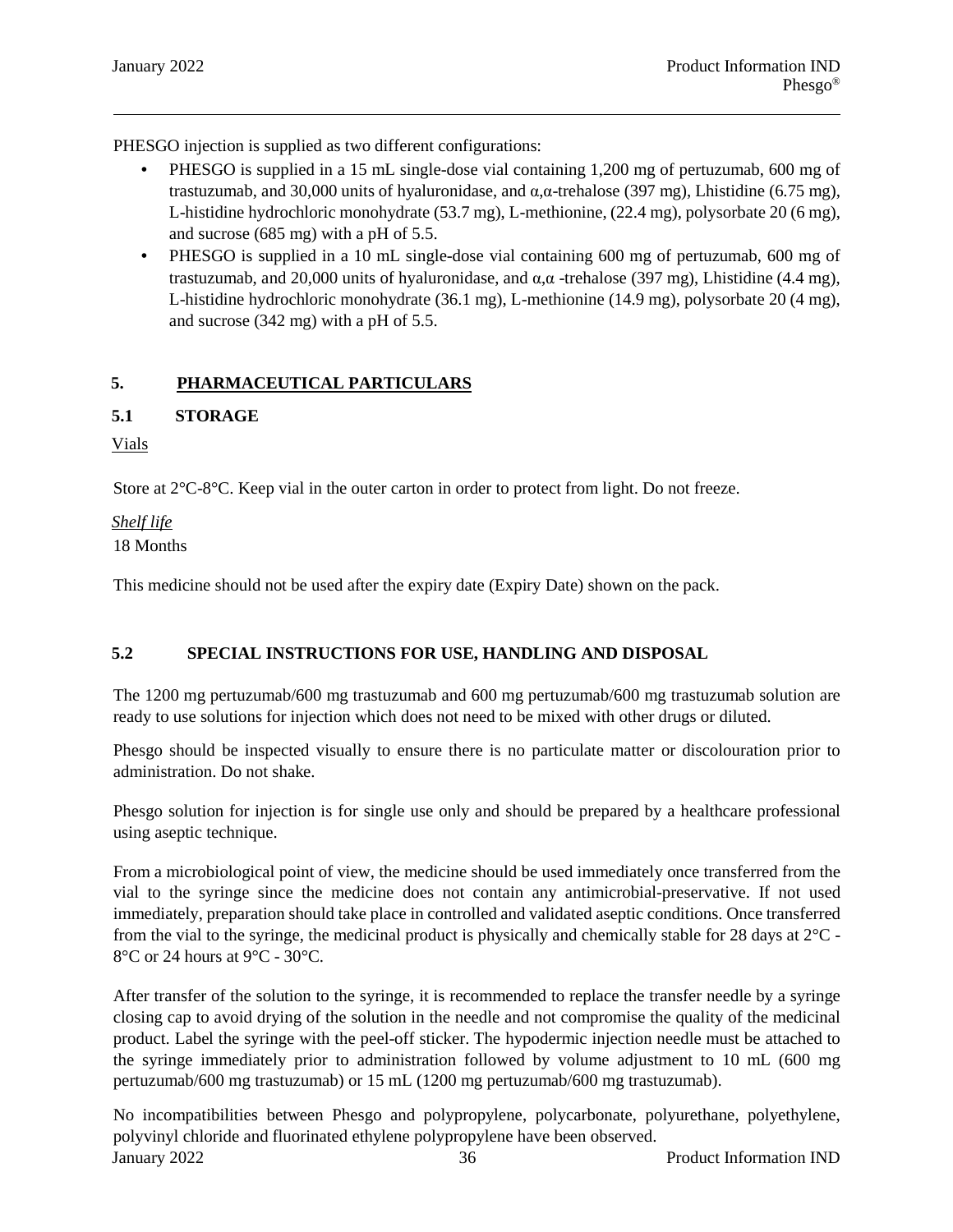### *Disposal of unused/expired medicines*

The release of pharmaceuticals in the environment should be minimized. Medicines should not be disposed of via wastewater and disposal through household waste should be avoided.

The following points should be strictly adhered to regarding the use and disposal of syringes and other medicinal sharps:

- Needles and syringes should never be reused.
- Place all used needles and syringes into a sharps container (puncture-proof disposable container).

Any unused medicinal product or waste material should be disposed of in accordance with local requirements.

### **5.3 INCOMPATIBILITIES**

Not Applicable

### **5.4 PACKS**

Vials 1

### **6. PATIENT COUNSELLING INFORMATION**

#### *Cardiomyopathy*

 Advise patients to contact a health care professional immediately for any of the following: new onset or worsening shortness of breath, cough, swelling of the ankles/legs, swelling of the face, palpitations, weight gain of more than 5 pounds in 24 hours, dizziness or loss of consciousness*.*

#### *Embryo-Fetal Toxicity*

- Advise pregnant women and females of reproductive potential that exposure to PHESGO during pregnancy or within 7 months prior to conception can result in fetal harm. Advise female patients to contact their healthcare provider with a known or suspected pregnancy.
- Advise women who are exposed to PHESGO during pregnancy or within 7 months prior to conception that there is a pregnancy pharmacovigilance program that monitors pregnancy outcomes. Encourage these patients to report their pregnancy to Genentech.
- Advise females of reproductive potential to use effective contraception during treatment and for 7 months following the last dose of PHESGO.

#### *Hypersensitivity and Administration-Related Reactions*

Advise patients to contact their healthcare provider immediately and to report any symptoms of hypersensitivity and administration-related reactions including dizziness, nausea, chills, fever, vomiting, diarrhea, urticaria, angioedema, breathing problems, or chest pain.